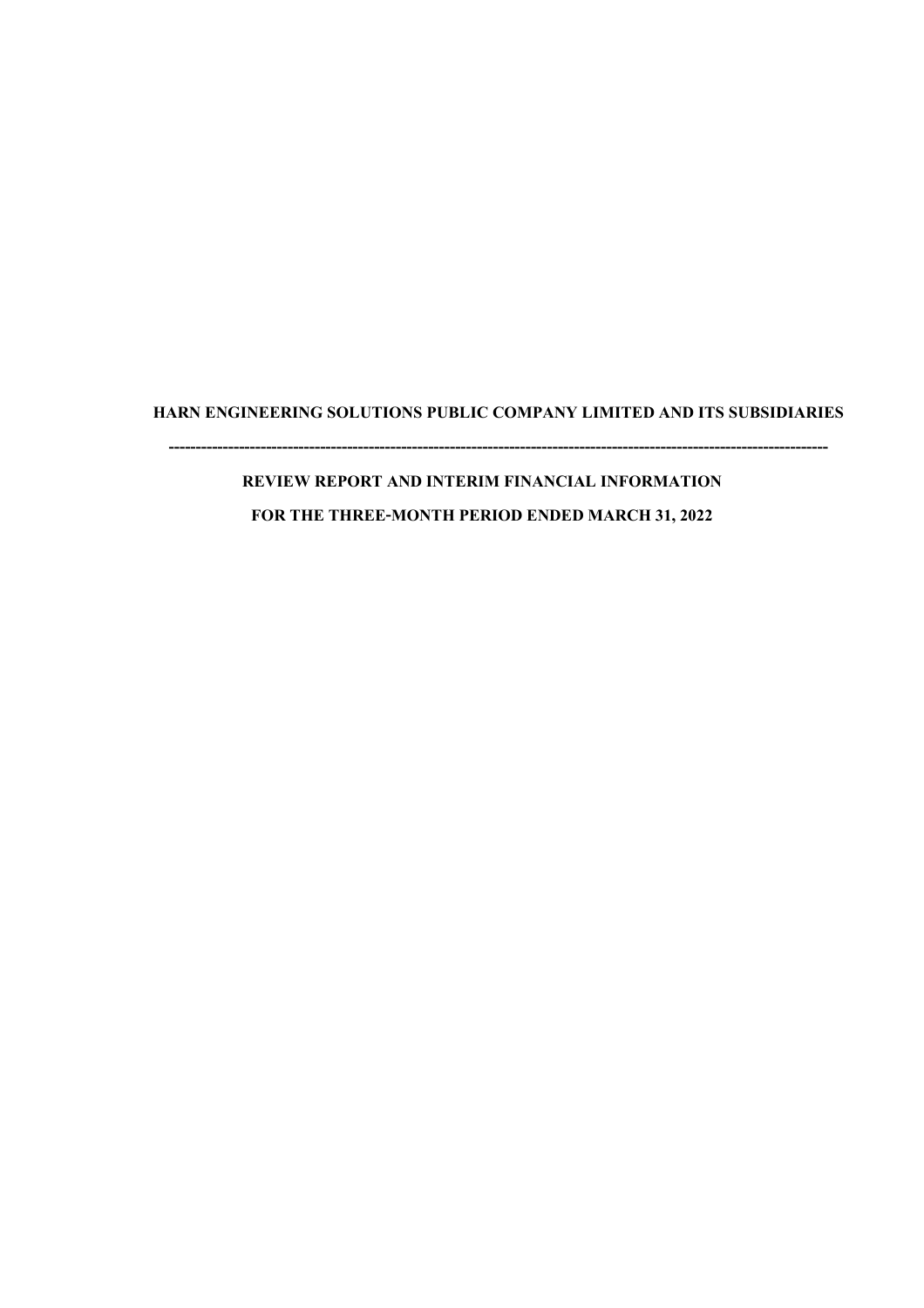#### **INDEPENDENT AUDITOR'S REPORT ON REVIEW OF INTERIM FINANCIAL INFORMATION**

#### To The Shareholders and Board of Directors of

Harn Engineering Solutions Public Company Limited

 I have reviewed the accompanying consolidated statement of financial position of Harn Engineering Solutions Public Company Limited and its subsidiaries as at March 31, 2022 and the related consolidated statement of comprehensive income, changes in shareholders' equity and cash flows for the threemonth period then ended and the condensed consolidated notes to financial statements and have reviewed the separate financial information of Harn Engineering Solutions Public Company Limited as well. Management is responsible for the preparation and presentation of this interim financial information in accordance with Thai Accounting Standard No. 34 "Interim Financial Reporting". My responsibility is to express a conclusion on this interim financial information based on my review.

#### **SCOPE OF REVIEW**

 I conducted my review in accordance with Thai Standard on Review Engagements 2410, "Review of Interim Financial Information Performed by the Independent Auditor of the Entity." A review of interim financial information consists of making inquiries, primarily of persons responsible for financial and accounting matters, and applying analytical and other review procedures. A review is substantially less in scope than an audit conducted in accordance with Thai Standards on Auditing and consequently does not enable me to obtain assurance that I would become aware of all significant matters that might be identified in an audit. Accordingly, I do not express an audit opinion.

#### **CONCLUSION**

 Based on my review, nothing has come to my attention that causes me to believe that the accompanying interim financial information is not prepared, in all material respects, in accordance with Thai Accounting Standard No. 34 "Interim Financial Reporting".

> (Mr. Thanawut Piboonsawat) Certified Public Accountant Registration No. 6699

Dharmniti Auditing Company Limited Bangkok, Thailand May 13, 2022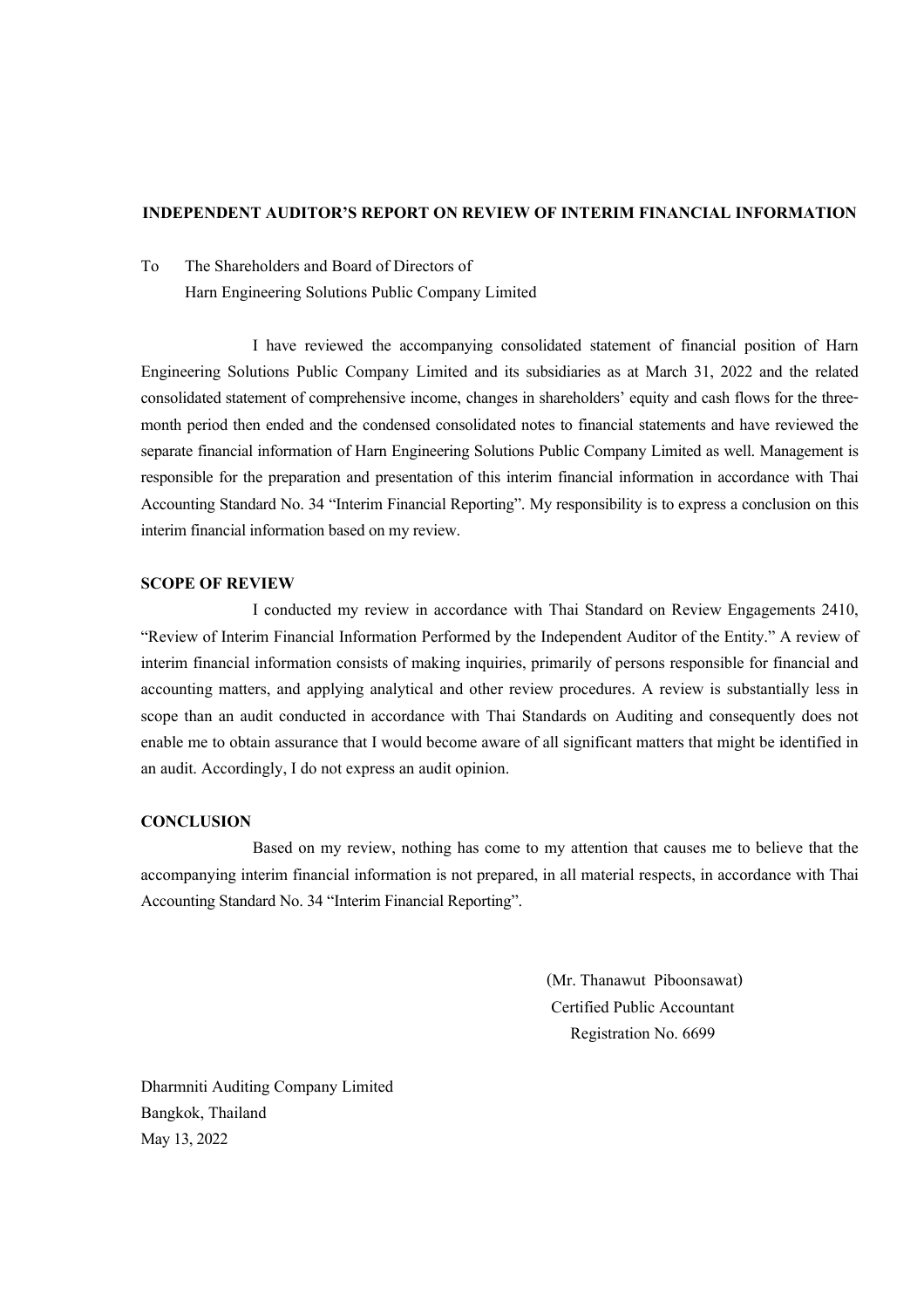# **HARN ENGINEERING SOLUTIONS PUBLIC COMPANY LIMITED AND ITS SUBSIDIARIES STATEMENT OF FINANCIAL POSITION**

- 2 -

#### **AS AT MARCH 31, 2022**

#### **ASSETS**

|                                         |                | Baht                              |                |                               |                |  |  |
|-----------------------------------------|----------------|-----------------------------------|----------------|-------------------------------|----------------|--|--|
|                                         |                | Consolidated financial statements |                | Separate financial statements |                |  |  |
|                                         |                | As at March                       | As at December | As at March                   | As at December |  |  |
|                                         | Note           | 31, 2022                          | 31, 2021       | 31, 2022                      | 31, 2021       |  |  |
| <b>CURRENT ASSETS</b>                   |                |                                   |                |                               |                |  |  |
| Cash and cash equivalents               |                | 250,397,020                       | 242,830,421    | 245,761,530                   | 237,687,826    |  |  |
| Trade and other current receivables     | 4.4, 5         | 270,802,550                       | 255,438,587    | 269,632,613                   | 253,139,212    |  |  |
| Current contract assets                 | 4.4            | 15,353,364                        | 10,215,840     | 12,843,843                    | 8,316,793      |  |  |
| Inventories                             | 6              | 360,026,236                       | 328,295,971    | 357,838,827                   | 325,990,471    |  |  |
| Other current financial assets          | $\overline{7}$ | 46,115,896                        | 39,614,195     | 46,115,896                    | 39,614,195     |  |  |
| Other current assets                    |                | 754,226                           | 1,306,314      | 683,309                       | 1,113,274      |  |  |
| TOTAL CURRENT ASSETS                    |                | 943,449,292                       | 877,701,328    | 932,876,018                   | 865, 861, 771  |  |  |
| NON-CURRENT ASSETS                      |                |                                   |                |                               |                |  |  |
| Investment in subsidiaries              | 8              |                                   |                | 2,357,444                     | 2,357,444      |  |  |
| Trade and other non-current receivables | 5              | 9,291,133                         | 9,182,927      | 9,291,133                     | 9,182,927      |  |  |
| Long-term loans to subsidiary           | 4.4            |                                   |                | 6,627,860                     | 6,649,380      |  |  |
| Investment property                     | 9              | 153,844,652                       | 153,942,681    | 153,844,652                   | 153,942,681    |  |  |
| Property, plant and equipment           | 10             | 133, 341, 120                     | 135,775,492    | 133,225,903                   | 135,659,285    |  |  |
| Right-of-use assets                     | 11             | 91,453,803                        | 94,253,682     | 91,453,803                    | 94,253,682     |  |  |
| Goodwill                                | 12             | 334,672,061                       | 334,672,061    | 334,672,061                   | 334,672,061    |  |  |
| Customer relationship                   | 13             | 23,061,527                        | 26,477,794     | 23,061,527                    | 26,477,794     |  |  |
| Intangible assets                       | 14             | 14,834,680                        | 15,985,010     | 14,834,680                    | 15,985,010     |  |  |
| Deferred tax assets                     |                | 10,249,740                        | 9,425,953      | 10,207,208                    | 9,389,839      |  |  |
| Other non-current assets                | 4.4            | 29,105,059                        | 28,306,373     | 28,950,643                    | 28,306,373     |  |  |
| TOTAL NON-CURRENT ASSETS                |                | 799,853,775                       | 808,021,973    | 808,526,914                   | 816, 876, 476  |  |  |
| TOTAL ASSETS                            |                | 1,743,303,067                     | 1,685,723,301  | 1,741,402,932                 | 1,682,738,247  |  |  |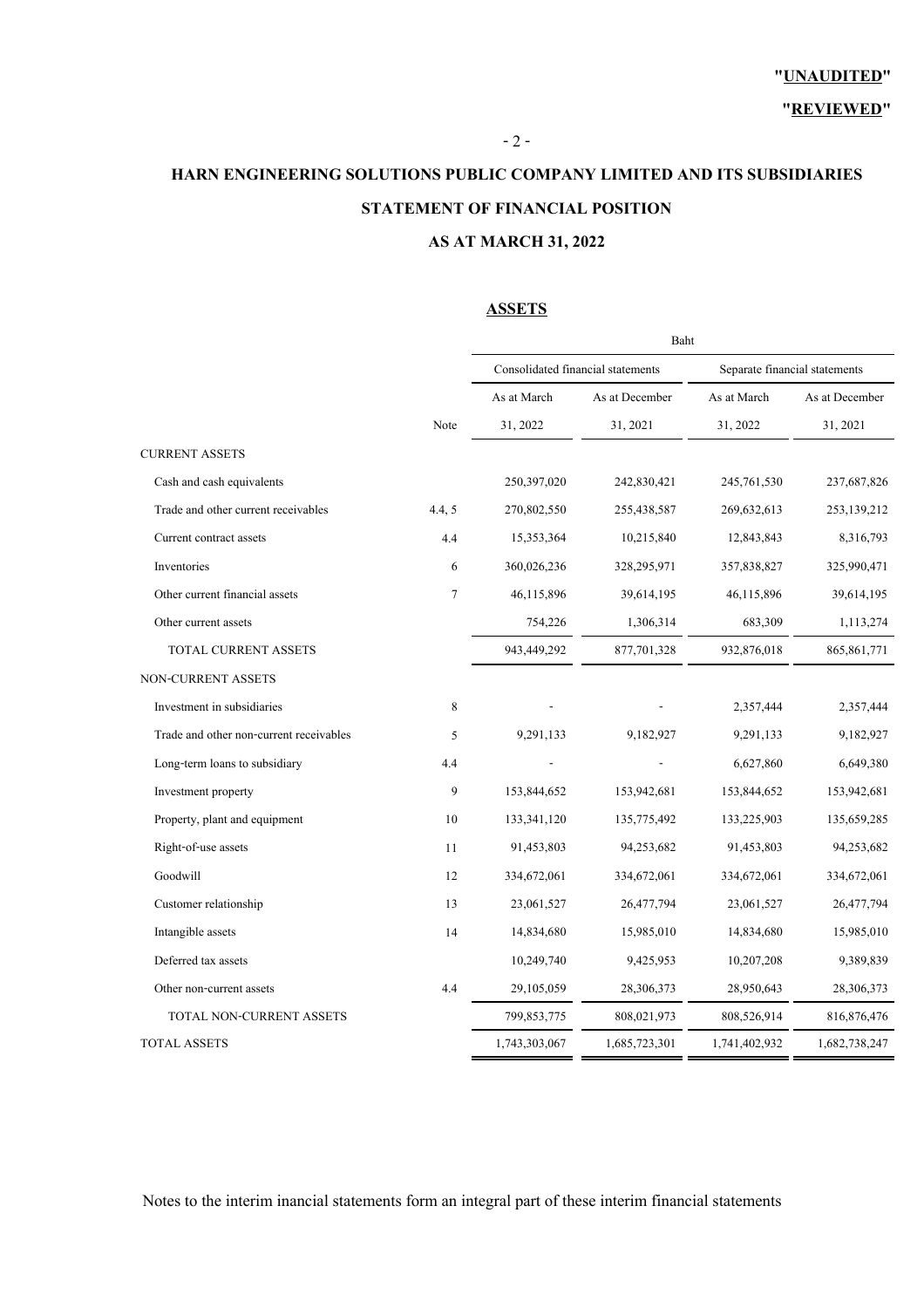# **HARN ENGINEERING SOLUTIONS PUBLIC COMPANY LIMITED AND ITS SUBSIDIARIES STATEMENT OF FINANCIAL POSITION (CONT.)**

- 3 -

#### **AS AT MARCH 31, 2022**

#### **LIABILITIES AND SHAREHOLDERS' EQUITY**

|                                             |         | Baht                              |                |             |                               |  |  |  |
|---------------------------------------------|---------|-----------------------------------|----------------|-------------|-------------------------------|--|--|--|
|                                             |         | Consolidated financial statements |                |             | Separate financial statements |  |  |  |
|                                             |         | As at March                       | As at December | As at March | As at December                |  |  |  |
|                                             | Note    | 31, 2022                          | 31, 2021       | 31, 2022    | 31, 2021                      |  |  |  |
| <b>CURRENT LIABILITIES</b>                  |         |                                   |                |             |                               |  |  |  |
| Trade and other current payables            | 4.4, 15 | 241,332,176                       | 203,950,149    | 239,879,725 | 202,279,112                   |  |  |  |
| Current portion of lease liabilities        | 4.4, 16 | 9,117,758                         | 9,055,775      | 9,117,758   | 9,055,775                     |  |  |  |
| Short-term loan from related party          | 4.4     | 500,000                           | 500,000        |             |                               |  |  |  |
| Corporate income tax payable                |         | 13,105,853                        | 8,703,941      | 13,105,853  | 8,574,701                     |  |  |  |
| Other current provisions                    |         | 1,937,764                         | 2,097,485      | 1,937,764   | 2,097,485                     |  |  |  |
| Other current liabilities                   |         | 1,534,673                         | 1,410,913      | 1,495,352   | 1,410,913                     |  |  |  |
| TOTAL CURRENT LIABILITIES                   |         | 267,528,224                       | 225,718,263    | 265,536,452 | 223,417,986                   |  |  |  |
| <b>NON-CURRENT LIABILITIES</b>              |         |                                   |                |             |                               |  |  |  |
| Lease liabilities                           | 4.4, 16 | 85,079,360                        | 87,382,191     | 85,079,360  | 87,382,191                    |  |  |  |
| Deffered tax liabilities                    |         | 83,418                            | 54,146         |             |                               |  |  |  |
| Non-current provisions for employee benefit |         | 28,678,548                        | 27,968,095     | 28,473,952  | 27,792,471                    |  |  |  |
| Other non-current liabilities               |         | 26,695,399                        | 26,067,217     | 26,695,399  | 26,067,217                    |  |  |  |
| TOTAL NON-CURRENT LIABILITIES               |         | 140,536,725                       | 141,471,649    | 140,248,711 | 141,241,879                   |  |  |  |
| <b>TOTAL LIABILITIES</b>                    |         | 408,064,949                       | 367,189,912    | 405,785,163 | 364,659,865                   |  |  |  |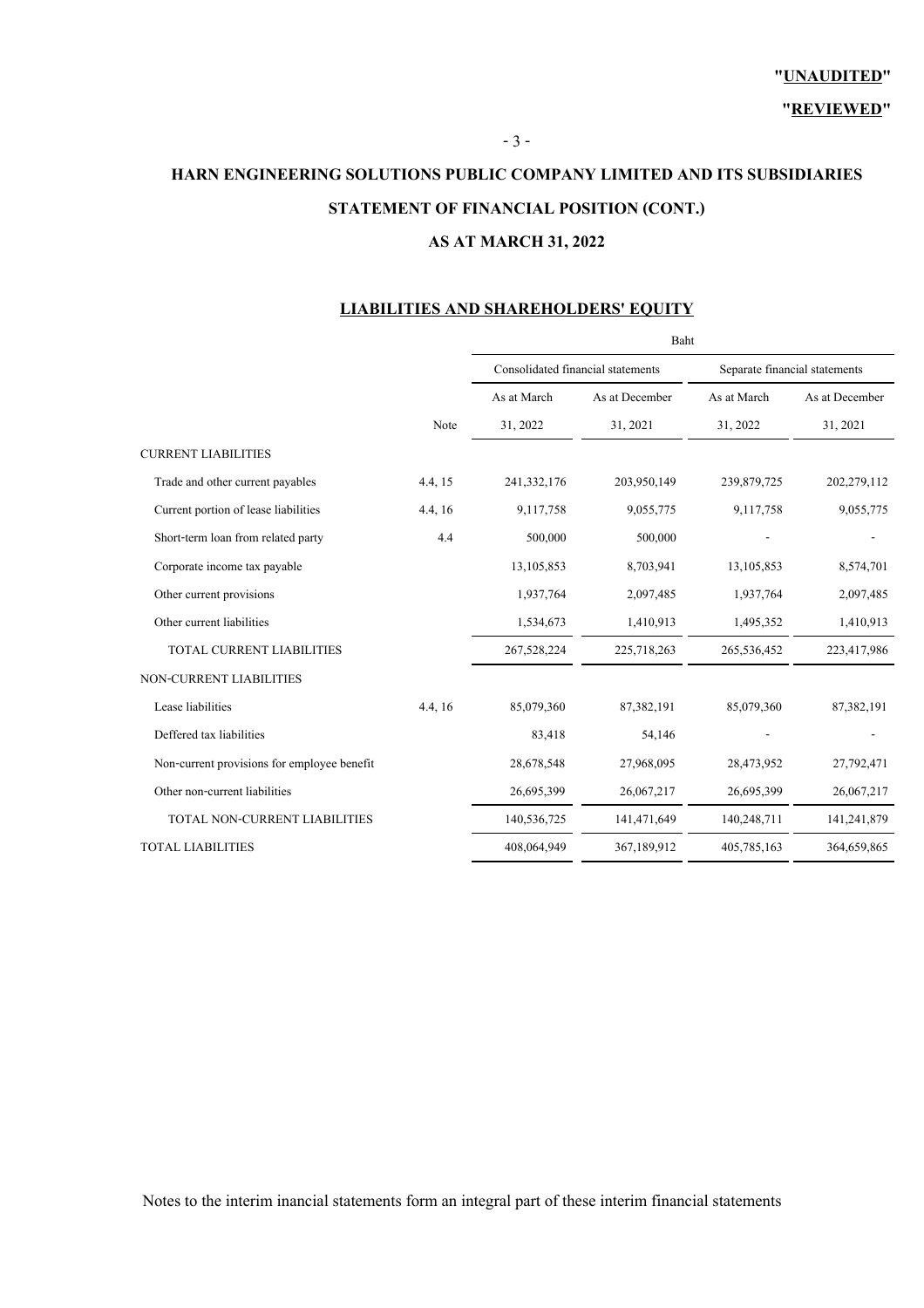# **STATEMENT OF FINANCIAL POSITION (CONT.) HARN ENGINEERING SOLUTIONS PUBLIC COMPANY LIMITED AND ITS SUBSIDIARIES**

- 4 -

#### **AS AT MARCH 31, 2022**

#### **LIABILITIES AND SHAREHOLDERS' EQUITY (CONT.)**

|                                                   | Baht                              |                |                               |                |  |  |  |
|---------------------------------------------------|-----------------------------------|----------------|-------------------------------|----------------|--|--|--|
|                                                   | Consolidated financial statements |                | Separate financial statements |                |  |  |  |
|                                                   | As at March                       | As at December | As at March                   | As at December |  |  |  |
| Note                                              | 31, 2022                          | 31, 2021       | 31, 2022                      | 31, 2021       |  |  |  |
| SHAREHOLDERS' EQUITY                              |                                   |                |                               |                |  |  |  |
| Share capital                                     |                                   |                |                               |                |  |  |  |
| Authorized share capital                          |                                   |                |                               |                |  |  |  |
| 584,500,000 ordinary shares of Baht 0.50 each     | 292,250,000                       | 292,250,000    | 292,250,000                   | 292,250,000    |  |  |  |
| Issued and paid-up share capital                  |                                   |                |                               |                |  |  |  |
| 584,500,000 ordinary shares of Baht 0.50 each     | 292,250,000                       | 292,250,000    | 292,250,000                   | 292,250,000    |  |  |  |
| Share premium on ordinary shares                  | 776,416,427                       | 776,416,427    | 776,416,427                   | 776,416,427    |  |  |  |
| Surplus on share-bassed payment transaction<br>17 | 6,686,640                         | 6,396,379      | 6,686,640                     | 6,396,379      |  |  |  |
| Retained earnings                                 |                                   |                |                               |                |  |  |  |
| Appropriated                                      |                                   |                |                               |                |  |  |  |
| Legal reserve                                     | 29,225,000                        | 29,225,000     | 29,225,000                    | 29,225,000     |  |  |  |
| Unappropriated                                    | 229,809,401                       | 213,716,829    | 231,039,702                   | 213,790,576    |  |  |  |
| Other components of shareholders' equity          | 227,123                           | (38,218)       |                               |                |  |  |  |
| TOTAL EQUITY ATTRIBUTABLE TO OWNERS OF            |                                   |                |                               |                |  |  |  |
| THE PARENT                                        | 1,334,614,591                     | 1,317,966,417  | 1,335,617,769                 | 1,318,078,382  |  |  |  |
| Non-controlling interest                          | 623,527                           | 566,972        |                               |                |  |  |  |
| TOTAL SHAREHOLDERS' EQUITY                        | 1,335,238,118                     | 1,318,533,389  | 1,335,617,769                 | 1,318,078,382  |  |  |  |
| TOTAL LIABILITIES AND SHAREHOLDERS' EQUITY        | 1,743,303,067                     | 1,685,723,301  | 1,741,402,932                 | 1,682,738,247  |  |  |  |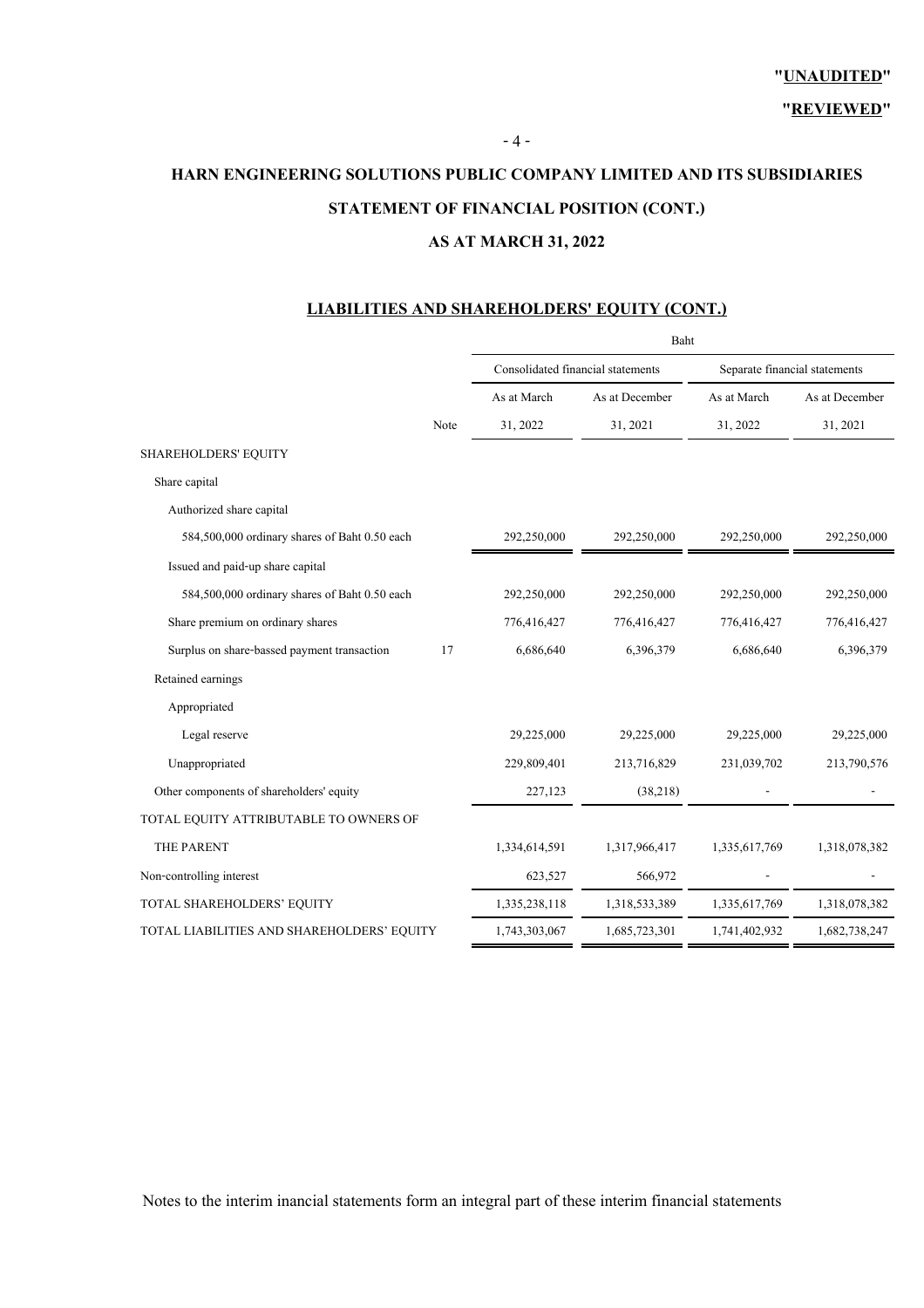**"REVIEWED"**

#### **HARN ENGINEERING SOLUTIONS PUBLIC COMPANY LIMITED AND ITS SUBSIDIARIES**

#### **STATEMENT OF COMPREHENSIVE INCOME**

#### **FOR THE THREE-MONTH PERIOD ENDED MARCH 31, 2022**

|                                                         | Baht |                                   |             |                               |             |  |  |
|---------------------------------------------------------|------|-----------------------------------|-------------|-------------------------------|-------------|--|--|
|                                                         |      | Consolidated financial statements |             | Separate financial statements |             |  |  |
|                                                         |      | 2022                              | 2021        | 2022                          | 2021        |  |  |
|                                                         | Note |                                   | (Restated)  |                               | (Restated)  |  |  |
| Revenues                                                |      |                                   |             |                               |             |  |  |
| Revenues from sales                                     | 4.5  | 257,081,488                       | 233,626,851 | 257,010,519                   | 230,740,560 |  |  |
| Revenue from rendering of services                      | 4.5  | 32,865,725                        | 31,756,051  | 31,003,043                    | 29,847,544  |  |  |
| Other income                                            | 4.5  | 7,235,930                         | 3,895,592   | 7,749,344                     | 3,999,208   |  |  |
| Total revenues                                          |      | 297,183,143                       | 269,278,494 | 295,762,906                   | 264,587,312 |  |  |
| Expenses                                                |      |                                   |             |                               |             |  |  |
| Cost of sales                                           |      | 184,146,945                       | 153,281,902 | 184, 107, 004                 | 150,676,904 |  |  |
| Cost of rendering of services                           |      | 28,635,816                        | 27,218,246  | 27,417,473                    | 25,945,485  |  |  |
| Distribution cost                                       |      | 27,223,299                        | 26,844,687  | 26,742,054                    | 26,357,610  |  |  |
| Administrative expenses                                 | 4.5  | 35,719,375                        | 33,497,071  | 34,965,514                    | 33,100,555  |  |  |
| Total expenses                                          |      | 275,725,435                       | 240,841,906 | 273, 232, 045                 | 236,080,554 |  |  |
| Profit from operating activities                        |      | 21,457,708                        | 28,436,588  | 22,530,861                    | 28,506,758  |  |  |
| Finance cost                                            | 4.5  | 595,451                           | 440,255     | 591,752                       | 440,255     |  |  |
| Profit before tax expenses                              |      | 20,862,257                        | 27,996,333  | 21,939,109                    | 28,066,503  |  |  |
| Tax expenses                                            |      | 4,713,130                         | 5,506,665   | 4,689,983                     | 5,516,574   |  |  |
| Profit for the period                                   |      | 16,149,127                        | 22,489,668  | 17,249,126                    | 22,549,929  |  |  |
| Other comprehensive income                              |      |                                   |             |                               |             |  |  |
| Components of other comprehensive income that will be   |      |                                   |             |                               |             |  |  |
| reclassified to profit or loss:                         |      |                                   |             |                               |             |  |  |
| Exchange differences on translating financial statement |      | 265,341                           | (67,010)    |                               |             |  |  |
|                                                         |      | 265,341                           | (67,010)    |                               |             |  |  |
| Other comprehensive income (expense) for the period,    |      |                                   |             |                               |             |  |  |
| net of tax                                              |      | 265,341                           | (67,010)    |                               |             |  |  |
| Total comprehensive income for the period               |      | 16,414,468                        | 22,422,658  | 17,249,126                    | 22,549,929  |  |  |
| Profit attributable to                                  |      |                                   |             |                               |             |  |  |
| Owners of the parent                                    |      | 16,092,572                        | 22,571,040  | 17,249,126                    | 22,549,929  |  |  |
| Non-controlling interest                                |      | 56,555                            | (81, 372)   |                               |             |  |  |
|                                                         |      | 16,149,127                        | 22,489,668  | 17,249,126                    | 22,549,929  |  |  |
| Total comprehensive income attributable to              |      |                                   |             |                               |             |  |  |
| Owners of the parent                                    |      | 16,357,913                        | 22,504,030  | 17,249,126                    | 22,549,929  |  |  |
| Non-controlling interest                                |      | 56,555                            | (81, 372)   | $\overline{a}$                |             |  |  |
|                                                         |      | 16,414,468                        | 22,422,658  | 17,249,126                    | 22,549,929  |  |  |
| Basic earnings per share                                | 19   |                                   |             |                               |             |  |  |
| Profit attributable to owners of the parent             |      | 0.03                              | 0.04        | 0.03                          | 0.04        |  |  |
| Weighted average number of ordinary shares (shares)     |      | 584,500,000                       | 584,500,000 | 584,500,000                   | 584,500,000 |  |  |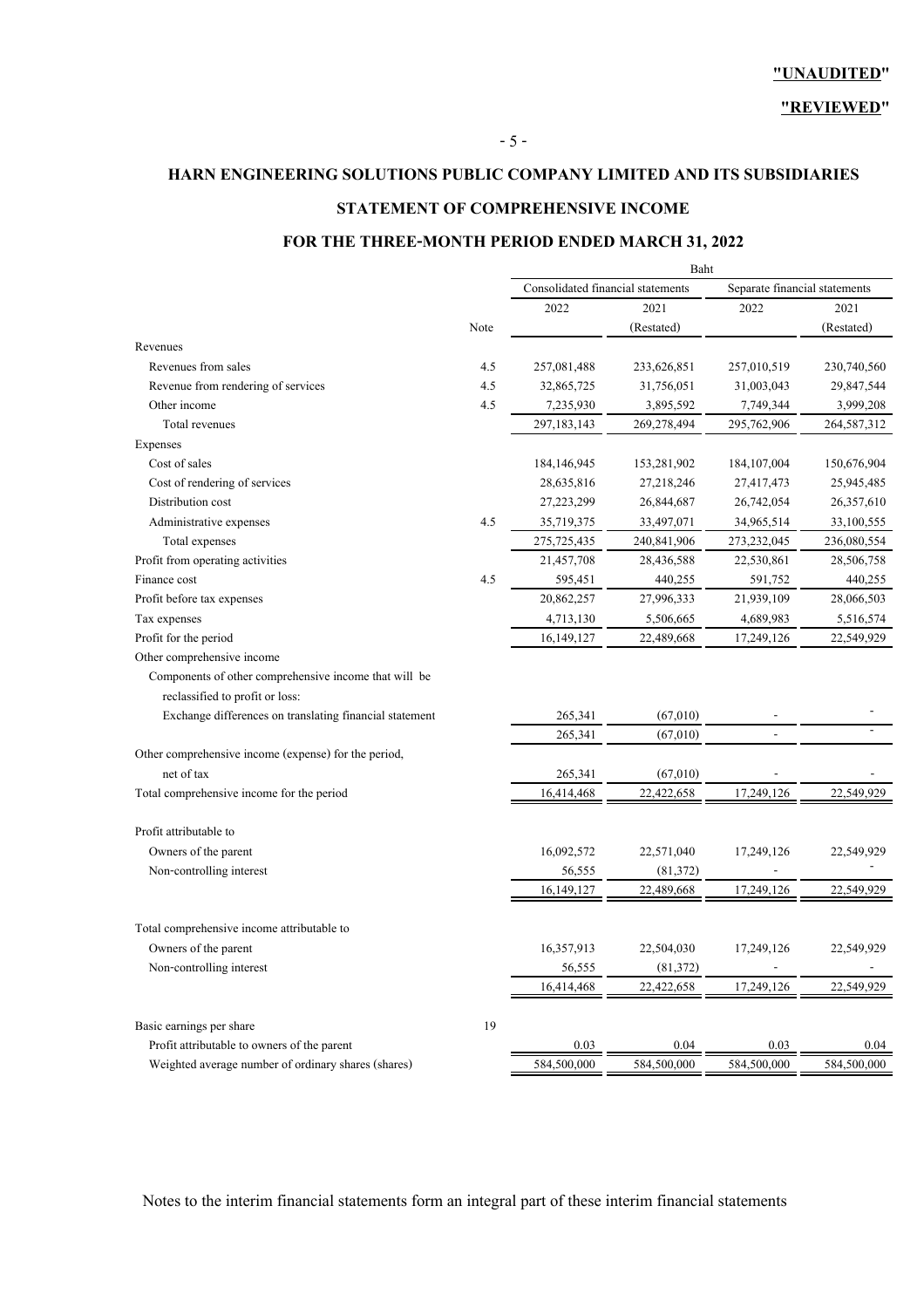#### **HARN ENGINEERING SOLUTIONS PUBLIC COMPANY LIMITED AND ITS SUBSIDIARIES**

#### **STATEMENTS OF CHANGES IN SHAREHOLDERS' EQUITY**

#### **FOR THE THREE-MONTH PERIOD ENDED MARCH 31, 2022**

|                                           |      |                                   |                                                                               |              |                                             | Baht           |                      |                 |           |               |
|-------------------------------------------|------|-----------------------------------|-------------------------------------------------------------------------------|--------------|---------------------------------------------|----------------|----------------------|-----------------|-----------|---------------|
|                                           |      | Consolidated financial statements |                                                                               |              |                                             |                |                      |                 |           |               |
|                                           |      |                                   |                                                                               |              | Equity attributable to owners of the parent |                | Non-controlling      |                 |           | Total         |
|                                           |      | Issued and                        | Surplus on share-based<br>Retained earnings<br>Other components<br>Premium on | Total equity | interest                                    | shareholders'  |                      |                 |           |               |
|                                           |      | paid-up                           | ordinary shares                                                               | payment      |                                             |                | of equity            | attributable to |           | equity        |
|                                           |      | share capital                     |                                                                               | transactions | Appropriated                                | Unappropriated | Exchange differences | owners          |           |               |
|                                           |      |                                   |                                                                               |              | legal reserve                               |                | on translating       | of the parent   |           |               |
|                                           |      |                                   |                                                                               |              |                                             |                | financial            |                 |           |               |
|                                           | Note |                                   |                                                                               |              |                                             |                | statements           |                 |           |               |
| Beginning balance as at January 1, 2021   |      |                                   |                                                                               |              |                                             |                |                      |                 |           |               |
| - as previously reported                  |      | 292,250,000                       | 776,416,427                                                                   |              | 29,225,000                                  | 219,584,380    | (453, 897)           | 1,317,021,910   | 606,265   | 1,317,628,175 |
| The cumulative effect of correction       |      |                                   |                                                                               |              |                                             |                |                      |                 |           |               |
| of the financial statements               |      |                                   |                                                                               | 3,732,848    |                                             | (2,986,278)    |                      | 746,570         |           | 746,570       |
| Beginning balance as at January 1, 2021   |      |                                   |                                                                               |              |                                             |                |                      |                 |           |               |
| - as restated                             |      | 292,250,000                       | 776,416,427                                                                   | 3,732,848    | 29,225,000                                  | 216,598,102    | (453, 897)           | 1,317,768,480   | 606,265   | 1,318,374,745 |
| Employee joint investment program         |      |                                   |                                                                               |              |                                             |                |                      |                 |           |               |
| expenses                                  | 17   |                                   |                                                                               | 1,732,702    |                                             |                |                      | 1,732,702       |           | 1,732,702     |
| Treasury shares                           |      |                                   |                                                                               | (1,093,274)  |                                             |                |                      | (1,093,274)     |           | (1,093,274)   |
| Total comprehensive income for the period |      |                                   |                                                                               |              |                                             |                |                      |                 |           |               |
| Profit (loss) for the period - restated   |      |                                   |                                                                               |              |                                             | 22,571,040     |                      | 22,571,040      | (81, 372) | 22,489,668    |
| Other comprehensive income (loss) for     |      |                                   |                                                                               |              |                                             |                |                      |                 |           |               |
| the period                                |      |                                   |                                                                               |              |                                             |                | (67,010)             | (67,010)        |           | (67,010)      |
| Ending balance as at March 31, 2021       |      | 292,250,000                       | 776,416,427                                                                   | 4,372,276    | 29,225,000                                  | 239,169,142    | (520, 907)           | 1,340,911,938   | 524,893   | 1,341,436,831 |
|                                           |      |                                   |                                                                               |              |                                             |                |                      |                 |           |               |
| Beginning balance as at January 1, 2022   |      | 292,250,000                       | 776,416,427                                                                   | 6,396,379    | 29,225,000                                  | 213,716,829    | (38, 218)            | 1,317,966,417   | 566,972   | 1,318,533,389 |
| Employee joint investment program         |      |                                   |                                                                               |              |                                             |                |                      |                 |           |               |
| expenses                                  | 17   |                                   |                                                                               | 1,459,249    |                                             |                |                      | 1,459,249       |           | 1,459,249     |
| Treasury shares                           |      |                                   |                                                                               | (1,168,988)  |                                             |                |                      | (1,168,988)     |           | (1,168,988)   |
| Total comprehensive income for the period |      |                                   |                                                                               |              |                                             |                |                      |                 |           |               |
| Profit for the period                     |      |                                   |                                                                               |              |                                             | 16,092,572     |                      | 16,092,572      | 56,555    | 16,149,127    |
| Other comprehensive income for the period |      |                                   |                                                                               |              |                                             | ×,             | 265,341              | 265,341         | ÷,        | 265,341       |
| Ending balance as at March 31, 2022       |      | 292,250,000                       | 776,416,427                                                                   | 6,686,640    | 29,225,000                                  | 229,809,401    | 227,123              | 1,334,614,591   | 623,527   | 1,335,238,118 |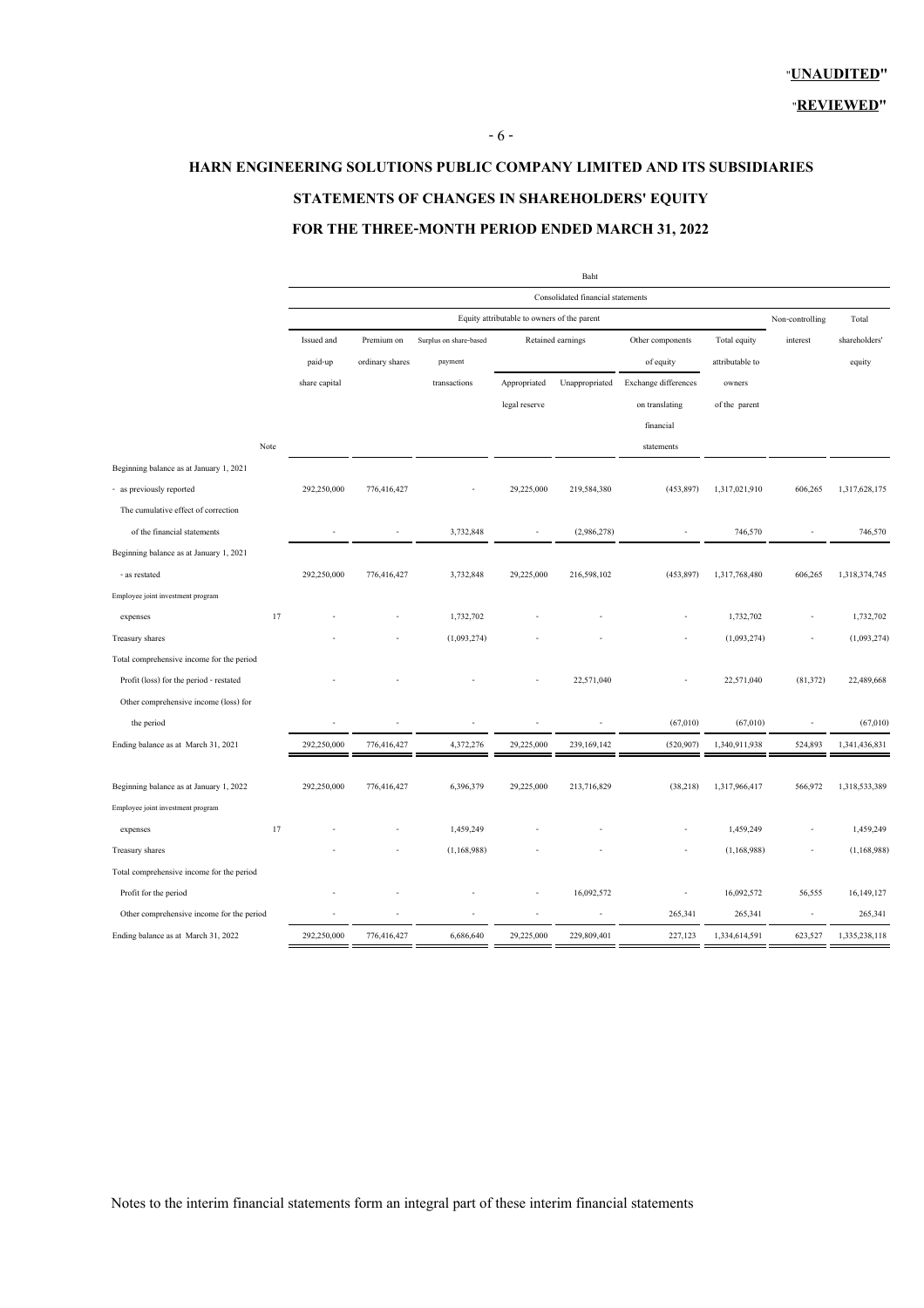# **STATEMENTS OF CHANGES IN SHAREHOLDERS' EQUITY (CONT.) FOR THE THREE-MONTH PERIOD ENDED MARCH 31, 2022 HARN ENGINEERING SOLUTIONS PUBLIC COMPANY LIMITED AND ITS SUBSIDIARIES**

|                                            |      |               | Baht                          |                        |               |                   |               |  |  |
|--------------------------------------------|------|---------------|-------------------------------|------------------------|---------------|-------------------|---------------|--|--|
|                                            |      |               | Separate financial statements |                        |               |                   |               |  |  |
|                                            |      | Issued and    | Premium on                    | Surplus on share-based |               | Retained earnings | Total         |  |  |
|                                            |      | paid-up       | ordinary shares               | payment                | Appropriated  | Unappropriated    | shareholders' |  |  |
|                                            | Note | share capital |                               | transactions           | legal reserve |                   | equity        |  |  |
| Beginning balance as at January 1, 2021    |      |               |                               |                        |               |                   |               |  |  |
| as previously reported                     |      | 292,250,000   | 776,416,427                   |                        | 29,225,000    | 219,766,379       | 1,317,657,806 |  |  |
| The cumulative effect of the correction    |      |               |                               |                        |               |                   |               |  |  |
| of the financial statements                |      |               |                               | 3,732,848              |               | (2,986,278)       | 746,570       |  |  |
| Beginning balance as at January 1, 2021    |      |               |                               |                        |               |                   |               |  |  |
| - as restated                              |      | 292,250,000   | 776,416,427                   | 3,732,848              | 29,225,000    | 216,780,101       | 1,318,404,376 |  |  |
| Employee joint investment program expenses | 17   |               |                               | 1,732,702              |               |                   | 1,732,702     |  |  |
| Treasury shares                            |      |               |                               | (1,093,274)            |               |                   | (1,093,274)   |  |  |
| Total comprehensive income for the period  |      |               |                               |                        |               |                   |               |  |  |
| Profit for the period - restated           |      |               |                               |                        |               | 22,549,929        | 22,549,929    |  |  |
| Other comprehensive income for the period  |      |               |                               |                        |               |                   |               |  |  |
| Ending balance as at March 31, 2021        |      | 292,250,000   | 776,416,427                   | 4,372,276              | 29,225,000    | 239,330,030       | 1,341,593,733 |  |  |
| Beginning balance as at January 1, 2022    |      | 292,250,000   | 776,416,427                   | 6,396,379              | 29,225,000    | 213,790,576       | 1,318,078,382 |  |  |
| Employee joint investment program expenses | 17   |               |                               | 1,459,249              |               |                   | 1,459,249     |  |  |
| Treasury shares                            |      |               |                               | (1,168,988)            |               |                   | (1,168,988)   |  |  |
| Total comprehensive income for the period  |      |               |                               |                        |               |                   |               |  |  |
| Profit for the period                      |      |               |                               |                        |               | 17,249,126        | 17,249,126    |  |  |
| Other comprehensive income for the period  |      |               |                               |                        |               |                   |               |  |  |
| Ending balance as at March 31, 2022        |      | 292,250,000   | 776,416,427                   | 6,686,640              | 29,225,000    | 231,039,702       | 1,335,617,769 |  |  |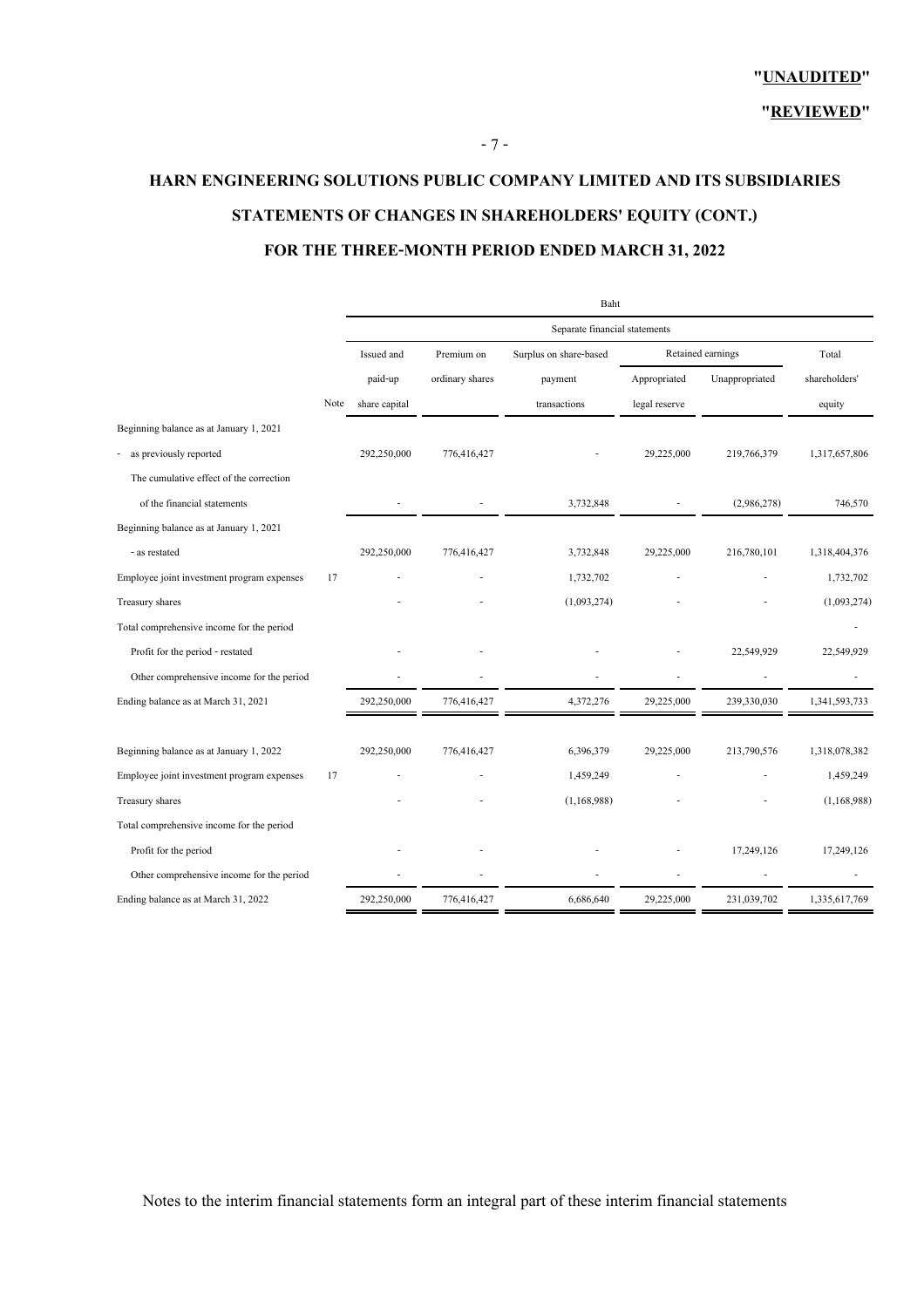**"REVIEWED"**

# **STATEMENT OF CASH FLOWS HARN ENGINEERING SOLUTIONS PUBLIC COMPANY LIMITED AND ITS SUBSIDIARIES**

#### **FOR THE THREE-MONTH PERIOD ENDED MARCH 31, 2022**

|                                                                          | Baht                              |                |                               |                |  |  |
|--------------------------------------------------------------------------|-----------------------------------|----------------|-------------------------------|----------------|--|--|
|                                                                          | Consolidated financial statements |                | Separate financial statements |                |  |  |
|                                                                          | 2022                              | 2021           | 2022                          | 2021           |  |  |
|                                                                          |                                   | (Restated)     |                               | (Restated)     |  |  |
| Cash flows from operating activities                                     |                                   |                |                               |                |  |  |
| Profit for the period                                                    | 16, 149, 127                      | 22,489,668     | 17,249,126                    | 22,549,929     |  |  |
| Adjustment to reconcile profit for the period to                         |                                   |                |                               |                |  |  |
| net cash provided by (used in) operating activities :                    |                                   |                |                               |                |  |  |
| Bad debt and expected credit losses (reversal)                           | (51, 954)                         | 167,576        | (50, 299)                     | 165,055        |  |  |
| Depreciation and amortization                                            | 7,891,389                         | 6,765,899      | 7,883,408                     | 6,759,481      |  |  |
| Amortization of customer relationship                                    | 3,416,267                         | 3,416,267      | 3,416,267                     | 3,416,267      |  |  |
| Loss on devaluation of inventories                                       | 348,147                           | 336,078        | 348,147                       | 336,078        |  |  |
| Loss on disposals of equipment                                           | 84,785                            | 22,949         | 84,785                        | 22,949         |  |  |
| Unrealized gain on exchange rate                                         | (809, 029)                        | (2,190,786)    | (1,015,041)                   | (2,092,898)    |  |  |
| Unrealized gain on revaluation of                                        |                                   |                |                               |                |  |  |
| other current financial assets                                           | (914,097)                         | (870, 440)     | (914,097)                     | (870, 440)     |  |  |
| Loss on impairment of equipments (reversal)                              |                                   | (50, 654)      |                               | (50, 654)      |  |  |
| Interest income                                                          | (621)                             | (19,251)       | (94,166)                      | (118, 124)     |  |  |
| Dividend income                                                          | 510,700                           |                | 510,700                       |                |  |  |
| Employee's benefit expenses                                              | 710,453                           | 687,099        | 681,481                       | 641,592        |  |  |
| Employee Joint Investment Program expenses                               | 1,459,249                         | 1,732,702      | 1,459,249                     | 1,732,702      |  |  |
| Finance cost                                                             | 595,451                           | 440,255        | 591,752                       | 440,255        |  |  |
| Tax expense                                                              | 4,713,130                         | 5,506,665      | 4,689,983                     | 5,516,574      |  |  |
| Profit from operating before changes in operating assets and liabilities | 34,102,997                        | 38,434,027     | 34,841,295                    | 38,448,766     |  |  |
| (Increase) decrease in operating assets                                  |                                   |                |                               |                |  |  |
| Trade and other current receivables                                      | (16, 408, 446)                    | (21, 842, 164) | (17, 855, 471)                | (19,870,139)   |  |  |
| Current contract assets                                                  | (5,150,400)                       | (1,607,229)    | (4,538,396)                   | (1,270,354)    |  |  |
| Inventories                                                              | (32,093,069)                      | (21, 177, 708) | (32,211,161)                  | (20, 253, 324) |  |  |
| Other current assets                                                     | 397,672                           | 70,396         | 429,965                       | 110,906        |  |  |
| Other non-current assets                                                 | (566, 271)                        | (2,956,309)    | (644, 271)                    | (2,878,309)    |  |  |
|                                                                          |                                   |                |                               | "UNAUDITED"    |  |  |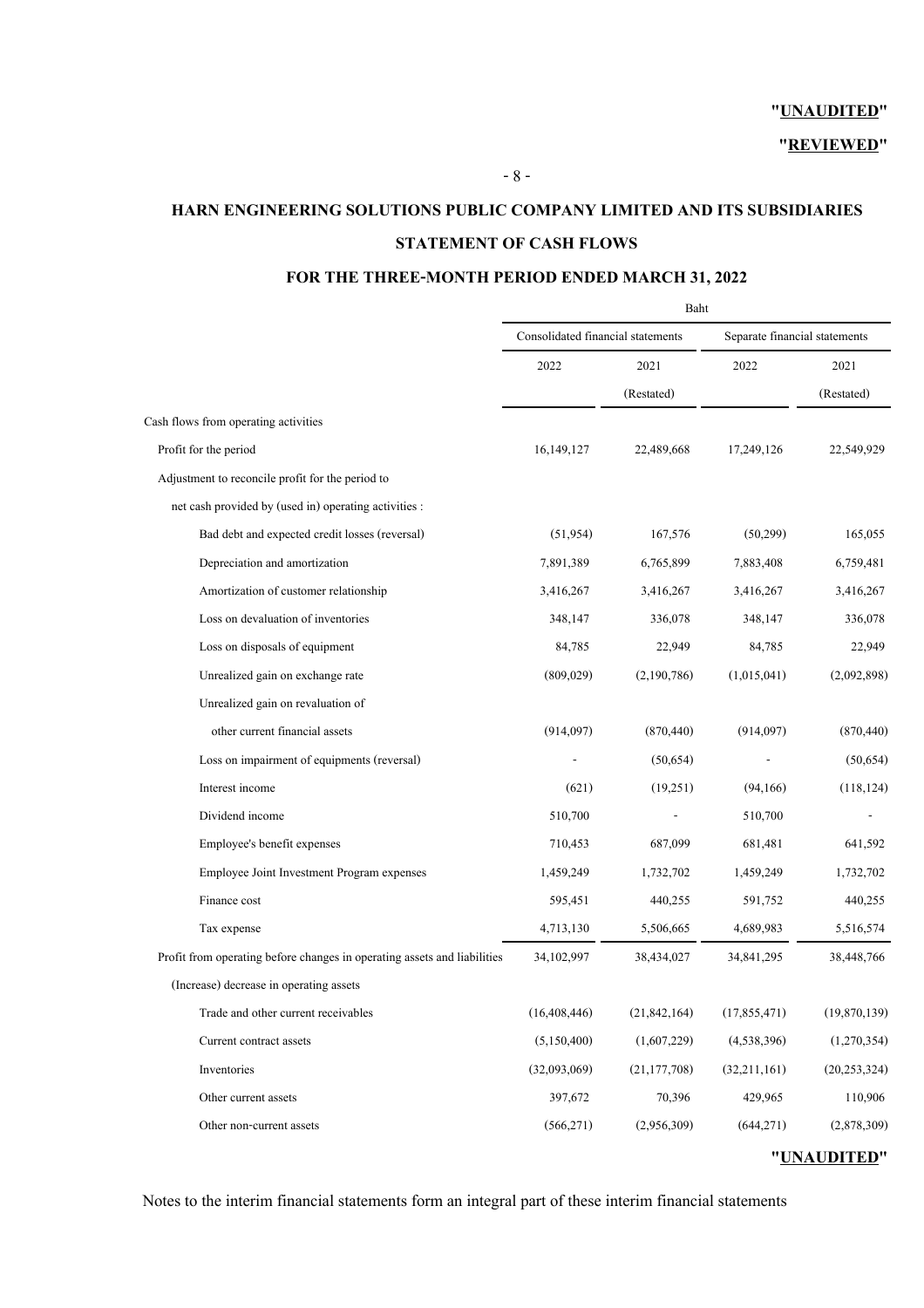# **HARN ENGINEERING SOLUTIONS PUBLIC COMPANY LIMITED AND ITS SUBSIDIARIES STATEMENT OF CASH FLOWS (CONT.)**

### **FOR THE THREE-MONTH PERIOD ENDED MARCH 31, 2022**

|                                                               |             | Consolidated financial statements<br>Separate financial statements |             |              |
|---------------------------------------------------------------|-------------|--------------------------------------------------------------------|-------------|--------------|
|                                                               | 2022        | 2021                                                               | 2022        | 2021         |
|                                                               |             | (Restated)                                                         |             | (Restated)   |
| Increase (decrease) in operating liabilities                  |             |                                                                    |             |              |
| Trade and other current payables                              | 40,490,463  | 44,303,389                                                         | 40,809,305  | 42,115,071   |
| Other current provisions                                      | (159, 721)  | 303,815                                                            | (159, 721)  | 303,815      |
| Other current liabilities                                     | 84,439      | 483,515                                                            | 84,439      | 461,320      |
| Non-current provisions for enployee benefit                   |             | (664,000)                                                          |             | (664,000)    |
| Other non-current liabilities                                 | 667,504     | 868,276                                                            | 628,184     | 868,276      |
| Cash generated from operating                                 | 21,365,168  | 36,216,008                                                         | 21,384,168  | 37, 372, 028 |
| Employee joint investment program expenses paid               | (1,168,988) | (1,093,274)                                                        | (1,168,988) | (1,093,274)  |
| Income tax paid                                               | (1,105,440) | (1,049,071)                                                        | (976,200)   | (1,043,792)  |
| Net cash provided by operating activities                     | 19,090,740  | 34,073,663                                                         | 19,238,980  | 35,234,962   |
| Cash flows from investing activities                          |             |                                                                    |             |              |
| Cash payments for purchases of other current financial assets | (5,587,605) |                                                                    | (5,587,605) |              |
| Cash payments for purchases of investment property            | (62, 150)   |                                                                    | (62, 150)   |              |
| Cash payments for purchases of equipment                      | (3,110,866) | (1,501,884)                                                        | (3,103,699) | (1,501,884)  |
| Cash receipts from disposal of equipment                      | 46,729      | 44,583                                                             | 46,729      | 44,583       |
| Cash payments for purchases of intangible assets              | (523,960)   | (373,500)                                                          | (523,960)   | (373,500)    |
| Interest received                                             | 621         |                                                                    | 387,309     | 394,047      |
| Dividend received                                             | 510,700     |                                                                    | 510,700     |              |
| Net cash used in investing activities                         | (8,726,531) | (1,830,801)                                                        | (8,332,676) | (1,436,754)  |
| Cash flows from financing activities                          |             |                                                                    |             |              |
| Cash payments for lease liabilities                           | (2,832,600) | (2,801,700)                                                        | (2,832,600) | (2,801,700)  |
| Net cash used in financing activities                         | (2,832,600) | (2,801,700)                                                        | (2,832,600) | (2,801,700)  |

#### **"UNAUDITED"**

#### "**REVIEWED"**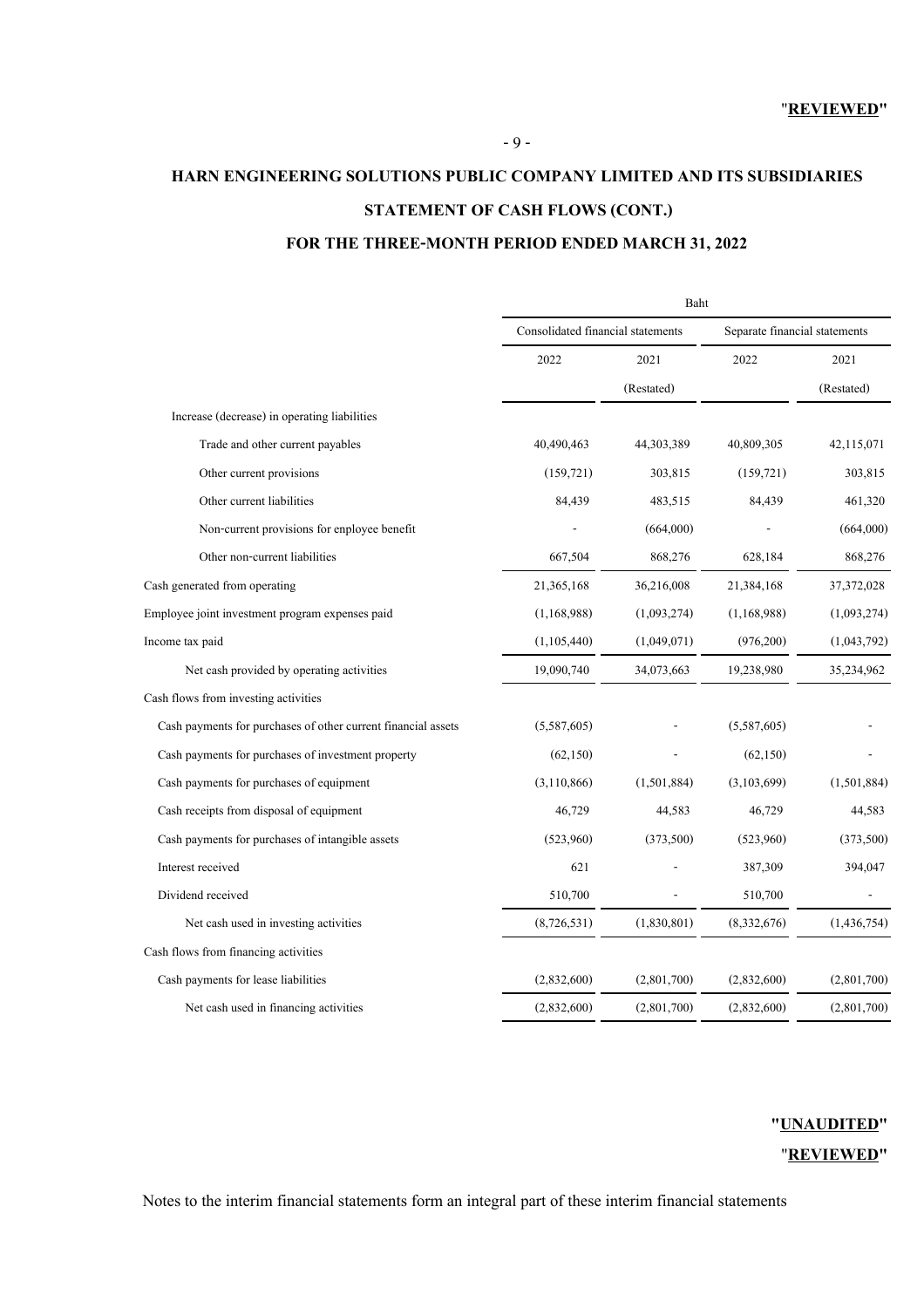# **STATEMENT OF CASH FLOWS (CONT.) HARN ENGINEERING SOLUTIONS PUBLIC COMPANY LIMITED AND ITS SUBSIDIARIES**

#### **FOR THE THREE-MONTH PERIOD ENDED MARCH 31, 2022**

|                                                                                                                                                          | Baht                              |             |                               |               |  |  |
|----------------------------------------------------------------------------------------------------------------------------------------------------------|-----------------------------------|-------------|-------------------------------|---------------|--|--|
|                                                                                                                                                          | Consolidated financial statements |             | Separate financial statements |               |  |  |
|                                                                                                                                                          | 2022                              | 2021        | 2022                          | 2021          |  |  |
|                                                                                                                                                          |                                   | (Restated)  |                               | (Restated)    |  |  |
| Net increase in cash and cash equivalents                                                                                                                | 7,531,609                         | 29,441,162  | 8,073,704                     | 30,996,508    |  |  |
| Cash and cash equivalents at beginning of period                                                                                                         | 242,830,421                       | 306,074,340 | 237,687,826                   | 299,318,282   |  |  |
| Effect of translation adjustment on foreign currency                                                                                                     |                                   |             |                               |               |  |  |
| financial statements                                                                                                                                     | 34,990                            | 323,038     |                               |               |  |  |
| Cash and cash equivalents at end of period                                                                                                               | 250,397,020                       | 335,838,540 | 245,761,530                   | 330, 314, 790 |  |  |
| Supplementaly disclosures of cash flows information:<br>Non-Cash transaction<br>Liabilities incurred from acquisition of equipment and intangible assets |                                   |             |                               |               |  |  |
| Liabilities incurred from acquisition of equipment                                                                                                       |                                   |             |                               |               |  |  |
| and intangible assets - beginning of period                                                                                                              | 3,394,300                         | 630.517     | 3,394,300                     | 630,517       |  |  |
| Inventories transferred to equipment                                                                                                                     | (14,658)                          | (934,270)   | (14,658)                      | (934,270)     |  |  |
| Equipment transferred to expense                                                                                                                         | (4,750)                           |             | (4,750)                       |               |  |  |
| Purchases of equipment and intangible assets<br>Add                                                                                                      | 1,483,069                         | 2,983,494   | 1,475,902                     | 2,983,494     |  |  |
| Less Cash payments                                                                                                                                       | (3,634,826)                       | (1,875,384) | (3,627,659)                   | (1,875,384)   |  |  |

Liabilities incurred from acquisition of fixed assets and intangible assets - ending of period 1,223,135 804,357 1,223,135 804,357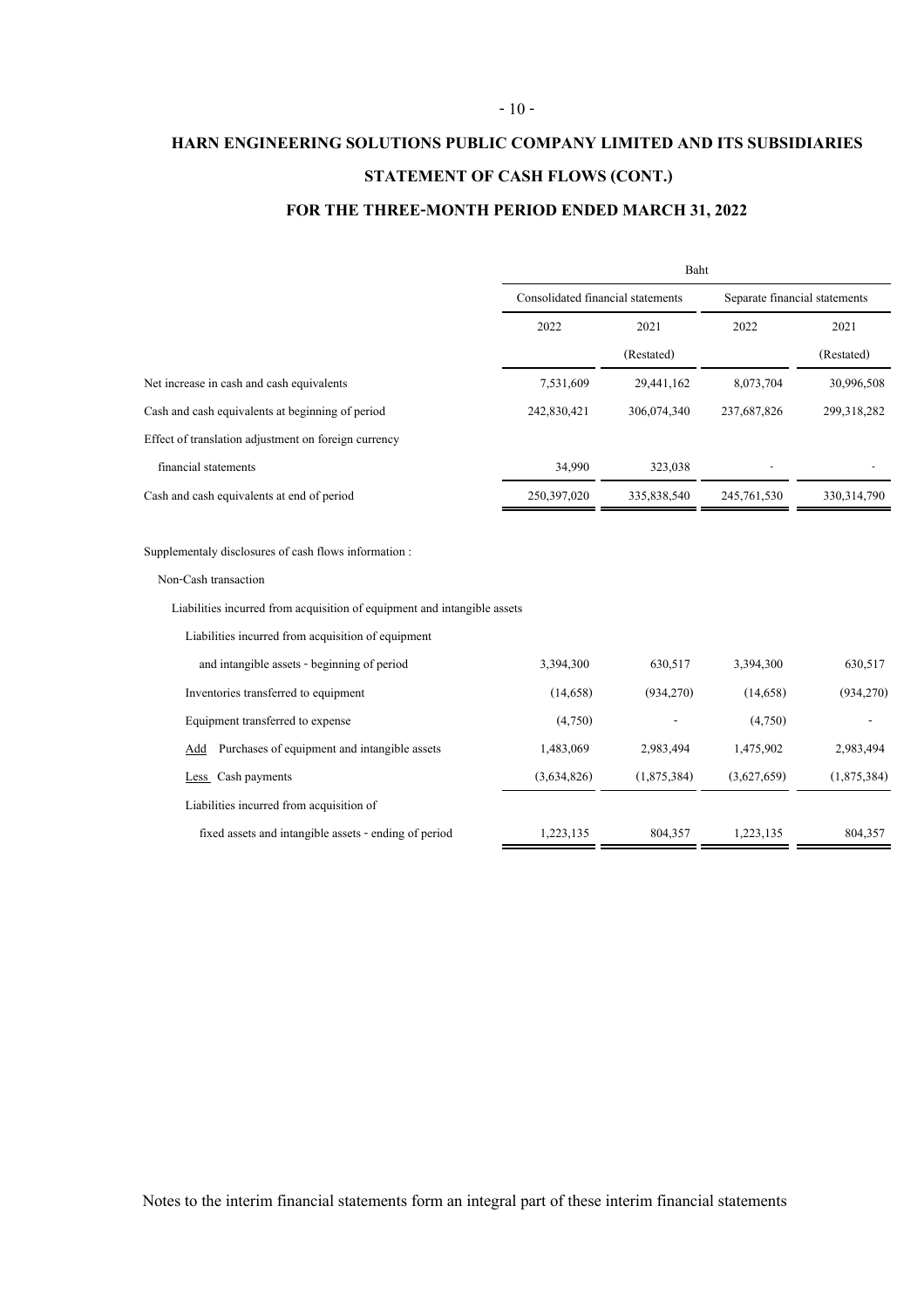## **HARN ENGINEERING SOLUTIONS PUBLIC COMPANY LIMITED AND ITS SURSIDIARIES NOTES TO THE INTERIM FINANCIAL STATEMENTS MARCH 31, 2022**

#### 1. GENERAL INFORMATION

 (a) Legal status and address of the company group Company

> The Company was registered to be a limited company with the Ministry of Commerce on May 9, 2001.

> The Company has changed its status to be public company limited for trading their shares on the Stock Exchange of Thailand on May 22, 2014.

The address of its registered head office are as follows:

 Locate at: 559 Soi Soonvijai 4, Rama 9 Road, Bangkapi, Huaykwang, Bangkok 10310, Thailand.

#### **Subsidiaries**

1) Harn Vietnam Company Limited is a company established in Vietnam on July 30, 2019. The address of the subsidiary's head office is as follows:

 $5<sup>th</sup>$  floor, Vietcomreal Building, 68 Nguyen Hue, Ben Nghe Ward, District 1, Ho Chi Minh City, Vietnam

2) Aiyaraharn Company Limited is a company established in Thailand on July 8, 2020. The address of the subsidiary's head office is as follows:

 Locate at: 559 Soi Soonvijai 4, Rama 9 Road, Bangkapi, Huaykwang, Bangkok 10310, Thailand.

#### (b) Nature of the Company's operations

 The principal business is involved in wholesaling, retailing, and repairing, renting, leasing, contracting and installation services of fire protection system and fire suppression agent, trading cold storage devices, trading, repairing and renting of printing equipment.

The subsidiary 1 operates the main business related to the selling of printing equipment and subsidiary 2 operates in providing Smart Building Business Solution.

#### 2. BASIS FOR THE PREPARATION OF FINANCIAL STATEMENTS

2.1 Basis for the preparation of interim financial statements

 These interim financial statements are prepared in accordance with Thai Accounting Standard No. 34 "Interim Financial Reporting", and the requirements of the Securities and Exchange Commission (SEC). The interim financial statements are intended to provide information additional to that included in the latest annual financial statements. Accordingly, they focus on new activities, events, and situations and not intended to re-emphasis on the information previously reported. The interim financial statements should therefore, be read in conjunction with the financial statements for the year ended December 31, 2020.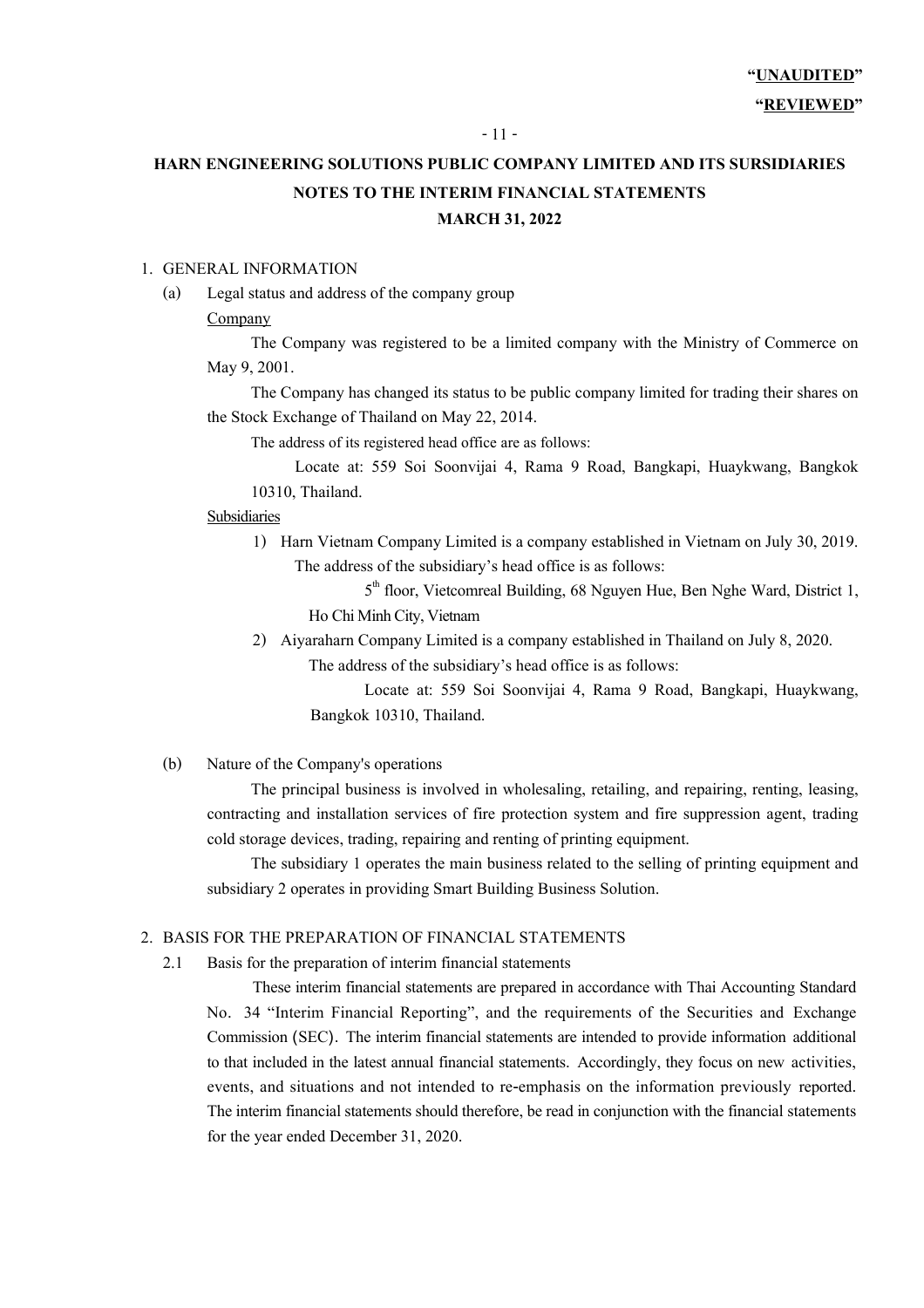The interim financial statements have been prepared on a historical cost basis except where otherwise disclosed in the accounting policies

 The interim financial statements in Thai language are the official statutory financial statements of the Company. The interim financial statements in English language have been translated from the financial statements in Thai language version.

#### 2.2 Basis for the preparation of consolidated financial statements

 2.2.1 The consolidated financial statements have included the financial statements of Harn Engineering Solutions Public Company Limited and its subsidiaries as follows;

|                        |                        | Percentage of shareholding |                |               |  |  |  |
|------------------------|------------------------|----------------------------|----------------|---------------|--|--|--|
|                        |                        | % of share capital         |                |               |  |  |  |
|                        |                        | As at March                | As at December | Country of    |  |  |  |
| Company name           | Type of business       | 31, 2022                   | 31, 2021       | establishment |  |  |  |
| Direct shareholding    |                        |                            |                |               |  |  |  |
| Harn Vietnam Co., Ltd. | Printing equipment     | 100.00                     | 100.00         | Vietnam       |  |  |  |
| Aiyaraharn Co., Ltd.   | Building-loT Solutions | 65.00                      | 65.00          | Thailand      |  |  |  |

- 2.2.2 The Company is deemed to have control over an investee or subsidiary if it has rights, or is exposed, to variable returns from its involvement with the investee, and it has the ability to direct the activities that affect the amount of its returns.
- 2.2.3 Subsidiary is fully consolidated, being the date on which the Company obtains control, and continue to be consolidated until the date when such control ceases.
- 2.2.4 The financial statements of an overseas subsidiary is translated into Thai Baht at the closing exchange rate as to assets and liabilities, and at monthly average exchange rates as to revenues and expenses. The resultant differences have been shown under the caption of "Currency translation changes of the financial statements of foreign entity" in shareholders' equity.
- 2.2.5 The consolidated financial statements are prepared by using uniform accounting policies. So that the transaction and the others event which are the same or the similar circumstances have been used the identical policies to record those transaction.
- 2.2.6 Material balances and transactions between the Company and its subsidiary companies have been eliminated from the consolidated financial statements.

#### 2.3 Financial reporting standards that became effective in the current period

During the period, the Company and its subsidiaries have adopted the revised financial reporting standards, which are effective for fiscal years beginning on or after January 1, 2022. These financial reporting standards were aimed at alignment with the corresponding International Financial Reporting Standards with most of the changes directed towards clarifying accounting practices, accounting guidance and disclosures in the notes to the financial statements and, for some standards, providing temporary reliefs or temporary exemptions to users of the standards.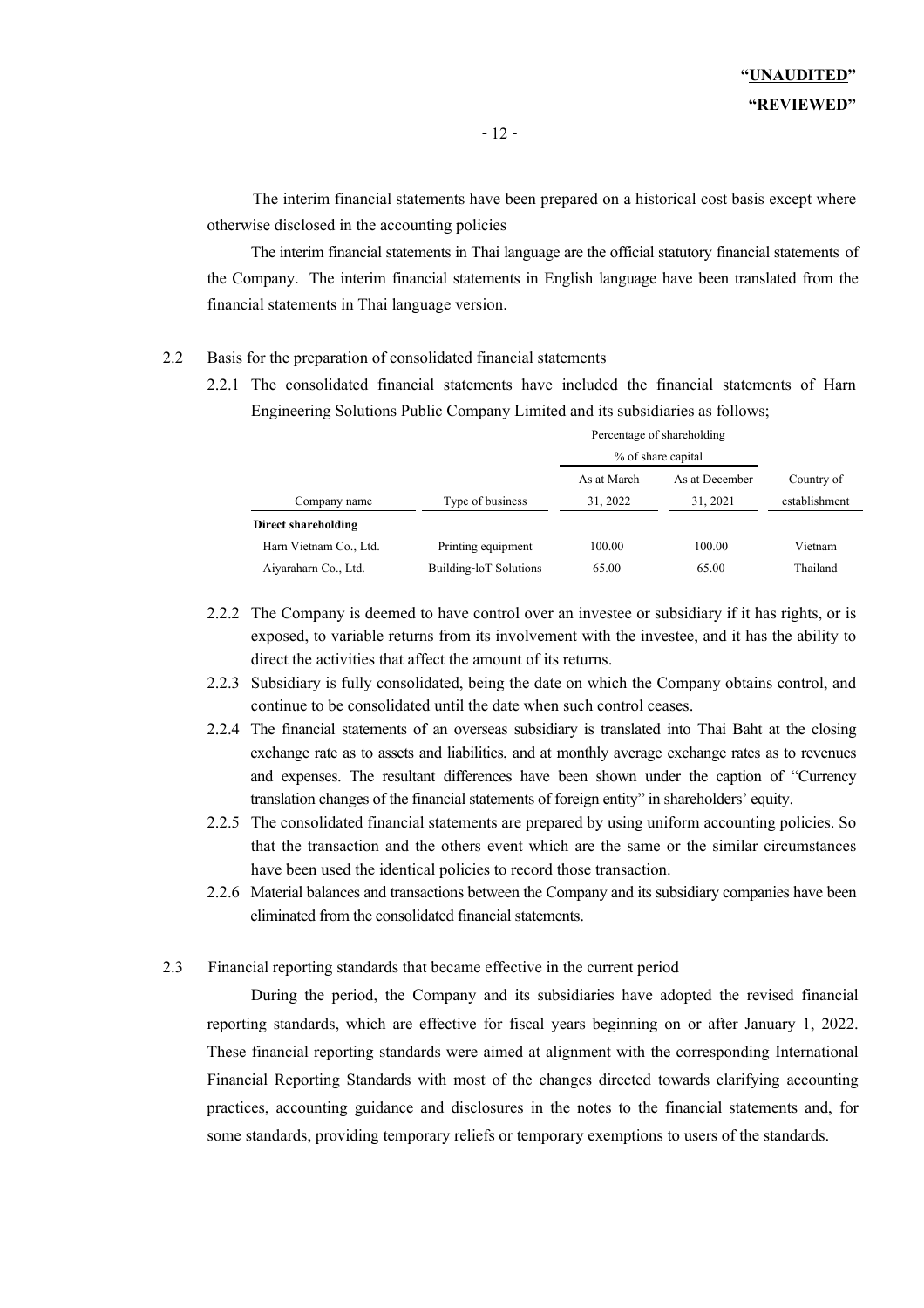The adoption of these financial reporting standards does not have any significant impact on the financial statements in the current period.

#### 2.4 Correction of the prior period's financial statement

 In the presentation of the financial statement for the three-month period ended March 31, 2022, the Company corrected the previous period's statement of comprehersive income and statement of cash flows regarding the transactions recording related to the Employee Joint Investment Program (EJIP) (Note 17) in accordance with the Thai Financial Reporting Standard No. 2 Subject: Share-Based Payments. Previously, the Company recorded such transactions as expenses in profit and loss according to the amount paid in each period.

 This TFRS requires the Company to recognize share-based payments to employees in its financial statements, whether the payment is in cash, other assets or equity instruments of the entity. The Company has restated the prior year's financial statements, presented as comparative information, as though the Company had always recognized the effects of share-based payments to employees in the financial statements. The Company has restated to the transactions with effects on the consolidated statement of comprehensive income and separate statement of comprehensive income, the consolidate statement of cash flow and separate statement of cash flow as follows:

Baht

|                                   |                 | Consolidated financial statements                |            | Separate financial statements |                                                  |            |  |  |
|-----------------------------------|-----------------|--------------------------------------------------|------------|-------------------------------|--------------------------------------------------|------------|--|--|
|                                   |                 | For the three-month periods ended March 31, 2021 |            |                               | For the three-month periods ended March 31, 2021 |            |  |  |
|                                   | Previous report | Adjustment                                       | Restated   | Previous                      | Adjustment                                       | Restated   |  |  |
|                                   |                 | increase                                         |            | report                        | increase                                         |            |  |  |
|                                   |                 | (decrease)                                       |            |                               | (decrease)                                       |            |  |  |
| <b>Expenses</b>                   |                 |                                                  |            |                               |                                                  |            |  |  |
| Cost of rendering of services     | 27,134,741      | 83,505                                           | 27,218,246 | 25,861,980                    | 83,505                                           | 25,945,485 |  |  |
| Distribution cost                 | 26,600,323      | 244,364                                          | 26,844,687 | 26,113,246                    | 244,364                                          | 26,357,610 |  |  |
| Administrative expenses           | 33,185,512      | 311,559                                          | 33,497,071 | 32,788,996                    | 311,559                                          | 33,100,555 |  |  |
| Tax expenses                      | 5,634,550       | (127, 885)                                       | 5,506,665  | 5,644,459                     | (127, 885)                                       | 5,516,574  |  |  |
| Profit attributable to            |                 |                                                  |            |                               |                                                  |            |  |  |
| Owners of the parent              | 23,082,583      | (511, 543)                                       | 22,571,040 | 23,061,472                    | (511, 543)                                       | 22,549,929 |  |  |
| <b>Total comprehensive income</b> |                 |                                                  |            |                               |                                                  |            |  |  |
| attributable to                   |                 |                                                  |            |                               |                                                  |            |  |  |
| Owners of the parent              | 23,015,573      | (511, 543)                                       | 22,504,030 | 23,061,472                    | (511, 543)                                       | 22,549,929 |  |  |

• Statement of comprehensive income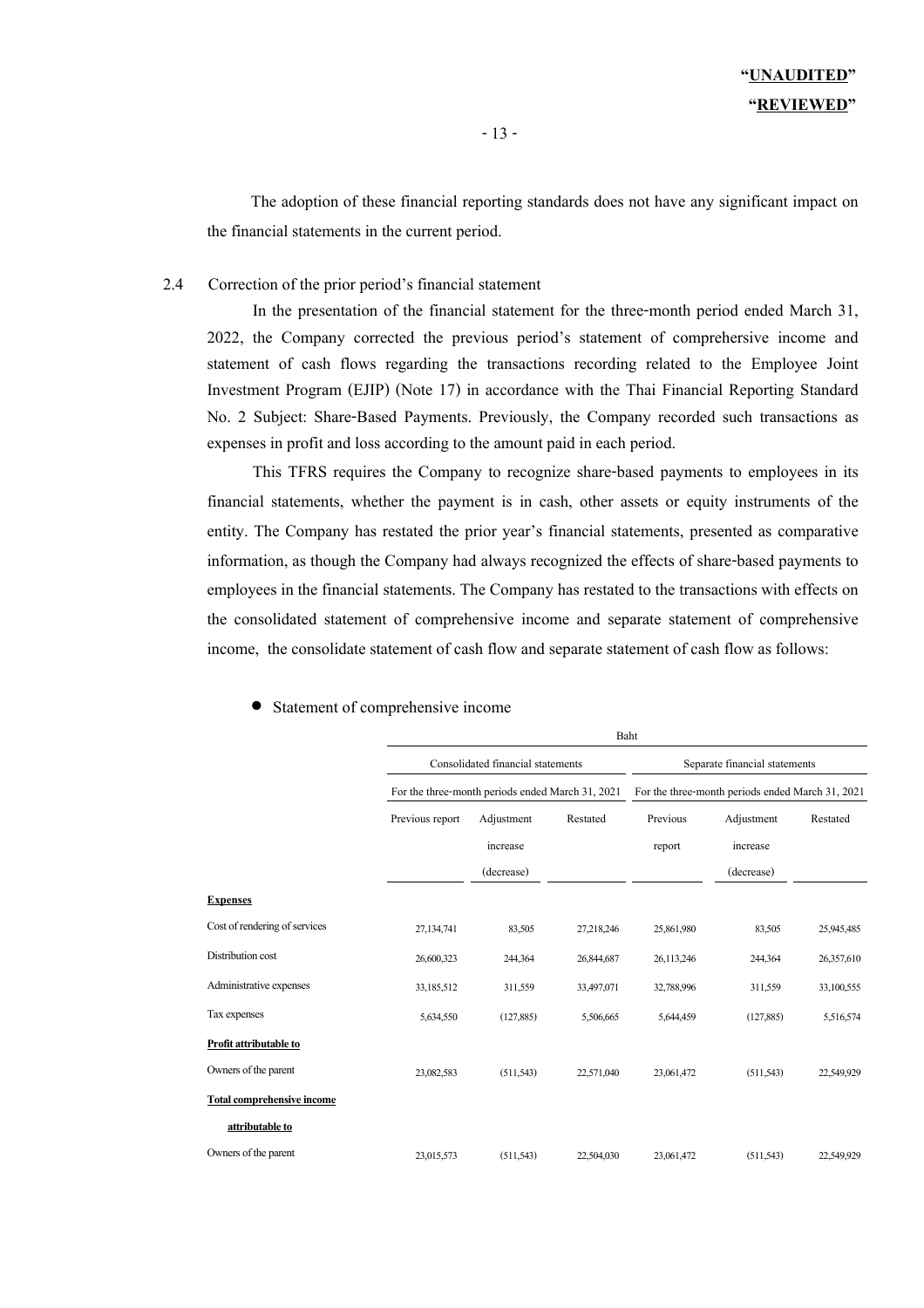• Statement of cash flows

|                                                                                                          | Baht            |                                                  |             |                                                  |                                      |             |  |
|----------------------------------------------------------------------------------------------------------|-----------------|--------------------------------------------------|-------------|--------------------------------------------------|--------------------------------------|-------------|--|
|                                                                                                          |                 | Consolidated financial statements                |             |                                                  | Separate financial statements        |             |  |
|                                                                                                          |                 | For the three-month periods ended March 31, 2021 |             | For the three-month periods ended March 31, 2021 |                                      |             |  |
|                                                                                                          | Previous report | Adjustment<br>increase<br>(decrease)             | Restated    | Previous report                                  | Adjustment<br>increase<br>(decrease) | Restated    |  |
| <b>Cash flows from operating activities</b>                                                              |                 |                                                  |             |                                                  |                                      |             |  |
| Profit for the Period                                                                                    | 23,001,211      | (511, 543)                                       | 22,489,668  | 23,061,472                                       | (511, 543)                           | 22,549,929  |  |
| Adjustment to reconcile profit for the period to net cash<br>provided by (used in) operating activities: |                 |                                                  |             |                                                  |                                      |             |  |
| Employee joint investment program expenses                                                               |                 | 1,732,702                                        | 1,732,702   |                                                  | 1,732,702                            | 1,732,702   |  |
| - Tax expenses                                                                                           | 5,634,550       | (127, 885)                                       | 5,506,665   | 5,644,459                                        | (127, 885)                           | 5,516,574   |  |
| Employee joint investment program                                                                        |                 |                                                  |             |                                                  |                                      |             |  |
| expenses paid                                                                                            |                 | (1,093,274)                                      | (1,093,274) |                                                  | (1,093,274)                          | (1,093,274) |  |

#### 3. SIGNIFICANT ACCOUNTING POLICIES

 The Company and its subsidiaries prepared the interim financial statements with the same accounting policies used in the preparation of the annual financial statements for the year ended December 31, 2021.

#### 4. RELATED PARTY TRANSACTIONS

 The Company and its subsidiaries had transactions with related parties. These parties were related through common shareholders and/or directorships or close member of family. The significant transactions with related parties as included in the financial statements are determined at the prices in line occurring in the normal course of business based on the market price in general or the price as stipulated in the agreement if no market price exists.

4.1 Types of relationship of related parties were as follows:

|                            | Country/    |                 |                                          |
|----------------------------|-------------|-----------------|------------------------------------------|
| Company/Person name        | Nationality | Related         | Relationship                             |
| Harn Vietnam Co., Ltd.     | Vietnam     | Subsidiary      | Major shareholder                        |
| Aiyaraharn Co., Ltd.       | Thailand    | Subsidiary      | Major shareholder                        |
| Harn Engineering Co., Ltd. | Thailand    | Related company | Directorships and/or common shareholders |
| Phraboriban Co., Ltd.      | Thailand    | Related company | Directorships and/or common shareholders |
| Nutrix Plc.                | Thailand    | Related company | Directorships and/or common shareholders |
| Jannopsiri Co., Ltd.       | Thailand    | Related company | Directorships and/or common shareholders |
| Aiyarafun Co., Ltd.        | Thailand    | Related company | Directorships and/or common shareholders |
|                            |             |                 | of subsidiary                            |
| Mr. Jain Charnnarong       | Thai        | Related person  | Shareholder and close member of          |
|                            |             |                 | the director's family                    |
| Mrs. Sirima Iamsakulrat    | Thai        | Related person  | Shareholder and close member of          |
|                            |             |                 | the director's family                    |
| Key management personnel   | Thai        | Related person  | Authorized person and responsible        |
|                            |             |                 | in management                            |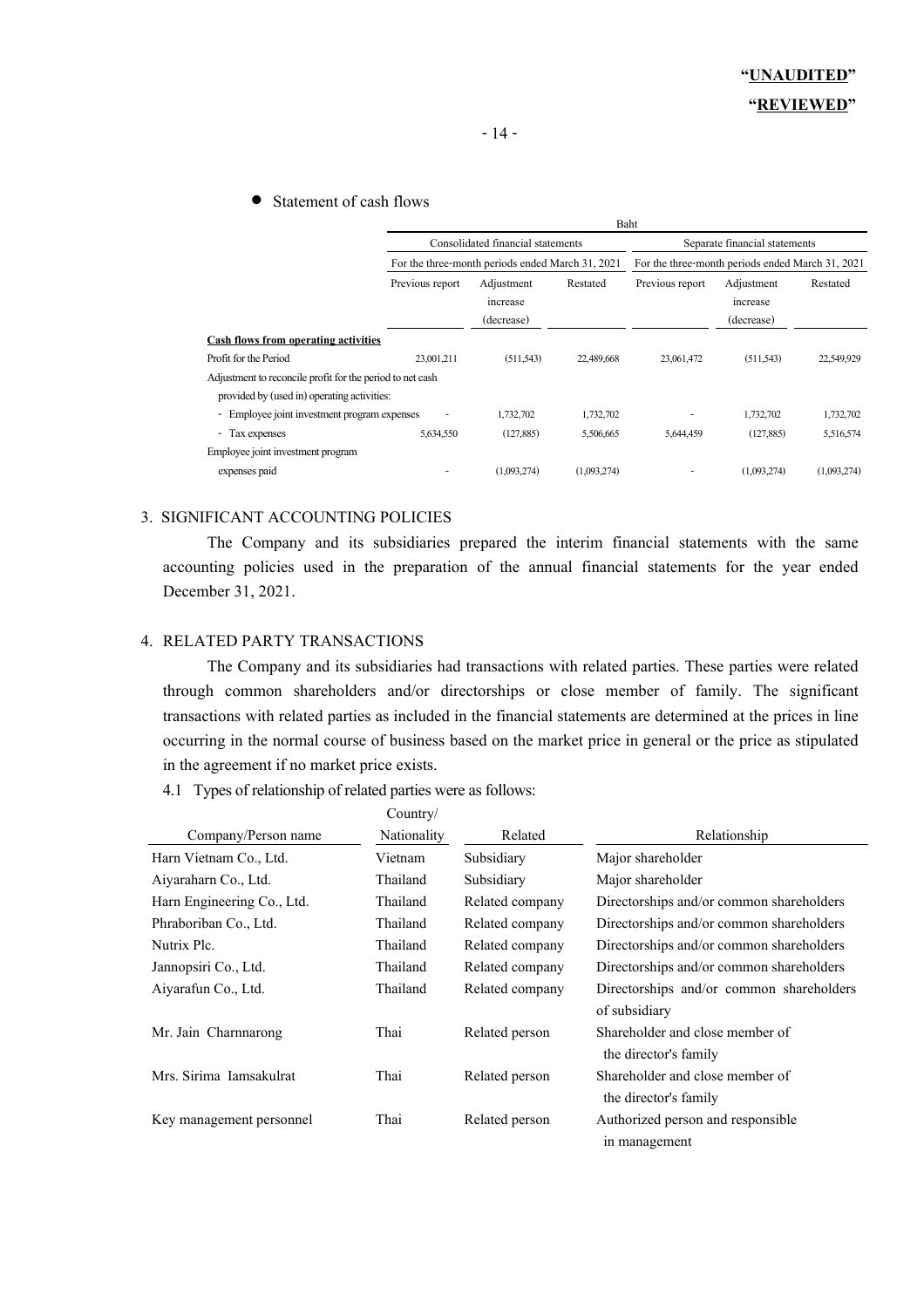#### 4.2 Bases of measurement for intercompany revenues and expenses

|                                                                                 | Pricing Policy                               |
|---------------------------------------------------------------------------------|----------------------------------------------|
| Sale of goods                                                                   | Market price                                 |
| Purchase of goods                                                               | Market price                                 |
| Purchase and sale of equipment and intangible asset Contractually agreed prices |                                              |
| Other income                                                                    | Contractually agreed prices                  |
| Rental and service expenses                                                     | Contractually agreed prices                  |
| Compensation to management                                                      | As approved by director and / or shareholder |
| Interest income                                                                 | Contract price                               |
| Interest expenses                                                               | Market price                                 |

4.3 Significant agreements with related parties. The Company entered into office building rental agreement as follows:

|                         |                       | As at March 31, 2022 |                |
|-------------------------|-----------------------|----------------------|----------------|
|                         | Lessor                | Period               | Rate per month |
|                         |                       |                      | (Baht)         |
| Office rental agreement | Jannopsiri Co., Ltd.  | 9 year               | 857,220        |
|                         | Phraboriban Co., Ltd. | 3 year               | 64,080         |

### 4.4 Balances with the related parties as at March 31, 2022 and December 31, 2021 consisted of:

|                                     | Baht        |                                   |             |                               |
|-------------------------------------|-------------|-----------------------------------|-------------|-------------------------------|
|                                     |             | Consolidated financial statements |             | Separate financial statements |
|                                     | As at March | As at December                    | As at March | As at December                |
|                                     | 31, 2022    | 31, 2021                          | 31, 2022    | 31, 2021                      |
| Trade and other current receivables |             |                                   |             |                               |
| <b>Subsidiaries</b>                 |             |                                   |             |                               |
| Harn Vietnam Co., Ltd.              |             |                                   | 21,246      | 314,388                       |
| Aiyaraharn Co., Ltd.                |             |                                   | 59,395      |                               |
| Related company                     |             |                                   |             |                               |
| Harn Engineering Co., Ltd.          | 1,747,319   | 1,747,319                         | 1,747,319   | 1,747,319                     |
| Jannopsiri Co., Ltd.                |             | 1,006                             |             | 1,006                         |
|                                     | 1,747,319   | 1,748,325                         | 1,827,960   | 2,062,713                     |
| Current contract assets             |             |                                   |             |                               |
| Related company                     |             |                                   |             |                               |
| Jannopsiti Co., Ltd.                | 45,937      |                                   |             |                               |
|                                     | 45,937      |                                   |             |                               |
| Rental deposit                      |             |                                   |             |                               |
| Related company                     |             |                                   |             |                               |
| Phraboriban Co., Ltd                | 150,000     | 150,000                           | 150,000     | 150,000                       |
| Jannopsiti Co., Ltd.                | 2,000,000   | 2,000,000                         | 2,000,000   | 2,000,000                     |
|                                     | 2,150,000   | 2,150,000                         | 2,150,000   | 2,150,000                     |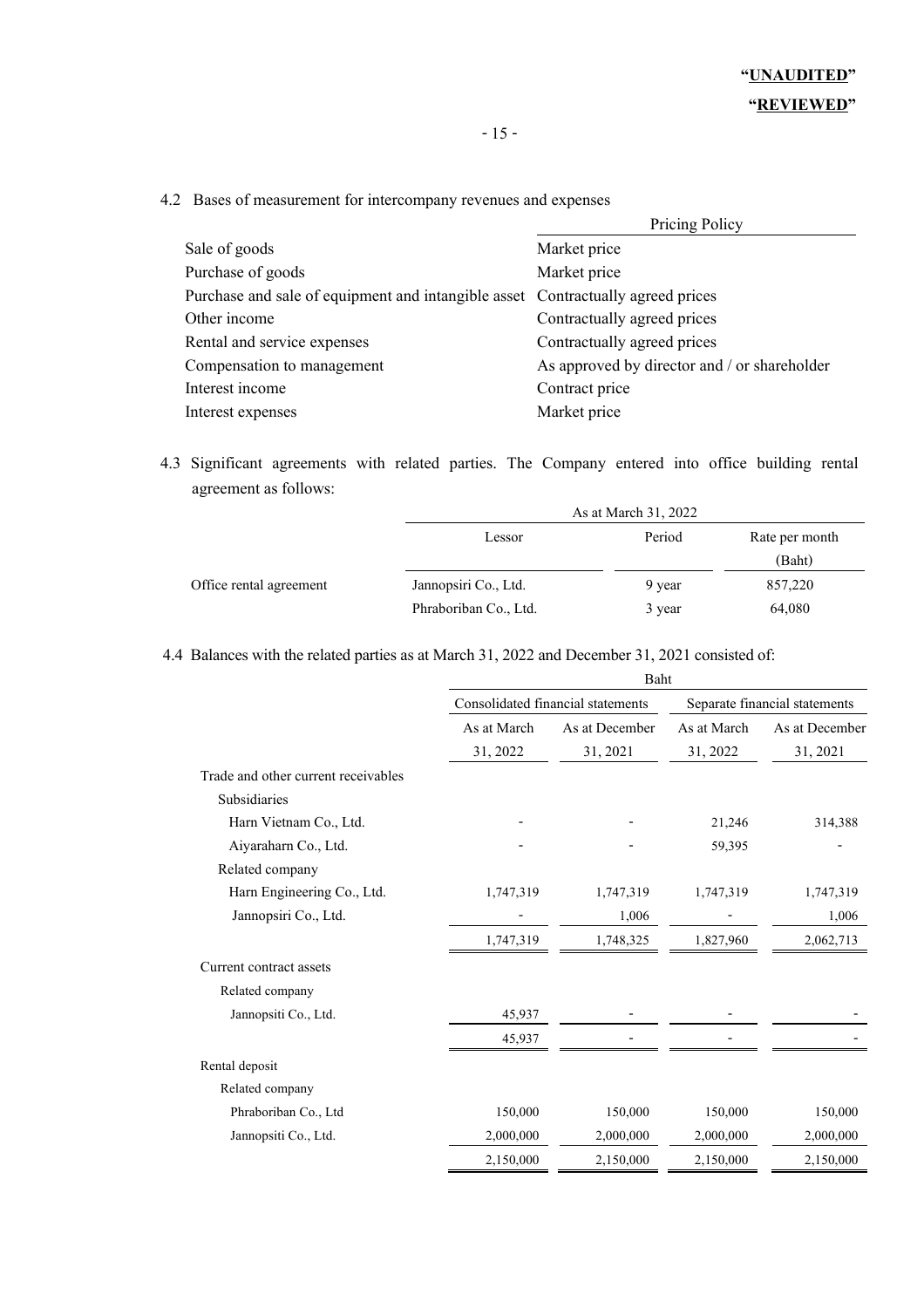Loan to subsidiary

Movements of loans to subsidiary for the three-month period ended March 31, 2022 and for the year ended December 31, 2021 were as follows:

|                                           | Separate financial statements |                             |                   |                    |
|-------------------------------------------|-------------------------------|-----------------------------|-------------------|--------------------|
|                                           |                               | For the three-month periods |                   | For the year ended |
|                                           | ended March 31, 2022          |                             | December 31, 2021 |                    |
|                                           | <b>USD</b>                    | Baht                        | USD               | Baht               |
| Harn Vietnam Co., Ltd.                    |                               |                             |                   |                    |
| Beginning balance                         | 200,000                       | 6,649,380                   | 200,000           | 5,973,480          |
| <b>Addition</b>                           |                               |                             |                   |                    |
| Deduction                                 |                               |                             |                   |                    |
| Conversion of unrealized on exchange rate |                               | (21,520)                    |                   | 675,900            |
| Ending balance                            | 200,000                       | 6,627,860                   | 200,000           | 6,649,380          |

As at March 12, 2020, the Company has loans to the subsidiary in to amount of USD 200,000. The interest rate has been charged at 6.15% per annum in the term of year. Later, on March 11, 2021, the company renewed the loan agreement to the subsidiary for another 5 years, the agreement expired on March 11, 2026 and charged the interest rate at 5.85% per annum.

|                                  | Baht        |                                   |                               |                |  |
|----------------------------------|-------------|-----------------------------------|-------------------------------|----------------|--|
|                                  |             | Consolidated financial statements | Separate financial statements |                |  |
|                                  | As at March | As at December                    | As at March                   | As at December |  |
|                                  | 31, 2022    | 31, 2021                          | 31, 2022                      | 31, 2021       |  |
|                                  |             |                                   |                               |                |  |
| Trade and other current payables |             |                                   |                               |                |  |
| Related company                  |             |                                   |                               |                |  |
| Aiyarafun Co., Ltd.              | 11,507      | 7,808                             |                               |                |  |
| Subsidiary                       |             |                                   |                               |                |  |
| Aiyaraharn Co., Ltd.             |             |                                   | 78,000                        | 78,000         |  |
|                                  | 11,507      | 7,808                             | 78,000                        | 78,000         |  |
| Lease liabilities                |             |                                   |                               |                |  |
| Related company                  |             |                                   |                               |                |  |
| Phraboriban Co., Ltd.            | 1,163,582   | 1,388,259                         | 1,163,582                     | 1,388,259      |  |
| Jansopsiri Co., Ltd.             | 92,299,612  | 94,307,684                        | 92,299,612                    | 94,307,684     |  |
|                                  | 93,463,194  | 95,695,943                        | 93,463,194                    | 95,695,943     |  |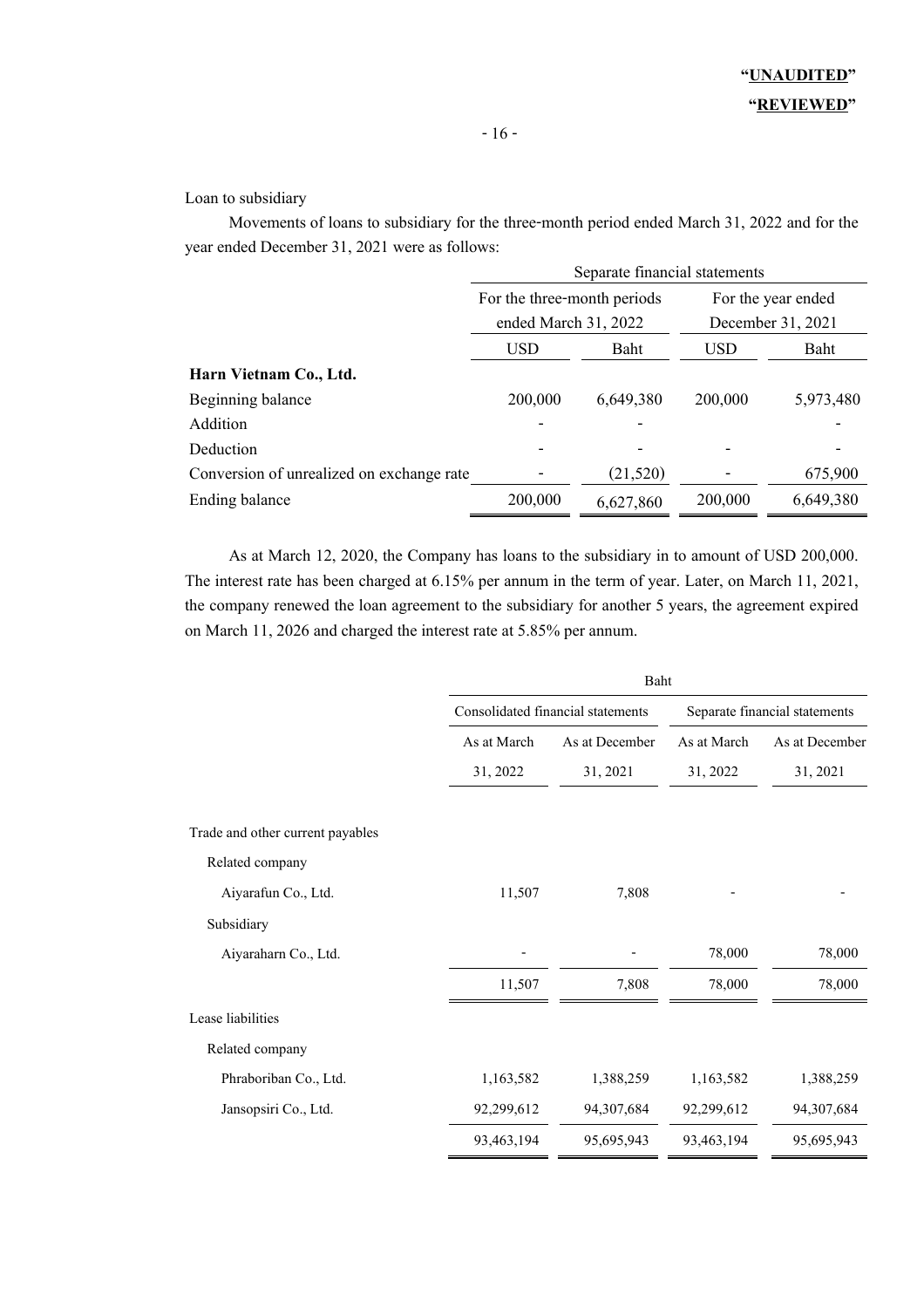#### Short-term loans from related parties

 Changes in short-term loans from related company for the three-month period ended March 31, 2022 and for the year ended December 31, 2021 were as follows:

|                     |                | Baht                              |          |                |  |  |
|---------------------|----------------|-----------------------------------|----------|----------------|--|--|
|                     |                | Consolidated financial statements |          |                |  |  |
|                     | As at December | During the period                 |          | As at March    |  |  |
|                     | 31, 2021       | Increase                          | Decrease | 31, 2022       |  |  |
| Aiyarafun Co., Ltd. | 500,000        |                                   |          | 500,000        |  |  |
|                     | 500,000        | $\overline{\phantom{a}}$          |          | 500,000        |  |  |
|                     |                |                                   |          |                |  |  |
|                     |                | Baht                              |          |                |  |  |
|                     |                | Consolidated financial statements |          |                |  |  |
|                     | As at December | During the year                   |          | As at December |  |  |
|                     | 31, 2020       | Increase                          | Decrease | 31, 2021       |  |  |
| Aiyarafun Co., Ltd. |                | 500,000                           |          | 500,000        |  |  |

As at March 31, 2022, short-term loan represented the promissory notes from related parties has 3 months maturity, bearing interest rates of 3 percent per annum (according to commercial bank interest rates of MRR-3 percent per annum). The loans are unsecured and repayment on June 20, 2022.

- 500,000 - 500,000

4.5 Transactions with related parties for the three-month periods ended March 31, 2022 and 2021 were summarized as follows:

|                      |                                   | Baht   |                                                |        |
|----------------------|-----------------------------------|--------|------------------------------------------------|--------|
|                      | Consolidated financial statements |        | Separate financial statements                  |        |
|                      | For the three-month periods ended |        | For the three-month periods ended<br>March 31, |        |
|                      | March 31.                         |        |                                                |        |
|                      | 2022                              | 2021   | 2022                                           | 2021   |
| Revenues from sales  |                                   |        |                                                |        |
| Subsidiary           |                                   |        |                                                |        |
| Aiyaraharn Co., Ltd. | -                                 | ۰      |                                                | 74,940 |
| Related company      |                                   |        |                                                |        |
| Jannopsiri Co., Ltd. |                                   | 14,180 |                                                | 14,180 |
| Nutrix Plc.          | -                                 | 6,000  | -                                              | 6,000  |
|                      |                                   | 20,180 |                                                | 95,120 |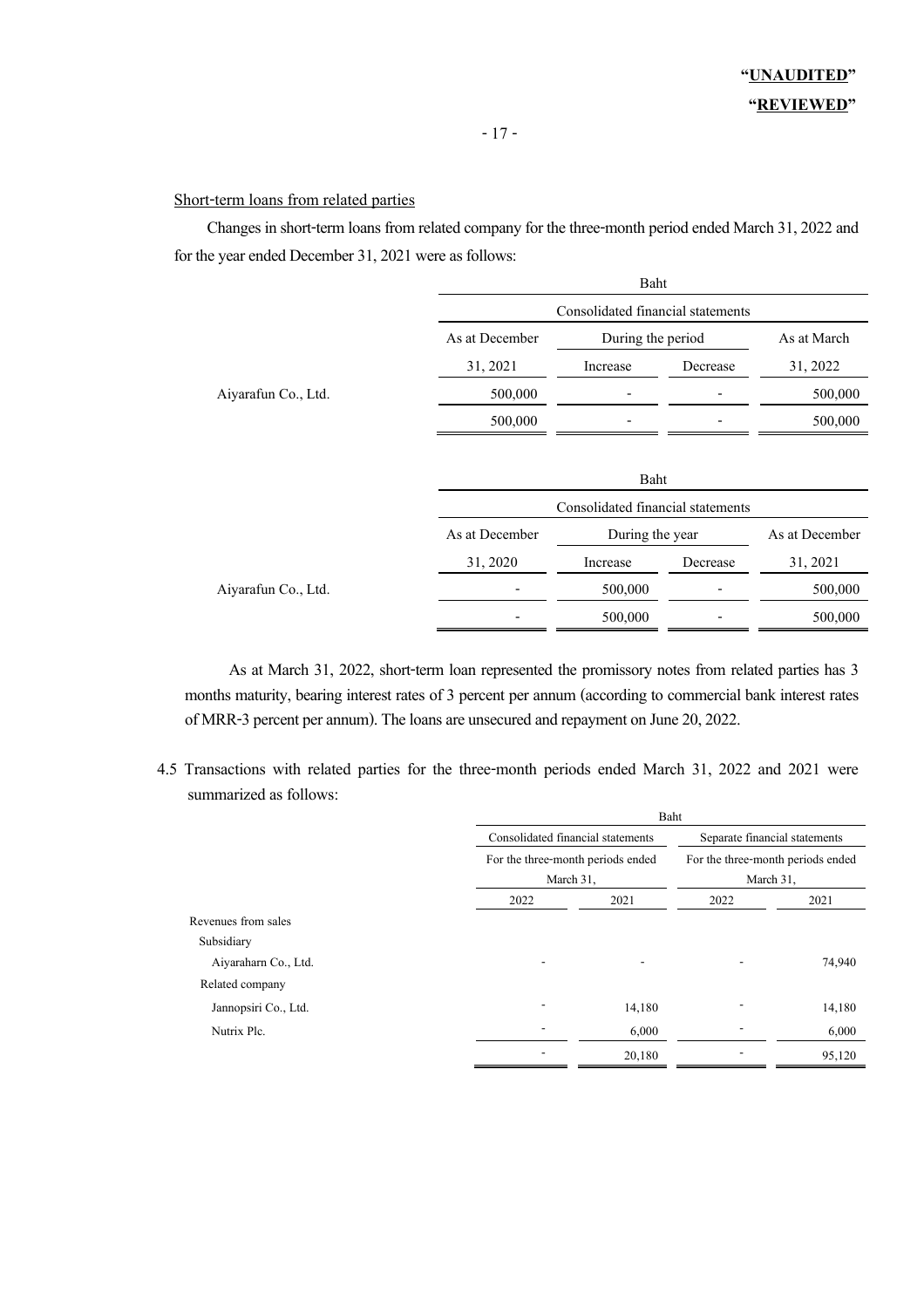### **"UNAUDITED" "REVIEWED"**

|                                    |                                   | Baht                              |                               |                                   |  |
|------------------------------------|-----------------------------------|-----------------------------------|-------------------------------|-----------------------------------|--|
|                                    | Consolidated financial statements |                                   | Separate financial statements |                                   |  |
|                                    |                                   | For the three-month periods ended |                               | For the three-month periods ended |  |
|                                    | March 31,                         |                                   | March 31,                     |                                   |  |
|                                    | 2022                              | 2021                              | 2022                          | 2021                              |  |
| Revenue from rendering of services |                                   |                                   |                               |                                   |  |
| Related company                    |                                   |                                   |                               |                                   |  |
| Jannopsiri Co., Ltd.               | 45,937                            |                                   |                               |                                   |  |
|                                    | 45,937                            |                                   |                               |                                   |  |
| Other income                       |                                   |                                   |                               |                                   |  |
| Subsidiary                         |                                   |                                   |                               |                                   |  |
| Harn Vietnam Co., Ltd.             |                                   |                                   | 93,545                        | 98,873                            |  |
| Aiyaraharn Co., Ltd.               |                                   |                                   | 153,000                       | 153,000                           |  |
| Related company                    |                                   |                                   |                               |                                   |  |
| Jannopsiri Co., Ltd.               | 20,250                            |                                   | 20,250                        |                                   |  |
|                                    | 20,250                            |                                   | 266,795                       | 251,873                           |  |
| Office rental and service expenses |                                   |                                   |                               |                                   |  |
| Related company                    |                                   |                                   |                               |                                   |  |
| Harn Engineering Co., Ltd.         |                                   | 292,105                           |                               | 292,105                           |  |
|                                    |                                   | 292,105                           |                               | 292,105                           |  |
| Interest expenses                  |                                   |                                   |                               |                                   |  |
| Related company                    |                                   |                                   |                               |                                   |  |
| Phraboriban Co., Ltd.              | 17,563                            | 26,869                            | 17,563                        | 26,869                            |  |
| Jannopsiri Co., Ltd.               | 563,588                           | 406,229                           | 563,588                       | 406,229                           |  |
| Aiyarafun Co., Ltd.                | 3,699                             |                                   |                               |                                   |  |
|                                    | 584,850                           | 433,098                           | 581,151                       | 433,098                           |  |
| Directors remuneration             |                                   |                                   |                               |                                   |  |
| Directors remuneration             | 850,000                           | 872,500                           | 850,000                       | 872,500                           |  |
| Management benefit expenses        |                                   |                                   |                               |                                   |  |
| Shot-term employee's benefits      | 4,553,048                         | 4,094,168                         | 4,193,048                     | 3,734,168                         |  |
| Post-employment benefits           | 294,714                           | 240,536                           | 286,464                       | 239,936                           |  |
|                                    | 5,697,762                         | 5,207,204                         | 5,329,512                     | 4,846,604                         |  |

#### 4.6 Guarantee

 As at January 7, 2020, The Company has guaranteed the product cost to Harn Vietnam Co., Ltd. "subsidiary" in Vietnam under the product sale agreement in the full amount of GBP 472,586.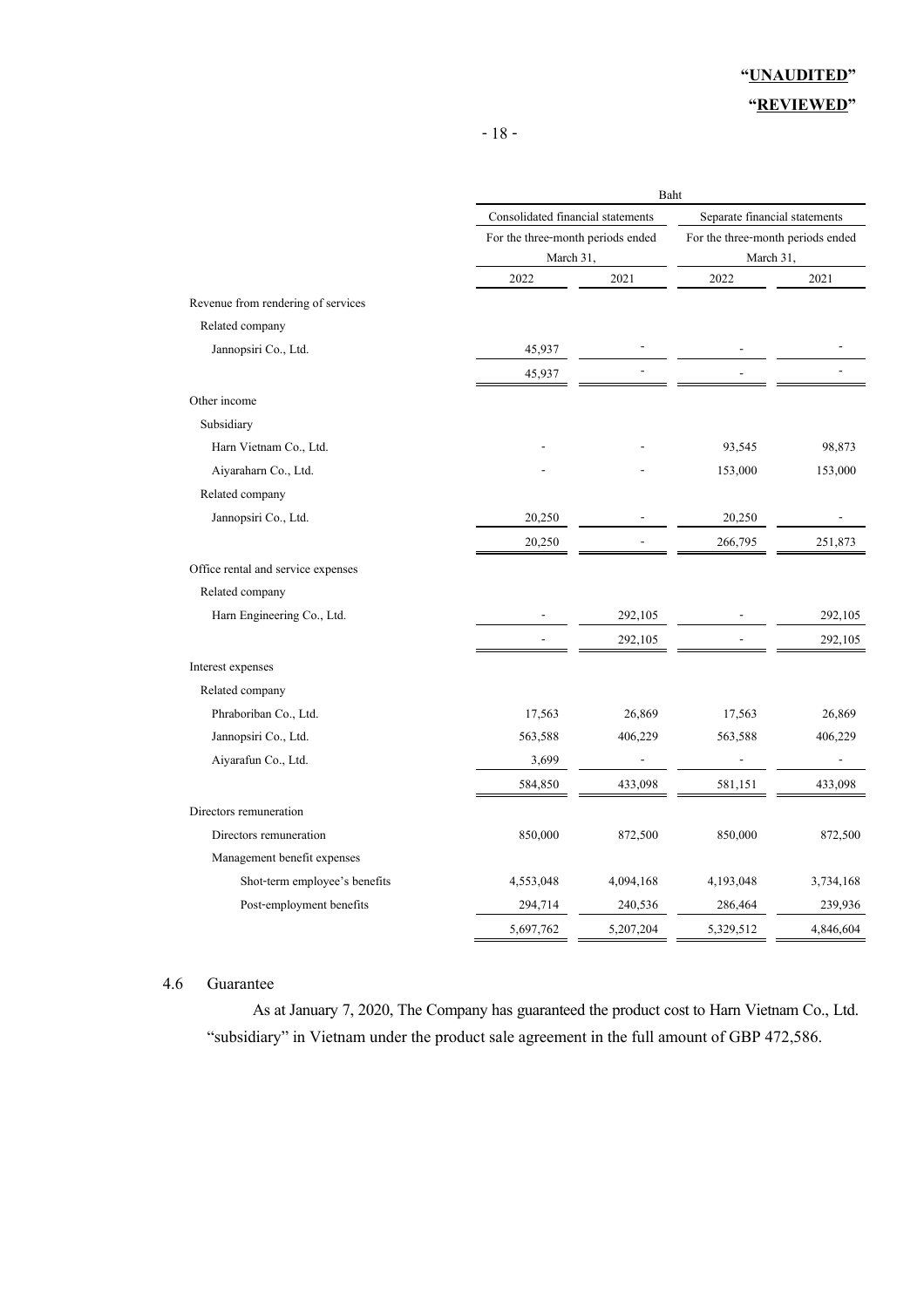#### 5. TRADE AND OTHER CURRENT RECEIVABLES

Trade and other current receivables were consisted of:

|                                           | Baht                              |                |                               |                |  |
|-------------------------------------------|-----------------------------------|----------------|-------------------------------|----------------|--|
|                                           | Consolidated financial statements |                | Separate financial statements |                |  |
|                                           | As at March                       | As at December | As at March                   | As at December |  |
|                                           | 31, 2022                          | 31, 2021       | 31, 2022                      | 31, 2021       |  |
| <b>Trade receivable</b>                   |                                   |                |                               |                |  |
| Trade receivables - related parties       |                                   | 1,006          |                               | 1,006          |  |
| Trade receivables - other companies       | 249,627,940                       | 235,053,496    | 248,986,517                   | 233,148,403    |  |
| Total                                     | 249,627,940                       | 235,054,502    | 248,986,517                   | 233,149,409    |  |
| Less Allowance for expected credit losses | (12, 569, 545)                    | (12,640,865)   | (12, 567, 941)                | (12, 635, 976) |  |
| Net                                       | 237,058,395                       | 222,413,637    | 236,418,576                   | 220, 513, 433  |  |
| Other receivables                         |                                   |                |                               |                |  |
| Other receivables - subsidiaries          |                                   |                | 77,669                        | 314,388        |  |
| Other receivables - related parties       | 1,747,319                         | 1,747,319      | 1,747,319                     | 1,747,319      |  |
| Other receivables - other companies       | 2,671,840                         | 1,939,926      | 2,621,122                     | 1,720,078      |  |
| Accrued retentions                        | 7,597,533                         | 9,072,015      | 7,488,212                     | 8,997,247      |  |
| Deposit                                   | 6,602,497                         | 6,870,814      | 6,583,428                     | 6,862,867      |  |
| Prepaid expenses                          | 6,407,455                         | 5,054,904      | 6,014,099                     | 4,643,908      |  |
| Accrued income                            | 2,476,506                         | 1,766,779      | 2,441,183                     | 1,766,779      |  |
| Total other receivables                   | 27,503,150                        | 26,451,757     | 26,973,032                    | 26,052,586     |  |
| Lease receivables                         |                                   |                |                               |                |  |
| Lease receivables - printing devices      | 15,550,169                        | 15,767,761     | 15,550,169                    | 15,767,761     |  |
| Less Allowance for doubtful account       | (18,031)                          | (11,641)       | (18, 031)                     | (11,641)       |  |
| Total                                     | 15,532,138                        | 15,756,120     | 15,532,138                    | 15,756,120     |  |
| Less due between over 1 year              | (9, 291, 133)                     | (9,182,927)    | (9,291,133)                   | (9,182,927)    |  |
| Net                                       | 6,241,005                         | 6,573,193      | 6,241,005                     | 6,573,193      |  |
| Total trade and other receivables - net   | 270,802,550                       | 255,438,587    | 269,632,613                   | 253,139,212    |  |

Trade receivables are classified by aging as follows:

|                                           | Baht                    |                                   |                         |                               |
|-------------------------------------------|-------------------------|-----------------------------------|-------------------------|-------------------------------|
|                                           |                         | Consolidated financial statements |                         | Separate financial statements |
|                                           | As at March<br>31, 2022 | As at December<br>31, 2021        | As at March<br>31, 2022 | As at December<br>31, 2021    |
| Current                                   | 160,067,495             | 150,580,310                       | 159,426,072             | 148,706,871                   |
| Overdue                                   |                         |                                   |                         |                               |
| Less than 3 months                        | 68,596,322              | 67,370,369                        | 68,596,322              | 67, 338, 715                  |
| Over 3 months up to 6 months              | 7,072,880               | 4,114,011                         | 7,072,880               | 4,114,011                     |
| Over 6 months up to 12 months             | 3,315,539               | 8,176,950                         | 3,315,539               | 8,176,950                     |
| Over 12 months                            | 10,575,704              | 4,812,862                         | 10,575,704              | 4,812,862                     |
| Total                                     | 249,627,940             | 235,054,502                       | 248,986,517             | 233,149,409                   |
| Less Allowance for expected credit losses | (12, 569, 545)          | (12,640,865)                      | (12, 567, 941)          | (12, 635, 976)                |
| Trade receivables, net                    | 237,058,395             | 222,413,637                       | 236,418,576             | 220, 513, 433                 |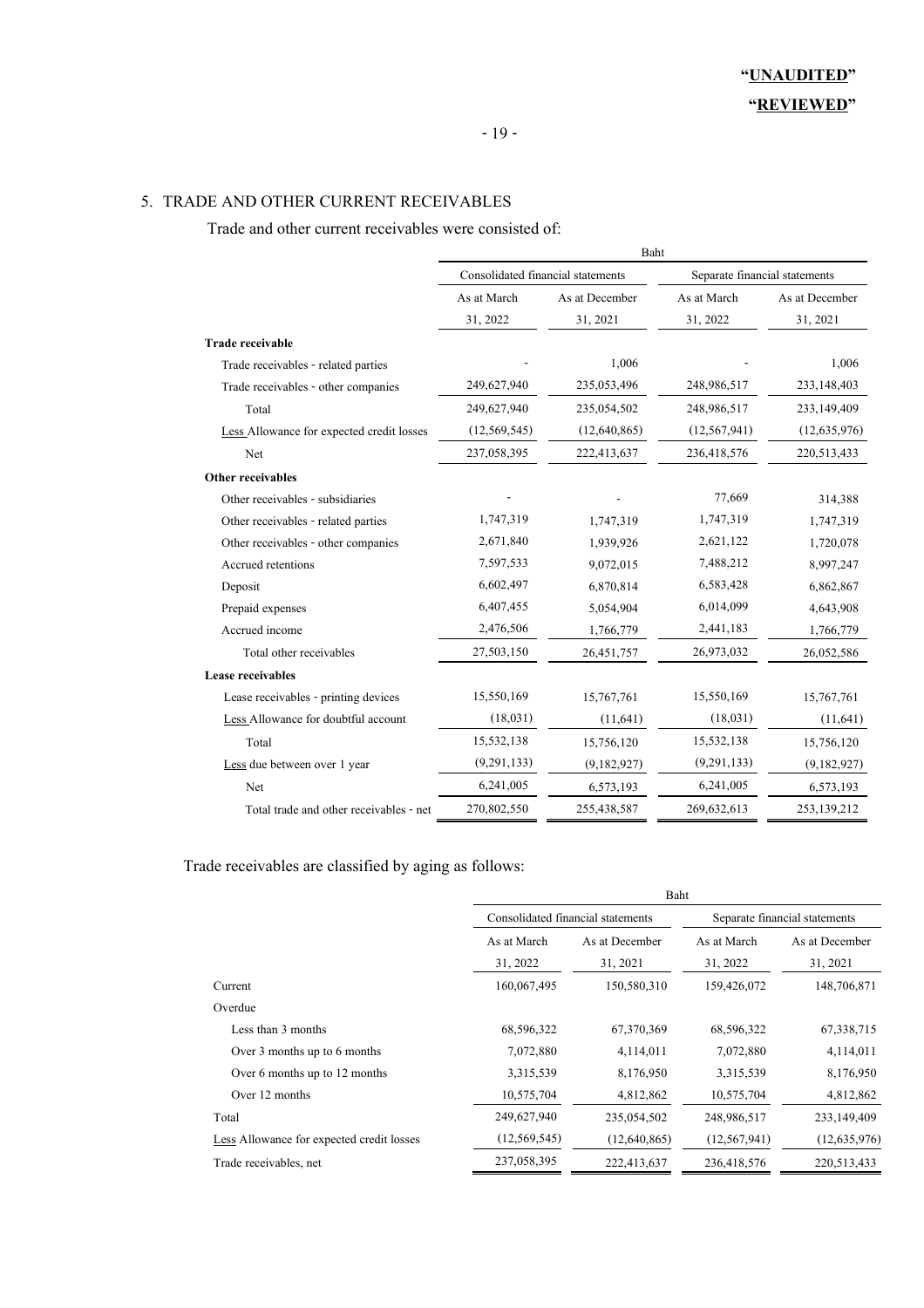### **"UNAUDITED" "REVIEWED"**

The minimum lease payments and present value of minimum lease payments which receivable will be paid under the lease agreements as at March 31, 2022 and December 31, 2021, are as follows:

|                                   | Baht                      |                                                                   |                           |                             |  |  |
|-----------------------------------|---------------------------|-------------------------------------------------------------------|---------------------------|-----------------------------|--|--|
|                                   |                           | Consolidated financial statements / Separate financial statements |                           |                             |  |  |
|                                   | As at March 31, 2022      |                                                                   | As at December 31, 2021   |                             |  |  |
|                                   | Minimum lease<br>payments | Present value of<br>minimum                                       | Minimum lease<br>payments | Present value of<br>minimum |  |  |
|                                   |                           | lease payments                                                    |                           | lease payments              |  |  |
| Collection period                 |                           |                                                                   |                           |                             |  |  |
| Within 1 year                     | 9,718,611                 | 6,241,005                                                         | 9,575,286                 | 6,573,193                   |  |  |
| Over 1 year but less than 5 years | 13,678,291                | 9,291,133                                                         | 13,385,234                | 9,182,927                   |  |  |
|                                   | 23,396,902                | 15,532,138                                                        | 22,960,520                | 15,756,120                  |  |  |
| Less Deferred interest            | (7,864,764)               |                                                                   | (7,204,400)               |                             |  |  |
|                                   | 15,532,138                | 15,532,138                                                        | 15,756,120                | 15,756,120                  |  |  |
|                                   |                           |                                                                   |                           |                             |  |  |

#### 6. INVENTORIES

Inventories were consisted of :

|                                                       | Baht                              |                |                               |                |
|-------------------------------------------------------|-----------------------------------|----------------|-------------------------------|----------------|
|                                                       | Consolidated financial statements |                | Separate financial statements |                |
|                                                       | As at March                       | As at December | As at March                   | As at December |
|                                                       | 31, 2022                          | 31, 2021       | 31, 2022                      | 31, 2021       |
| Finished goods                                        | 327,178,606                       | 288,639,413    | 324,991,198                   | 286, 333, 913  |
| Goods in transit                                      | 67, 184, 881                      | 73,645,662     | 67,184,880                    | 73,645,662     |
| Total                                                 | 394, 363, 487                     | 362, 285, 075  | 392,176,078                   | 359,979,575    |
| Less Allowance for loss on devaluation of inventories | (34, 337, 251)                    | (33,989,104)   | (34.337.251)                  | (33,989,104)   |
| Net                                                   | 360,026,236                       | 328,295,971    | 357,838,827                   | 325,990,471    |

Decline in value of inventory recognized as cost of goods sold for the three-month period ended March 31, 2022 were Baht 0.35 million (for the Company's only amounting to Baht 0.35 million).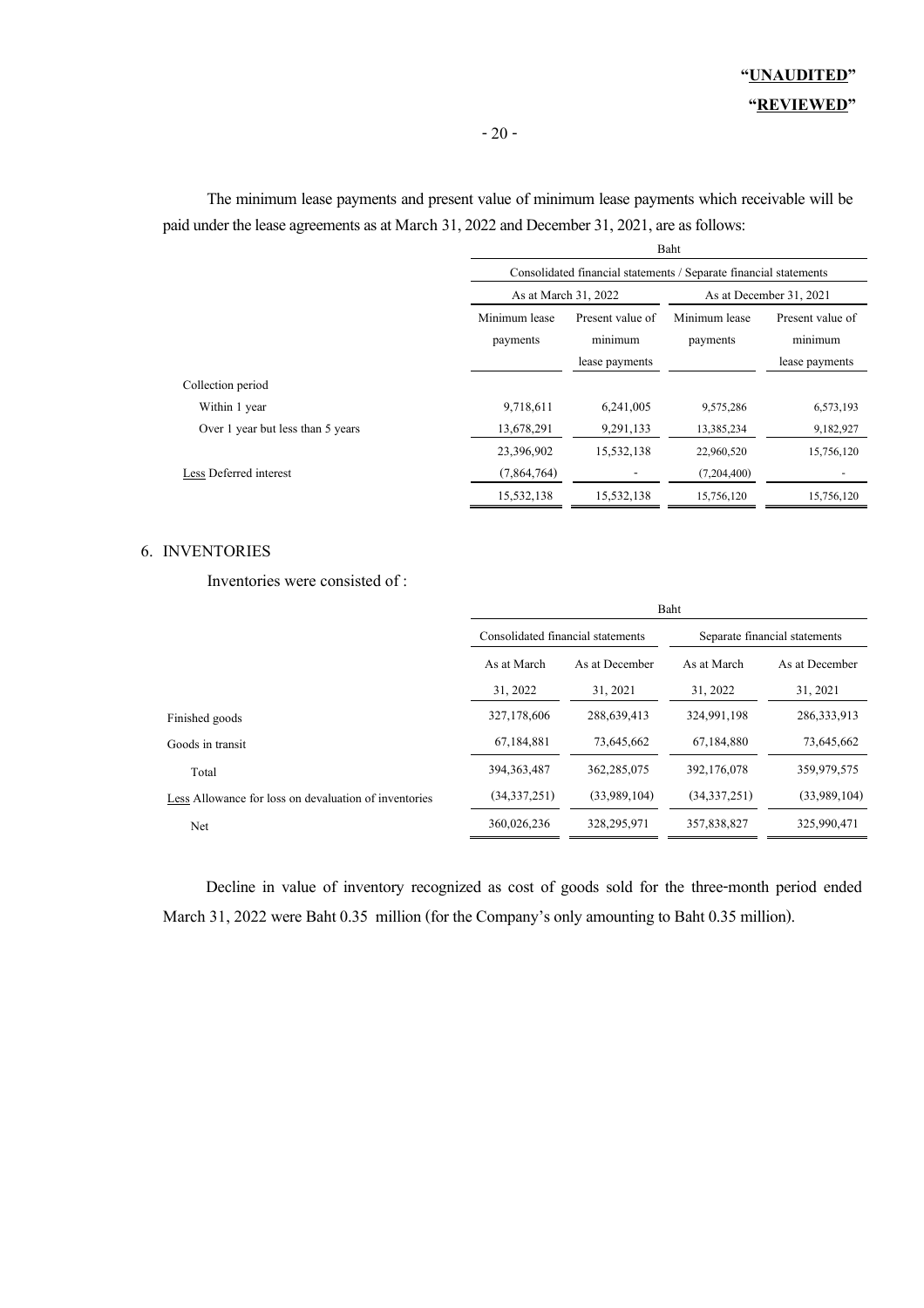#### 7. OTHER CURRENT FINANCIAL ASSETS

Other current financial assets were consisted of:

|                                | Baht                                |                                     |            |  |
|--------------------------------|-------------------------------------|-------------------------------------|------------|--|
|                                | Consolidated financial statements / |                                     |            |  |
|                                |                                     | Separate financial statements       |            |  |
|                                |                                     | As at March 31, 2022                |            |  |
|                                | Cost value                          | Unrealized                          |            |  |
|                                |                                     | gain (loss) on                      |            |  |
|                                |                                     | revaluation                         |            |  |
|                                |                                     | of investments                      |            |  |
| Investment in debt instruments |                                     |                                     |            |  |
| - Investment in unit trusts    | 45,008,744                          | 1,107,152                           | 46,115,896 |  |
| Total                          | 45,008,744                          | 1,107,152                           | 46,115,896 |  |
|                                |                                     |                                     |            |  |
|                                | Baht                                |                                     |            |  |
|                                |                                     | Consolidated financial statements / |            |  |
|                                |                                     | Separate financial statements       |            |  |
|                                |                                     | December 31, 2021                   |            |  |
|                                | Cost value                          | Unrealized                          | Fair value |  |
|                                |                                     | gain (loss) on                      |            |  |
|                                |                                     | revaluation                         |            |  |
|                                |                                     | of investments                      |            |  |
| .                              |                                     |                                     |            |  |

| Investment in debt instruments |            |         |            |
|--------------------------------|------------|---------|------------|
| - Investment in unit trusts    | 39,421,139 | 193,056 | 39,614,195 |
| Total                          | 39,421,139 | 193,056 | 39,614,195 |

#### 8. INVESTMENT IN SUBSIDIARIES

Investment in subsidiaries consisted of:

|                        |                             |             |                                    | Baht        |                               |
|------------------------|-----------------------------|-------------|------------------------------------|-------------|-------------------------------|
|                        |                             |             |                                    |             | Separate financial statements |
|                        |                             |             | Percentage of shareholding $(\% )$ |             | Cost method                   |
| <b>Subsidiaries</b>    | Paid-up capital             | As at March | As at December                     | As at March | As at December                |
|                        |                             | 31, 2022    | 30, 2021                           | 31, 2022    | 30, 2021                      |
| Harn Vietnam Co., Ltd. | Vietnamese Dong 800 million | 100.00      | 100.00                             | 1,057,444   | 1,057,444                     |
| Aiyaraharn Co., Ltd.   | Baht 2 million              | 65.00       | 65.00                              | 1,300,000   | 1,300,000                     |
| Total                  |                             |             |                                    | 2,357,444   | 2,357,444                     |

The company registered Harn Vietnam Co.,Ltd. "subsidiary" in Vietnam on July 30, 2019 with the registered capital of Vietnamese Dong 800 million (Baht 1.06 million). The company held shares in the subsidiary at 100 percent of the registered capital. The principal business is sale of printing equipment with the objective to enhance competitive capacity and enhance customer service by starting from a business unit "digital printing system" as the first business unit.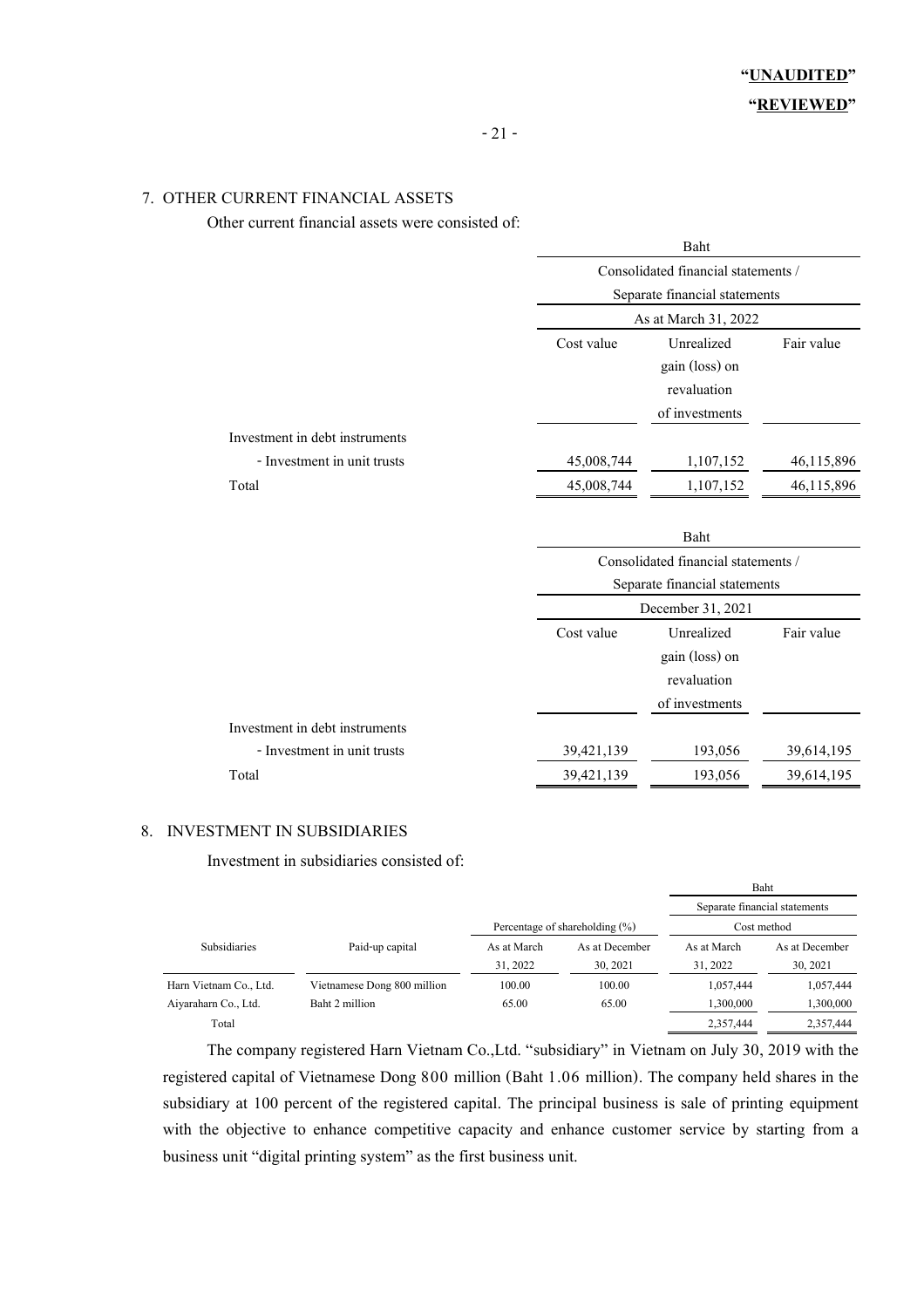On July 8, 2020, The Company joined invest in developing the digital business with Aiyarafun Group by establishment of company under the name "Aiyaraharn Company Limited" with the registered capital of Baht 2 million. The Company and the joint investor in Aiyarafun Group hold the shares in such company at 65 percent and 35 percent of the registered capital, respectively. The establishment of such company was in accordance with the resolution of the Board of Directors' Meeting No. 4/2020, held on May 14, 2020. The new registered company will have status as the company's subsidiary. Such investment has an objective to develop IT Products and Solutions system. The operation plan will focus in rendering Smart Building service, in order to extending the existing business of Aiyarafun Group and expending the business for further growth.

#### 9. INVESTMENT PROPERTY

 Changes in the investment property for the three-month period ended March 31, 2022 were summarized as follows:

|                                                     | Baht                   |
|-----------------------------------------------------|------------------------|
|                                                     | Consolidated financial |
|                                                     | Statements / Separate  |
|                                                     | financial statements   |
| Cost                                                |                        |
| Balance as at December 31, 2021                     | 155,934,839            |
| Acquisitions during the period                      | 62,150                 |
| Disposals and write-off during the period           |                        |
| Balance as at March 31, 2022                        | 155,996,989            |
| <b>Accumulated depreciation</b>                     |                        |
| Balance as at December 31, 2021                     | (1,992,158)            |
| Depreciation for the period                         | (160, 179)             |
| Accumulated depreciation on disposals and write-off |                        |
| Balance as at March 31, 2022                        | (2,152,337)            |
| Net book value                                      |                        |
| Balance as at December 31, 2021                     | 153,942,681            |
| Balance as at March 31, 2022                        | 153,844,652            |

 For the three-month periods ended March 31, 2022 and 2021, the Company and its subsidiaries had rental income from investment property in the amount of Baht 0.94 million and Baht 1.04 million, respectively (for the Company's only amounting to Baht 0.94 million and Bath 1.04 million, respectively) and operating expenses in the amount of Baht 0.24 million and Baht 0.19 million, respectively (for the Company's only amounting to Baht 0.24 million and Baht 0.19 million, respectively), which was recognized in the statement of comprehensive income.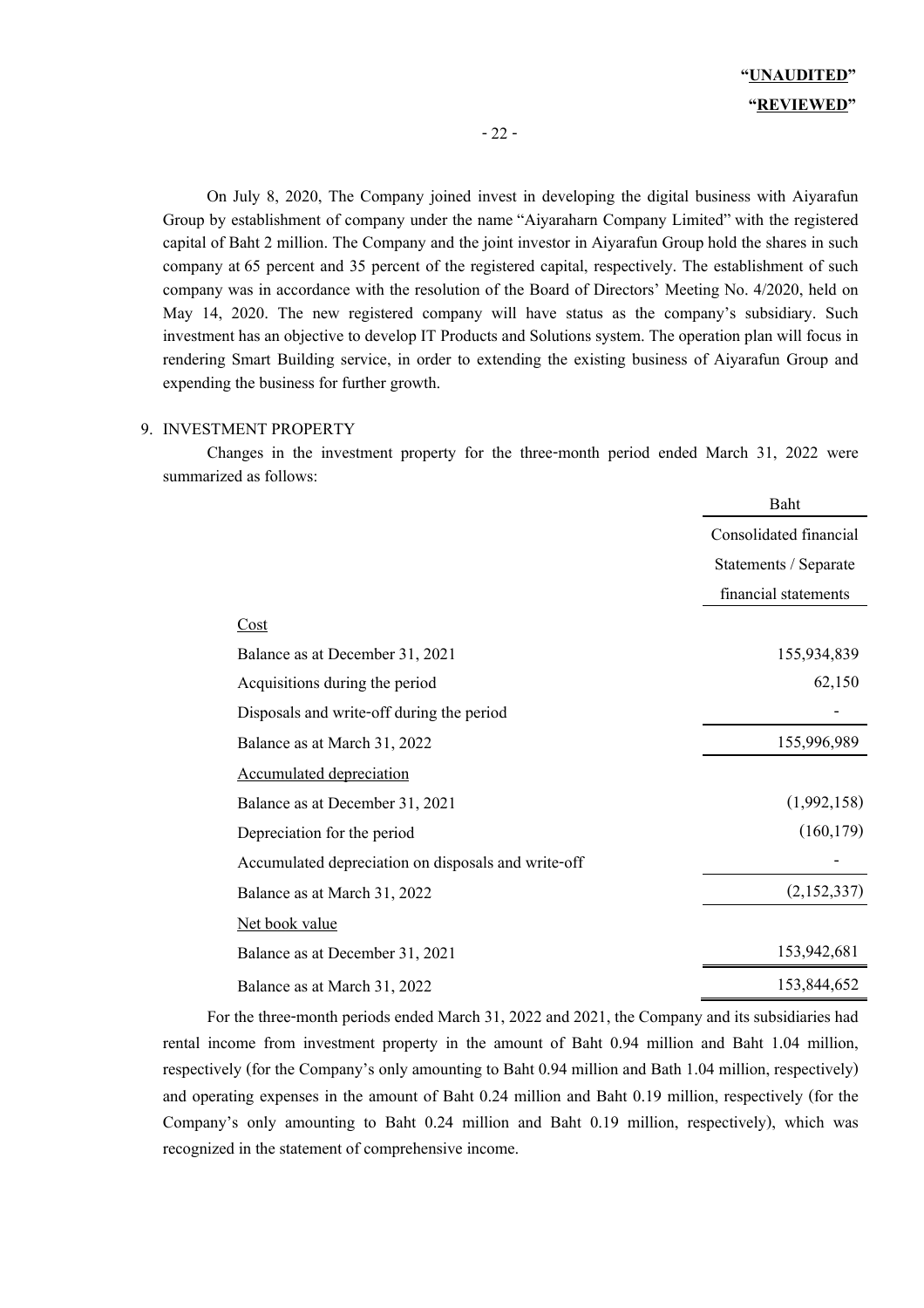#### 10. PROPERTY, PLANT AND EQUIPMENT

 Changes in the property, plant and equipment for the three-month period ended March 31, 2022 were summarized as follows:

|                                                     | <b>Baht</b>          |                    |  |
|-----------------------------------------------------|----------------------|--------------------|--|
|                                                     | Consolidated         | Separate financial |  |
|                                                     | financial Statements | <b>Statements</b>  |  |
| Cost                                                |                      |                    |  |
| Balance as at December 31, 2021                     | 209,912,995          | 209,756,675        |  |
| Acquisitions during the period                      | 1,478,319            | 1,471,152          |  |
| Disposals and write-off during the period           | (849,330)            | (849,330)          |  |
| Exchange difference on transactions                 |                      |                    |  |
| financial statements                                | (302)                |                    |  |
| Balance as at March 31, 2022                        | 210,541,682          | 210,378,497        |  |
| <b>Accumulated depreciation</b>                     |                      |                    |  |
| Balance as at December 31, 2021                     | (74, 137, 503)       | (74,097,390)       |  |
| Depreciation for the period                         | (3,781,001)          | (3,773,020)        |  |
| Accumulated depreciation on disposals and write-off | 717,816              | 717,816            |  |
| Exchange difference on transactions                 |                      |                    |  |
| financial statements                                | 126                  |                    |  |
| Balance as at March 31, 2022                        | (77,200,562)         | (77, 152, 594)     |  |
| Net book value                                      |                      |                    |  |
| Balance as at December 31, 2021                     | 135,775,492          | 135,659,285        |  |
| Balance as at March 31, 2022                        | 133, 341, 120        | 133,225,903        |  |

 As at March 31, 2022 and December 31, 2021, the Company and its subsidiaries had equipment which were fully depreciated but still in use with the cost price of Baht 34.80 million and Baht 34.68 million, respectively, (for the Company's only amounting of Bah 34.80 million and Baht 34.68 million, respectively).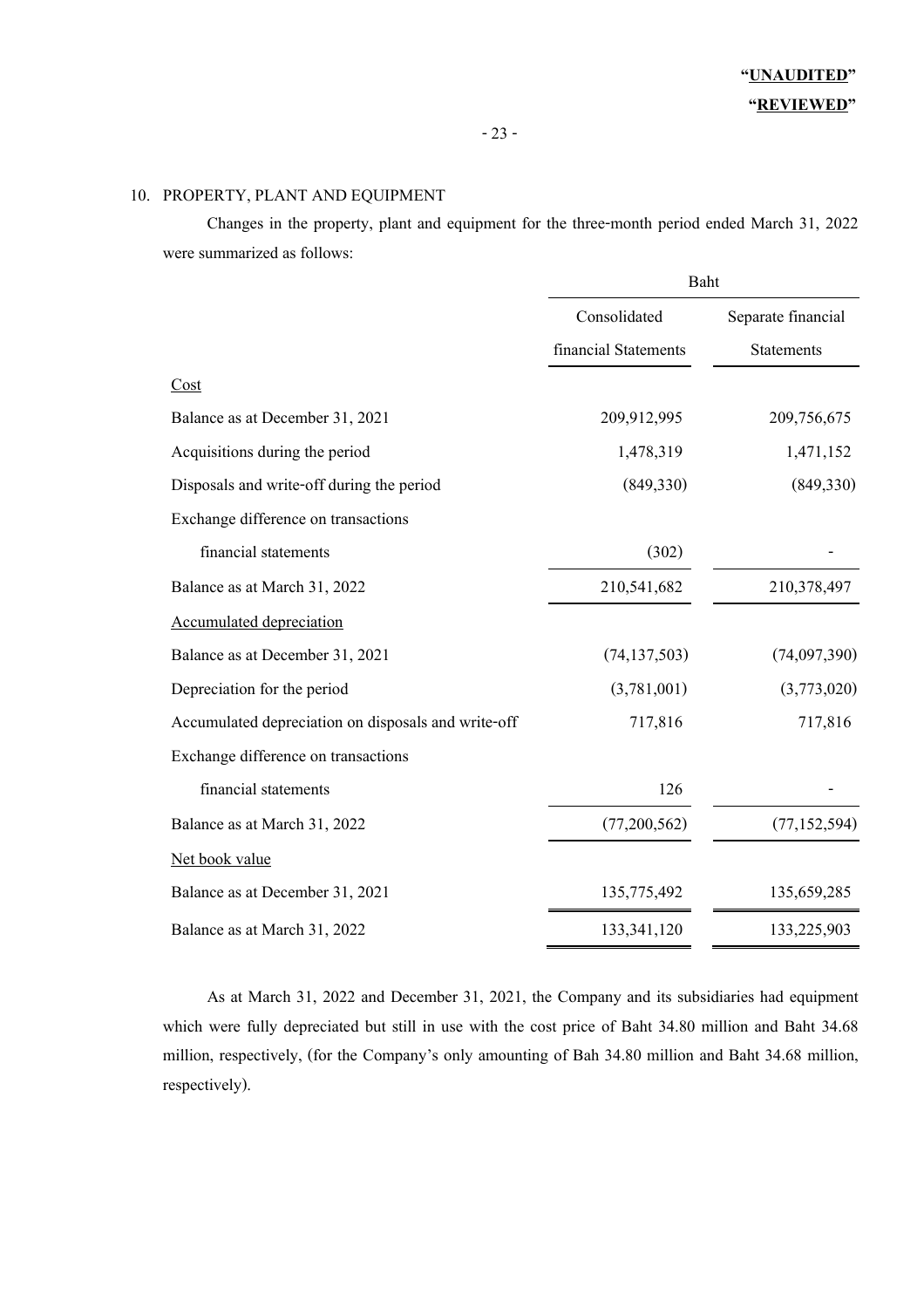#### 11. RIGHT-OF-USE ASSETS

The net book value of right-of-use assets related to building and building improvement and the movement for the three-month period ended March 31, 2022 are presented below.

|                                 | Baht                   |
|---------------------------------|------------------------|
|                                 | Consolidated           |
|                                 | financial statements / |
|                                 | Separate financial     |
|                                 | statements             |
| Cost                            |                        |
| As at December 31, 2021         | 105,542,553            |
| Addition                        |                        |
| Written-off                     |                        |
| As at March 31, 2022            | 105,542,553            |
| <b>Accumulated depreciation</b> |                        |
| As at December 31, 2021         | (11, 288, 871)         |
| Depreciation for the year       | (2,799,879)            |
| Depreciation - written-off      |                        |
| As at March 31, 2022            | (14,088,750)           |
| Net book value                  |                        |
| As at December 31, 2021         | 94,253,682             |
| As at March 31, 2022            | 91,453,803             |

#### 12. GOODWILL

 On November 29, 2016, two subsidiaries were transferred their entire business into the Company by issuing capital increase shares for Baht 675.36 million to exchange for the identifiable net assets of both companies for Baht 340.69 million, resulting in a goodwill of Baht 334.67 million.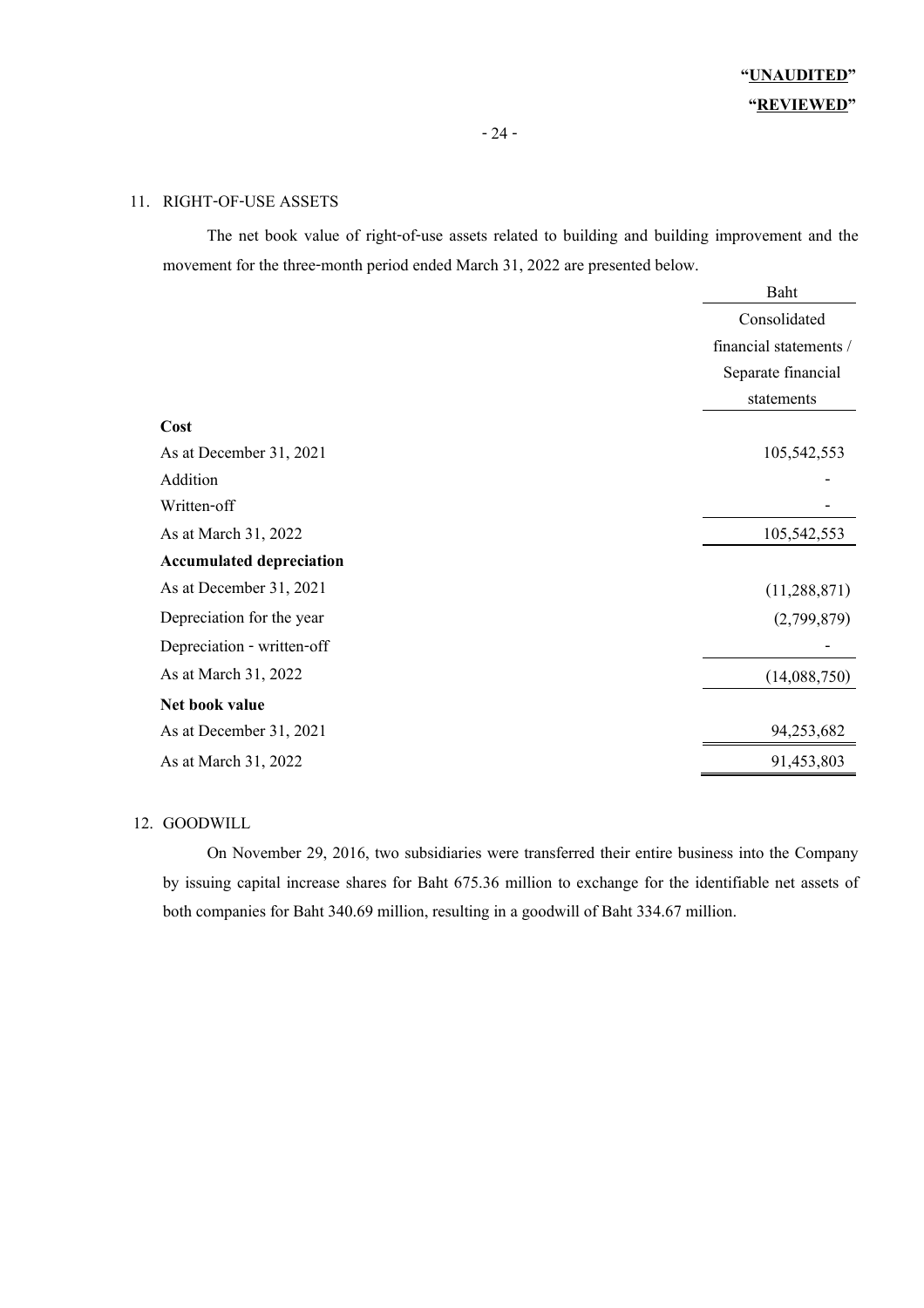#### 13. CUSTOMER RELATIONSHIP

 Changes in customer relationship for the three-month period ended March 31, 2022 were summarized as follows:

|                                                     | <b>Baht</b>            |
|-----------------------------------------------------|------------------------|
|                                                     | Consolidated financial |
|                                                     | Statements / Separate  |
|                                                     | financial statements   |
| At cost                                             |                        |
| Balance as at December 31, 2021                     | 104, 307, 663          |
| Acquisitions during the period                      |                        |
| Disposals and write-off during the period           |                        |
| Balance as at March 31, 2022                        | 104,307,663            |
| Accumulated amortization                            |                        |
| Balance as at December 31, 2021                     | (77,829,869)           |
| Amortization for the period                         | (3,416,267)            |
| Accumulated amortization on disposals and write-off |                        |
| Balance as at March 31, 2022                        | (81, 246, 136)         |
| Net book value                                      |                        |
| Balance as at December 31, 2021                     | 26,477,794             |
| Balance as at March 31, 2022                        | 23,061,527             |
|                                                     |                        |

#### 14. INTANGIBLE ASSETS

 Changes in intangible assets for the three-month period ended March 31, 2022 were summarized as follows:

|                                                     | <b>Baht</b>            |
|-----------------------------------------------------|------------------------|
|                                                     | Consolidated           |
|                                                     | financial Statements / |
|                                                     | Separate financial     |
|                                                     | <b>Statements</b>      |
| At cost                                             |                        |
| Balance as at December 31, 2021                     | 42,245,035             |
| Acquisitions during the period                      |                        |
| Disposals and write-off during the period           |                        |
| Balance as at March 31, 2022                        | 42,245,035             |
| Accumulated amortization                            |                        |
| Balance as at December 31, 2021                     | (26,260,025)           |
| Amortization for the period                         | (1,150,330)            |
| Accumulated amortization on disposals and write-off |                        |
| Balance as at March 31, 2022                        | (27, 410, 355)         |
| Net book value                                      |                        |
| Balance as at December 31, 2021                     | 15,985,010             |
| Balance as at March 31, 2022                        | 14,834,680             |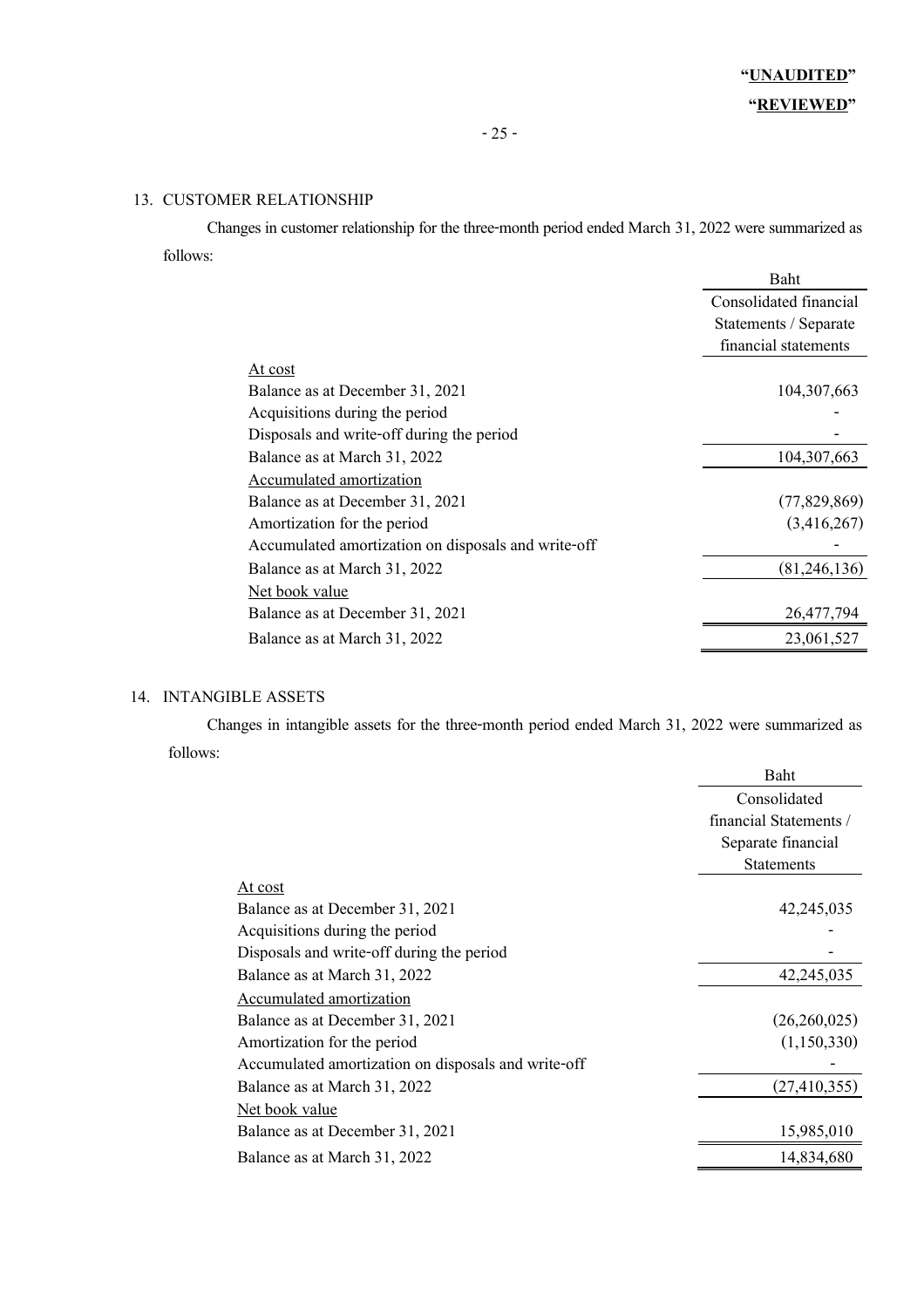As at March 31, 2022 and December 31, 2021, the Company and its subsidiaries had intangible assets, which were fully amortized but still in use with the cost price of Baht 3.66 million and Baht 3.66 million, respectively (for the Company's only amounting of Baht 3.66 million and Baht 3.66 million, respectively).

#### 15. TRADE AND OTHER CURRENT PAYABLES

Trade and other current payables were consisted of :

|                                               | <b>Baht</b>                       |                |              |                               |
|-----------------------------------------------|-----------------------------------|----------------|--------------|-------------------------------|
|                                               | Consolidated financial statements |                |              | Separate financial statements |
|                                               | As at March                       | As at December | As at March  | As at December                |
|                                               | 31, 2022                          | 31, 2021       | 31, 2022     | 31, 2021                      |
| Trade payables                                |                                   |                |              |                               |
| Trade payables - other companies              | 152,272,116                       | 115,246,936    | 151,412,131  | 114,457,732                   |
| Other current payables                        |                                   |                |              |                               |
| Accrued commission expenses                   | 13,259,934                        | 13,220,166     | 13,259,934   | 13,220,166                    |
| Accrued bonus                                 | 3,455,061                         | 10,202,941     | 3,455,061    | 10,202,941                    |
| Advance from customers for goods and services | 41,539,843                        | 35, 351, 729   | 41,090,996   | 35,091,043                    |
| Other accrued expenses                        | 20,668,814                        | 18,842,437     | 20,535,460   | 18,315,201                    |
| Account payable - Revenue department          | 2,593,620                         | 2,978,290      | 2,507,198    | 2,806,379                     |
| Other deposit                                 | 1,397,349                         | 1,244,220      | 1,475,349    | 1,322,220                     |
| Other                                         | 6,145,439                         | 6,863,430      | 6, 143, 596  | 6,863,430                     |
| Total                                         | 89,060,060                        | 88,703,213     | 88, 467, 594 | 87,821,380                    |
| Total trade and other current payables        | 241, 332, 176                     | 203,950,149    | 239,879,725  | 202,279,112                   |

#### 16. LEASE LIABILITIES

The carrying amounts of lease liabilities and the movement for the three-month period ended March 31, 2022 are presented below.

|                                            | Baht                   |
|--------------------------------------------|------------------------|
|                                            | Consolidated financial |
|                                            | statement / Separate   |
|                                            | financial statements   |
| As at December 31, 2021                    | 96,437,966             |
| Accretion of interest                      | 591,752                |
| Payments                                   | (2,832,600)            |
| As at March 31, 2022                       | 94, 197, 118           |
| Less: current portion                      | (9,117,758)            |
| Lease liabilities - net of current portion | 85,079,360             |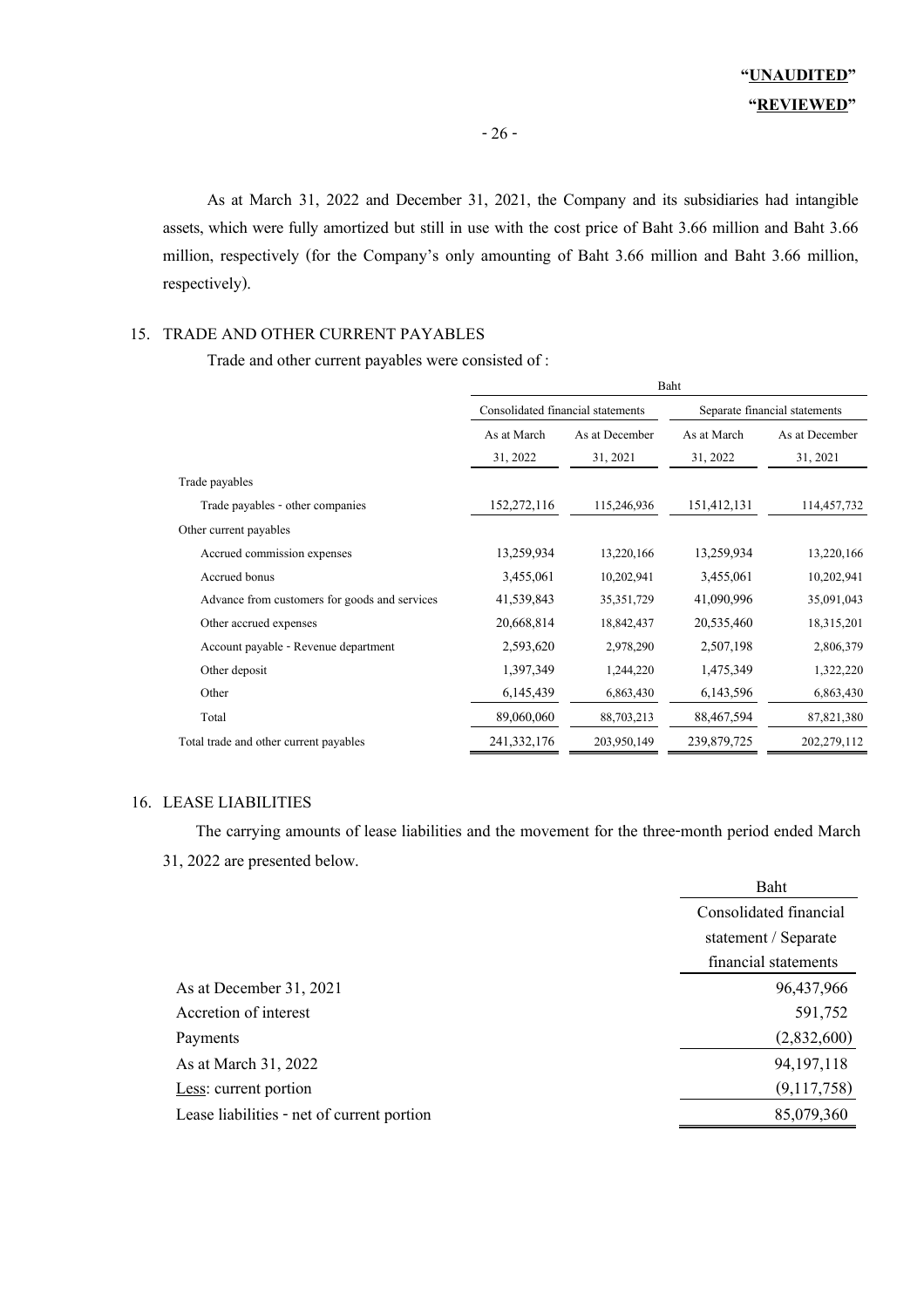### **"UNAUDITED" "REVIEWED"**

 The following are the amounts recognized in profit or loss for the three-month period ended March 31, 2022 and 2021 are presented below.:

|                                       | Baht                              |           |                               |           |
|---------------------------------------|-----------------------------------|-----------|-------------------------------|-----------|
|                                       | Consolidated financial statements |           | Separate financial statements |           |
|                                       | 2022                              | 2021      | 2022                          | 2021      |
| Depreciation of right-of-use assets   | 2,799,879                         | 2,772,192 | 2,799,879                     | 2,772,192 |
| Interest expense on lease liabilities | 591,752                           | 440,255   | 591,752                       | 440,255   |
| Expense relating to short-term lease. |                                   | 365,552   |                               | 365,552   |
| Leases of low-value assets            | 48,103                            | 85,506    | 40,177                        | 78,339    |
| Total                                 | 3,439,734                         | 3,663,505 | 3,431,808                     | 3,656,338 |

 For the three-month period ended March 31, 2022 and 2021, the Company and its subsidiaries had total cash outflows for leases of Baht 2,880,703 and Baht 3,252,758 (for the Company's only amounting to Baht 2,872,777 and Baht 3,245,591), respectively.

#### 17. THE EMPLOYEE JOINT INVESTMENT PROGRAM (EJIP)

 Movements of the employee joint investment program for the three-month period ended March 31, 2022 were as follows:

|                                                   | Baht                                |                 |             |  |  |  |  |
|---------------------------------------------------|-------------------------------------|-----------------|-------------|--|--|--|--|
|                                                   | Consolidated financial statements / |                 |             |  |  |  |  |
|                                                   | Separate financial statements       |                 |             |  |  |  |  |
|                                                   | Surplus on share-                   | (Less)          | Net         |  |  |  |  |
|                                                   | based payment                       | Treasure shares |             |  |  |  |  |
|                                                   | transactions                        |                 |             |  |  |  |  |
| Beginning balance                                 | 13,822,057                          | (7,425,678)     | 6,396,379   |  |  |  |  |
| Movements of the period                           |                                     |                 |             |  |  |  |  |
| - Employee joint investment program expenses      | 1,459,249                           |                 | 1,459,249   |  |  |  |  |
| - Employee joint investment program expenses paid |                                     | (1,168,988)     | (1,168,988) |  |  |  |  |
| Ending balance                                    | 15,281,306                          | (8,594,666)     | 6,686,640   |  |  |  |  |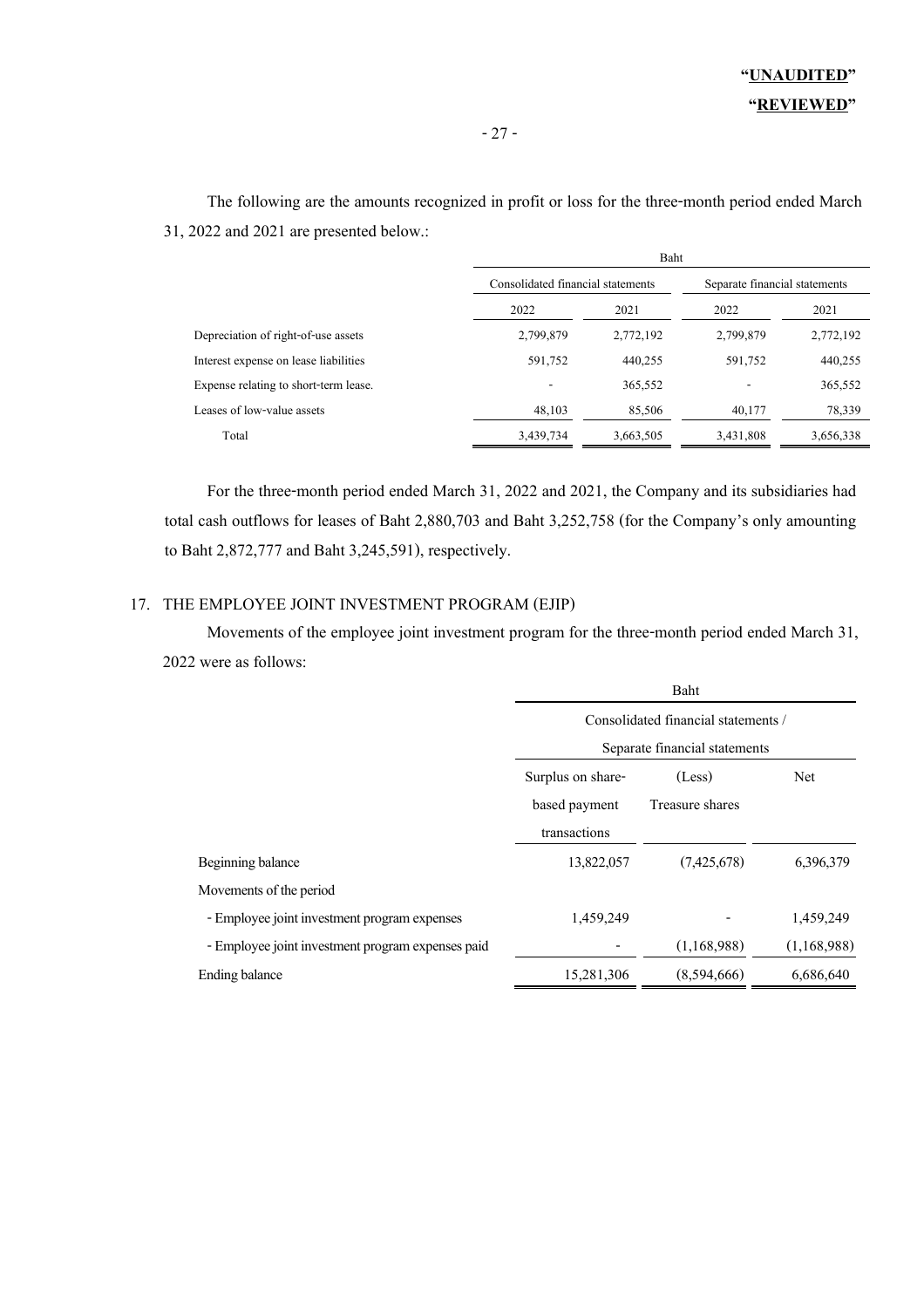The statements of comprehensive income for the three-month period ended March 31, 2022 and 2021 are as follows:

|                         | Baht                                |           |
|-------------------------|-------------------------------------|-----------|
|                         | Consolidated financial statements / |           |
|                         | Separate financial statements       |           |
|                         | 2022                                | 2021      |
| Cost of sales           | 224,831                             | 244,985   |
| Distribution cost       | 510,880                             | 643,219   |
| Administrative expenses | 723,538                             | 844,498   |
|                         | 1,459,249                           | 1,732,702 |

#### 18. OPERATING SEGMENT

 Segment information is presented in respect of the business segments. The primary format in segment information report is based on the management and internal reporting structure.

The Company comprises the following main business segments:

Segment 1 Fire Protection Products and Project Segment 2 Sanitary and Air-Conditioning System Segment 3 Refrigeration System Segment 4 Digital Printing System Segment 5 Building-IoT Solutions

Operating segment by business in the consolidated statement of comprehensive income for the three-month periods ended March 31, 2022 and 2021 were as follows:

|                                            |           |                                                 |           |           |           | <b>Thousand Baht</b>              |           |            |                                                 |           |                          |            |
|--------------------------------------------|-----------|-------------------------------------------------|-----------|-----------|-----------|-----------------------------------|-----------|------------|-------------------------------------------------|-----------|--------------------------|------------|
|                                            |           |                                                 |           |           |           | Consolidated financial statements |           |            |                                                 |           |                          |            |
|                                            |           | For the three-month period ended March 31, 2022 |           |           |           |                                   |           |            | For the three-month period ended March 31, 2021 |           |                          |            |
|                                            |           |                                                 |           |           |           |                                   |           | (Restated) |                                                 |           |                          |            |
|                                            | Segment 1 | Segment 2                                       | Segment 3 | Segment 4 | Segment 5 | Total                             | Segment 1 | Segment 2  | Segment 3                                       | Segment 4 | Segment 5                | Total      |
| Revenue from sale of goods                 | 115,213   | 11,821                                          | 55,591    | 74,456    |           | 257,081                           | 99,641    | 10,726     | 50,691                                          | 72,569    | $\overline{\phantom{a}}$ | 233,627    |
| Revenue from rendering of                  | 21,985    |                                                 |           | 9,180     | 1,701     | 32,866                            | 20,255    |            |                                                 | 10,179    | 1,322                    | 31,756     |
| services                                   | (88, 426) | (8,098)                                         | (41,969)  | (45, 654) |           | (184, 147)                        | (67, 873) | (7, 482)   | (35,592)                                        | (42, 335) | $\overline{\phantom{a}}$ | (153, 282) |
| Cost of sale of goods                      | (18, 830) | $\overline{a}$                                  | -         | (8, 772)  | (1,034)   | (28, 636)                         | (17,280)  | ٠          |                                                 | (8, 860)  | (1,078)                  | (27, 218)  |
| Cost of rendering of services              | 29,942    | 3,723                                           | 13,622    | 29,210    | 667       | 77,164                            | 34,743    | 3,244      | 15,099                                          | 31,553    | 244                      | 84,883     |
| Other income                               |           |                                                 |           |           |           | 7,236                             |           |            |                                                 |           |                          | 3,896      |
| Distribution cost                          |           |                                                 |           |           |           | (27, 223)                         |           |            |                                                 |           |                          | (26, 845)  |
| Administrative expenses                    |           |                                                 |           |           |           | (35,719)                          |           |            |                                                 |           |                          | (33, 497)  |
| Profit from operation                      |           |                                                 |           |           |           | 21,458                            |           |            |                                                 |           |                          | 28,437     |
| Finance cost                               |           |                                                 |           |           |           | (596)                             |           |            |                                                 |           |                          | (440)      |
| Tax expense                                |           |                                                 |           |           |           | (4,713)                           |           |            |                                                 |           |                          | (5,507)    |
| Profit for the periods                     |           |                                                 |           |           |           | 16,149                            |           |            |                                                 |           |                          | 22,490     |
| Other comprehensive income (expenses)      |           |                                                 |           |           |           | 265                               |           |            |                                                 |           |                          | (67)       |
| Total comprehensive income for the periods |           |                                                 |           |           |           | 16,414                            |           |            |                                                 |           |                          | 22,423     |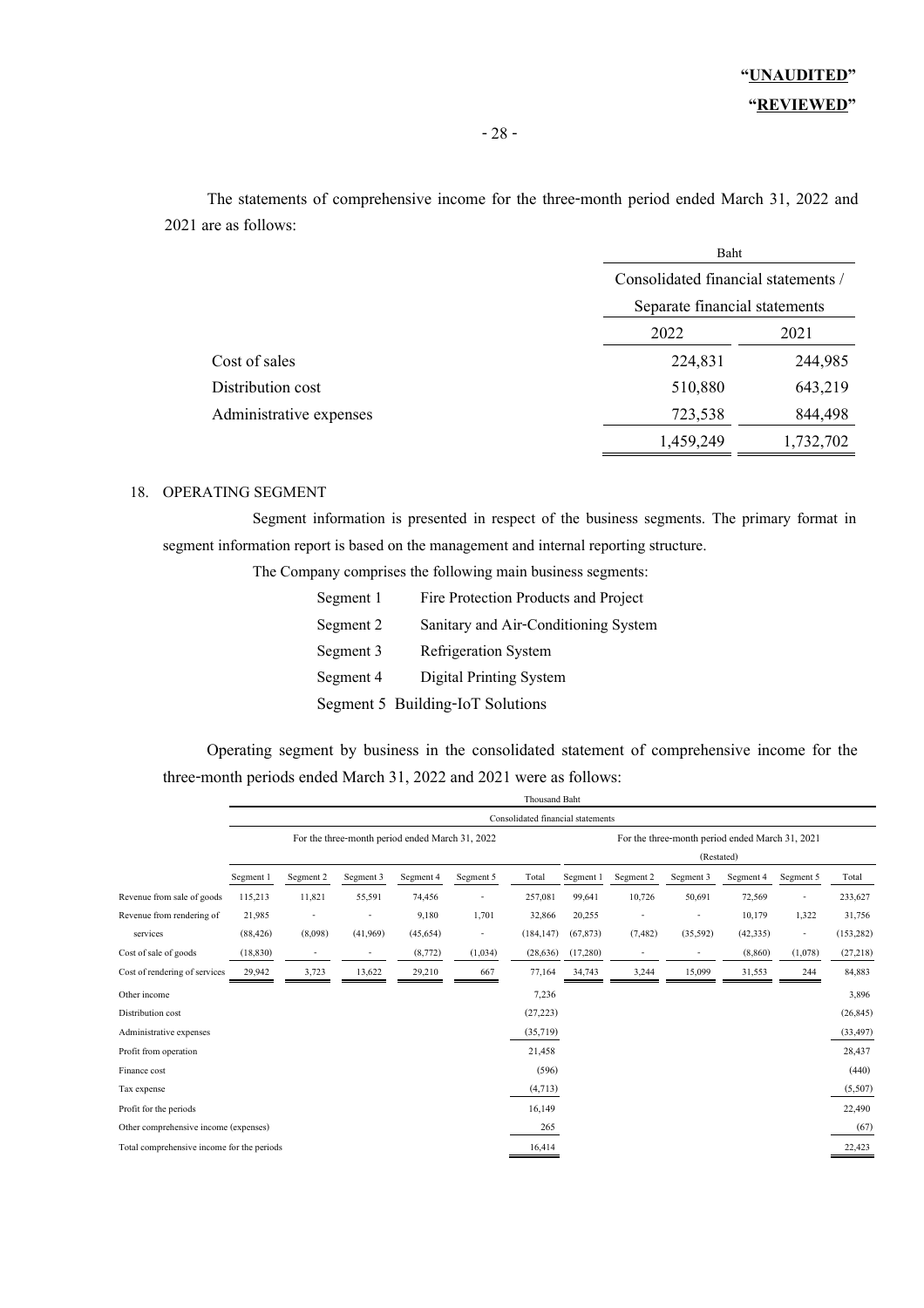|                                |           |                                                 |           |           | <b>Thousand Baht</b>          |           |                              |                          |                                                 |            |
|--------------------------------|-----------|-------------------------------------------------|-----------|-----------|-------------------------------|-----------|------------------------------|--------------------------|-------------------------------------------------|------------|
|                                |           |                                                 |           |           | Separate financial statements |           |                              |                          |                                                 |            |
|                                |           | For the three-month period ended March 31, 2022 |           |           |                               |           |                              |                          | For the three-month period ended March 31, 2021 |            |
|                                |           |                                                 |           |           |                               |           |                              | (Restated)               |                                                 |            |
|                                | Segment 1 | Segment 2                                       | Segment 3 | Segment 4 | Total                         | Segment 1 | Segment 2                    | Segment 3                | Segment 4                                       | Total      |
| Revenue from sale of goods     | 115,212   | 11,820                                          | 55,591    | 74,387    | 257,010                       | 99,716    | 10,726                       | 50,691                   | 69,607                                          | 230,740    |
| Revenue from rendering of      | 21,985    |                                                 |           | 9,018     | 31,003                        | 20,255    |                              | $\overline{a}$           | 9,592                                           | 29,847     |
| services                       | (88, 434) | (8,098)                                         | (41,968)  | (45,607)  | (184, 107)                    | (67, 941) | (7, 482)                     | (35,591)                 | (39,663)                                        | (150, 677) |
| Cost of sale of goods          | (18, 830) | $\overline{\phantom{a}}$                        |           | (8,587)   | (27, 417)                     | (17,280)  | $\qquad \qquad \blacksquare$ | $\overline{\phantom{a}}$ | (8,665)                                         | (25, 945)  |
| Cost of rendering of services  | 29,933    | 3,722                                           | 13,623    | 29,211    | 76,489                        | 34,750    | 3,244                        | 15,100                   | 30,871                                          | 83,965     |
| Other income                   |           |                                                 |           |           | 7,749                         |           |                              |                          |                                                 | 3,999      |
| Distribution cost              |           |                                                 |           |           | (26, 742)                     |           |                              |                          |                                                 | (26, 358)  |
| Administrative expenses        |           |                                                 |           |           | (34,965)                      |           |                              |                          |                                                 | (33,100)   |
| Profit from operation          |           |                                                 |           |           | 22,531                        |           |                              |                          |                                                 | 28,506     |
| Finance cost                   |           |                                                 |           |           | (592)                         |           |                              |                          |                                                 | (440)      |
| Income tax expense             |           |                                                 |           |           | (4,690)                       |           |                              |                          |                                                 | (5,516)    |
| Profit for the periods         |           |                                                 |           |           | 17,249                        |           |                              |                          |                                                 | 22,550     |
| Other comprehensive income     |           |                                                 |           |           | ٠                             |           |                              |                          |                                                 |            |
| Total comprehensive income for |           |                                                 |           |           |                               |           |                              |                          |                                                 |            |
| the periods                    |           |                                                 |           |           | 17,249                        |           |                              |                          |                                                 | 22,550     |
|                                |           |                                                 |           |           |                               |           |                              |                          |                                                 |            |

Operating segment by business in the statement of comprehensive income for the three-month periods ended March 31, 2022 and 2021 were as follows:

 Operating segment by business in the statement of financial position as at March 31, 2022 and December 31, 2021 were as follows:

|                                  |                                   | <b>Thousand Baht</b> |           |                      |                          |           |                          |                          |           |                         |                          |           |
|----------------------------------|-----------------------------------|----------------------|-----------|----------------------|--------------------------|-----------|--------------------------|--------------------------|-----------|-------------------------|--------------------------|-----------|
|                                  | Consolidated financial statements |                      |           |                      |                          |           |                          |                          |           |                         |                          |           |
|                                  |                                   |                      |           | As at March 31, 2022 |                          |           |                          |                          |           | As at December 31, 2021 |                          |           |
|                                  |                                   | Segment 1 Segment 2  | Segment 3 | Segment 4            | Segment 5                | Total     | Segment 1                | Segment 2                | Segment 3 | Segment 4               | Segment 5                | Total     |
| Assets for reportable segments   |                                   |                      |           |                      |                          |           |                          |                          |           |                         |                          |           |
| Trade receivables - other        |                                   |                      |           |                      |                          |           |                          |                          |           |                         |                          |           |
| companies                        | 134,595                           | 13,683               | 47,715    | 53,033               | 601                      | 249,627   | 122,386                  | 16,377                   | 45,003    | 51,288                  | $\overline{a}$           | 235,054   |
| Inventories                      | 185,895                           | 9,686                | 87,833    | 76,466               | 146                      | 360,026   | 183,577                  | 4,063                    | 66,656    | 73,795                  | 205                      | 328,296   |
| Goodwill                         |                                   | $\sim$               | 200,066   | 134,606              | ٠                        | 334,672   | $\overline{a}$           | $\overline{\phantom{a}}$ | 200,066   | 134,606                 | $\overline{\phantom{a}}$ | 334,672   |
| Customer relationship            |                                   |                      | 16,757    | 6,305                |                          | 23,062    | ÷                        | $\overline{a}$           | 19,242    | 7,236                   | $\overline{a}$           | 26,478    |
| Assets under common use          |                                   |                      |           |                      |                          |           |                          |                          |           |                         |                          |           |
| - Investment property            |                                   |                      |           |                      |                          | 153,845   |                          |                          |           |                         | $\overline{\phantom{a}}$ | 153,943   |
| - Property, plant and equipment  |                                   |                      |           |                      | $\overline{\phantom{0}}$ | 133,341   |                          |                          |           |                         | $\overline{\phantom{a}}$ | 135,775   |
| - Right-of-use assets            |                                   |                      |           |                      |                          | 91,454    |                          |                          |           |                         | $\overline{a}$           | 94,254    |
| - Intangible assets              |                                   |                      |           |                      |                          | 14,835    |                          |                          |           |                         |                          | 15,985    |
| - Others                         |                                   |                      |           |                      |                          | 382,441   | $\overline{\phantom{a}}$ |                          |           |                         |                          | 361,266   |
| Total assets for reportable      |                                   |                      |           |                      |                          |           |                          |                          |           |                         |                          |           |
| segments                         | 320,490                           | 23,369               | 352,371   | 270,410              | 747                      | 1,743,303 | 305,963                  | 20,440                   | 330,967   | 266,925                 | 205                      | 1,685,723 |
| Total liabilities for reportable |                                   |                      |           |                      |                          |           |                          |                          |           |                         |                          |           |
| segments                         |                                   |                      |           |                      |                          | 408,065   |                          |                          |           |                         |                          | 367,190   |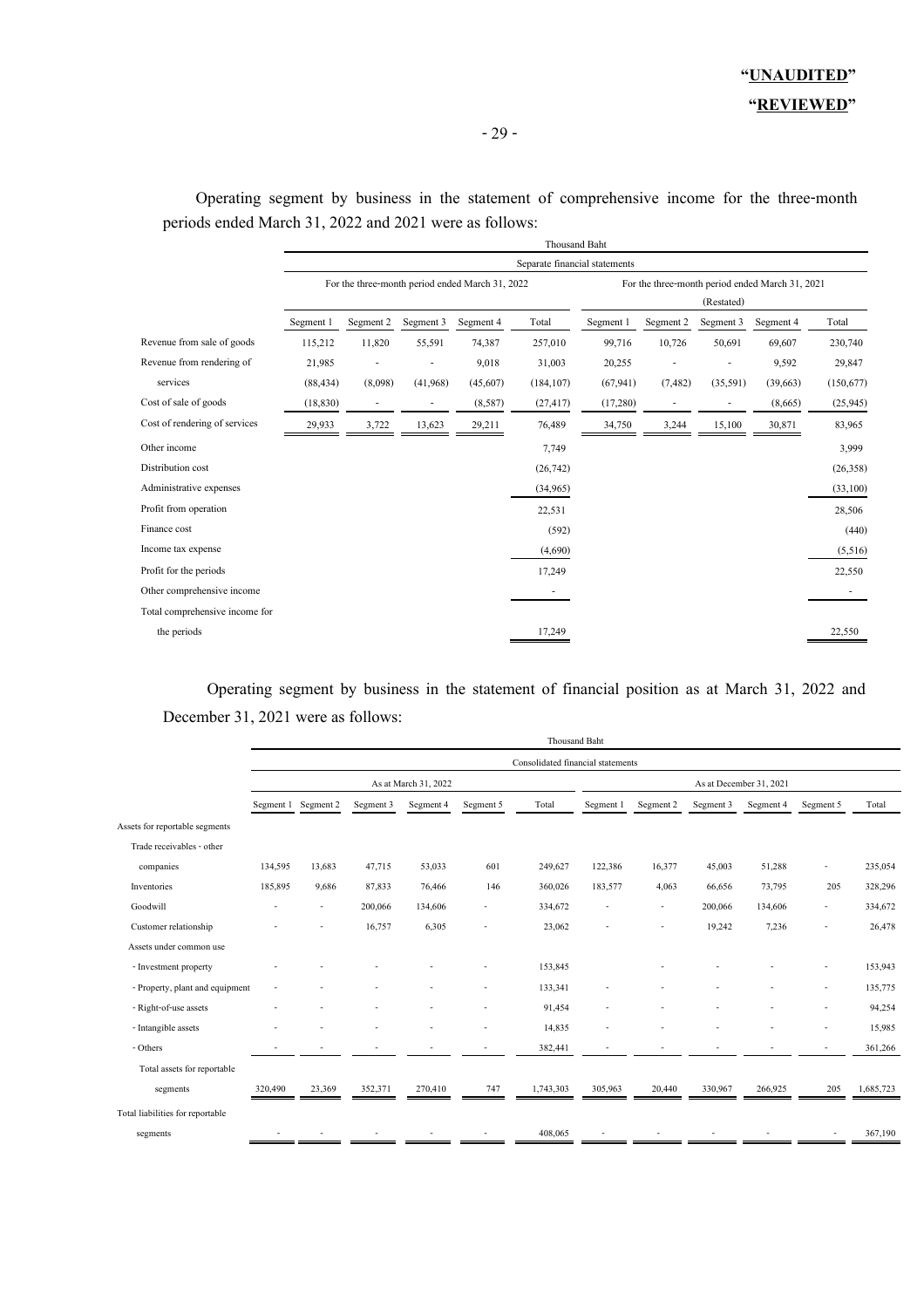### **"UNAUDITED" "REVIEWED"**

|                                 |                               |               |                      |                          |           | <b>Thousand Baht</b> |           |                         |                          |           |  |
|---------------------------------|-------------------------------|---------------|----------------------|--------------------------|-----------|----------------------|-----------|-------------------------|--------------------------|-----------|--|
|                                 | Separate financial statements |               |                      |                          |           |                      |           |                         |                          |           |  |
|                                 |                               |               | As at March 31, 2022 |                          |           |                      |           | As at December 31, 2021 |                          |           |  |
|                                 | Segment 1                     | Segment 2     | Segment 3            | Segment 4                | Total     | Segment 1            | Segment 2 | Segment 3               | Segment 4                | Total     |  |
| Assets for reportable           |                               |               |                      |                          |           |                      |           |                         |                          |           |  |
| segments                        |                               |               |                      |                          |           |                      |           |                         |                          |           |  |
| Trade receivables -             |                               |               |                      |                          |           |                      |           |                         |                          |           |  |
| other companies                 | 134,595                       | 13,683        | 47,715               | 52,993                   | 248,986   | 122,385              | 16,377    | 45,003                  | 49,383                   | 233,148   |  |
| Inventories                     | 185,895                       | 9,686         | 87,833               | 74,425                   | 357,839   | 183,577              | 4,063     | 66,655                  | 71,695                   | 325,990   |  |
| Goodwill                        |                               | $\frac{1}{2}$ | 200,066              | 134,606                  | 334,672   |                      |           | 200,066                 | 134,606                  | 334,672   |  |
| Customer relationship           |                               |               | 16,757               | 6,305                    | 23,062    |                      |           | 19,242                  | 7,236                    | 26,478    |  |
| Assets under common use         |                               |               |                      |                          |           |                      |           |                         |                          |           |  |
| - Investment property           |                               |               |                      | $\sim$                   | 153,845   |                      |           |                         | $\overline{\phantom{a}}$ | 153,943   |  |
| - Property, plant and equipment | ٠                             |               |                      | ٠                        | 133,226   |                      |           |                         | $\blacksquare$           | 135,659   |  |
| - Right-of-use assets           |                               |               |                      | ٠                        | 91,454    |                      |           |                         | ٠                        | 94,254    |  |
| - Intangible assets             |                               | ٠             |                      | $\sim$                   | 14,835    |                      |           |                         | ٠                        | 15,985    |  |
| - Others                        |                               | ٠             | ٠                    | $\overline{\phantom{a}}$ | 383,484   | ٠                    |           |                         | $\overline{\phantom{a}}$ | 362,609   |  |
| Total assets for reportable     |                               |               |                      |                          |           |                      |           |                         |                          |           |  |
| segments                        | 320,490                       | 23,369        | 352,371              | 268,329                  | 1,741,403 | 305,962              | 20,440    | 330,966                 | 262,920                  | 1,682,738 |  |
| <b>Total liabilities for</b>    |                               |               |                      |                          |           |                      |           |                         |                          |           |  |
| reportable segments             |                               |               |                      |                          | 405,785   |                      |           |                         |                          | 364,660   |  |

#### 19. BASIC EARNINGS PER SHARE

 Basic earnings per share is calculated by dividing the profit for the periods by the weighted average number of ordinary shares in issue during the periods.

|                                                     | Consolidated financial statements<br>For the three-month periods ended |             | Separate financial Statements<br>For the three-month periods ended |             |  |
|-----------------------------------------------------|------------------------------------------------------------------------|-------------|--------------------------------------------------------------------|-------------|--|
|                                                     |                                                                        |             |                                                                    |             |  |
|                                                     | March 31,                                                              |             | March 31.                                                          |             |  |
|                                                     | 2022                                                                   | 2021        | 2022                                                               | 2021        |  |
|                                                     |                                                                        | (Restated)  |                                                                    | (Restated)  |  |
| Profit for the periods of parent company (Baht)     | 16,092,572                                                             | 22,571,040  | 17,249,126                                                         | 22,549,929  |  |
| Weighted average number of ordinary shares (Shares) | 584,500,000                                                            | 584,500,000 | 584,500,000                                                        | 584,500,000 |  |
| Basic earnings per share (Baht per share)           | 0.03                                                                   | 0.04        | 0.03                                                               | 0.04        |  |

#### 20. COMMITMENTS AND CONTINGENT LIABILITIES

 As at March31, 2022 and December 31, 2021, the Company and its subsidiaries had commitments and contingent liabilities as follows:

20.1 As at March 31, 2022 and December 31, 2021, the Company and its subsidiaries have letters of guarantee issued by banks for goods and work under system installation service agreement of:

|                    | Consolidated financial statements |                | Separate financial statements |                |  |
|--------------------|-----------------------------------|----------------|-------------------------------|----------------|--|
|                    | As at March                       | As at December | As at March                   | As at December |  |
|                    | 31, 2022                          | 31, 2021       | 31, 2022                      | 31, 2021       |  |
| Million Bath       | 25.61                             | 32.90          | 25.61                         | 32.90          |  |
| Million US dollars | 0.12                              | 0.15           | 0.12                          | 0.15           |  |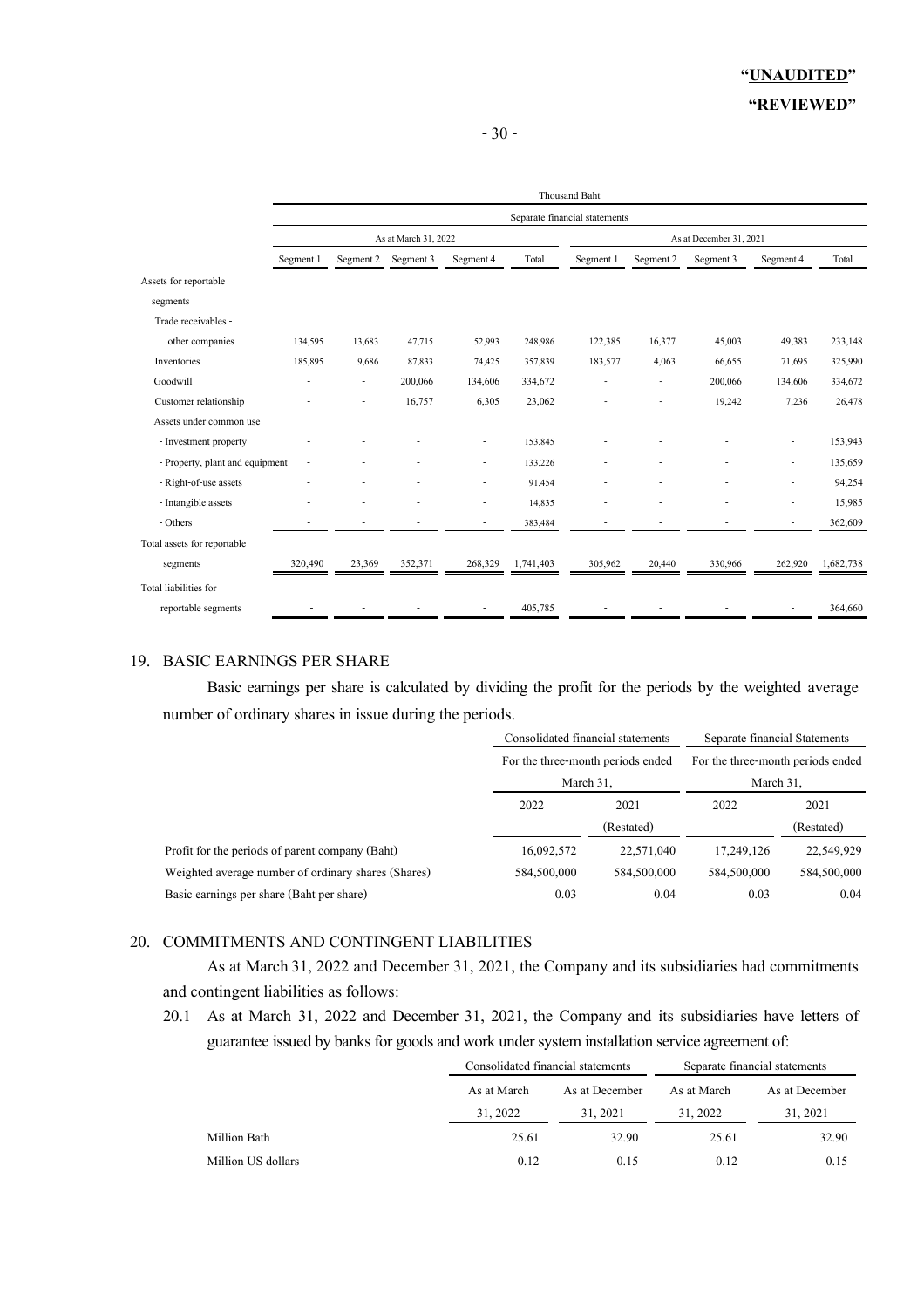|                                    | Consolidated financial statements / Separate financial statements |                           |                                      |                      |  |  |  |  |  |  |
|------------------------------------|-------------------------------------------------------------------|---------------------------|--------------------------------------|----------------------|--|--|--|--|--|--|
|                                    |                                                                   | Facilities (Million Baht) | Referred interest rate (% per annum) |                      |  |  |  |  |  |  |
|                                    | As at March                                                       | As at December            | As at March                          | As at December       |  |  |  |  |  |  |
| Type of credit                     | 31, 2022                                                          | 31, 2021                  | 31, 2022                             | 31, 2021             |  |  |  |  |  |  |
| Bank overdrafts                    | 9.00                                                              | 10.00                     | <b>MOR, MOR-0.50</b>                 | <b>MOR, MOR-0.50</b> |  |  |  |  |  |  |
| Letter of credit/trust receipt     | 120.00                                                            | 150.00                    | MLR-1, MMR                           | MLR-1,MMR            |  |  |  |  |  |  |
| Letter of guarantee                | 74.00                                                             | 74.00                     | $1.25 - 2\%$                         | $1.25 - 2\%$         |  |  |  |  |  |  |
| Forward exchange contracts         | 410.00                                                            | 560.00                    |                                      |                      |  |  |  |  |  |  |
| Total                              | 613.00                                                            | 794.00                    |                                      |                      |  |  |  |  |  |  |
| Forward foreign exchange contracts |                                                                   |                           |                                      |                      |  |  |  |  |  |  |
| (Million US dollars)               | 7.00                                                              | 7.00                      |                                      |                      |  |  |  |  |  |  |

#### 20.2 The credit facilities with financial institutions as at March 31, 2022 and December 31, 2021 consisted of :

#### 20.3 Minimum lease and service payments are as follows :

|                                                  | Million Baht |                                   |                               |                |  |  |  |
|--------------------------------------------------|--------------|-----------------------------------|-------------------------------|----------------|--|--|--|
|                                                  |              | Consolidated financial statements | Separate financial statements |                |  |  |  |
|                                                  | As at March  | As at December                    | As at March                   | As at December |  |  |  |
| Payment periods                                  | 31, 2022     | 31, 2021                          | 31, 2022                      | 31, 2021       |  |  |  |
| Due not later than 1 year                        | 0.51         | 0.53                              | 0.50                          | 0.52           |  |  |  |
| Due later than 1 year but not later than 5 years | 0.92         | 1.04                              | 0.92                          | 1.04           |  |  |  |

 Rental and service expenses for the three-month period ended March 31, 2022 and 2021 were Baht 0.17 million and Baht 0.53 million, respectively (for the Company's only to Baht 0.15 million and Baht 0.52 million, respectively)

#### 20.4 Commitment on capital expenditure

- 20.4.1 As at March 31, 2022 the Company has commitment to pay under computer equipment and access control system for office building contract totaled Baht 13.89 million. The Company has an outstanding commitment under the agreement amounted Baht 3.00 million.
- 20.4.2 As at March 31, 2022 the Company has commitment to pay under furniture and fixtures purchase contract totaled Baht 2.18 million. The Company has an outstanding commitment under the agreement amounted Baht 0.42 million

#### 20.5 Litigation

 As at 31 March 2022, the Group has a legal case for a total claimed amount of Baht 11.01 million (The Company only: Baht 11.01 million) which is currently being considered by the Civil Court. The management of the Company believes that the outcome of this case will not have significant effect to the Company. As such, the Company has not set aside any amount of provision in the financial statements.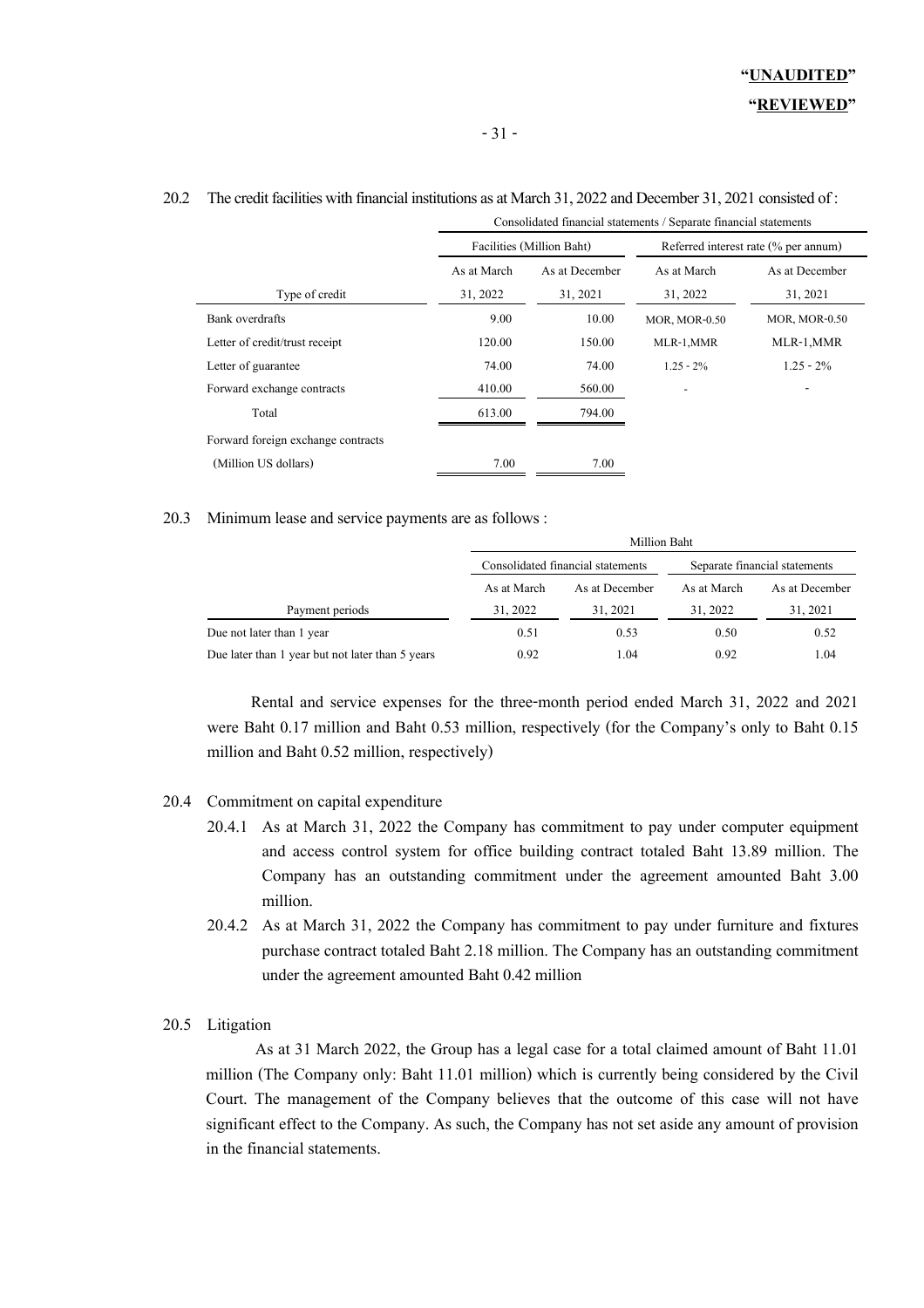#### 21. FAIR VALUE MEASUREMENT

 The Company and its subsidiaries use the market approach to measure its assets and liabilities that are required to be measured at fair value by relevant TFRS, except that the cost approach or income approach is used when there is no active market or when a quoted market price is not available.

#### Fair value hierarchy

 In applying the above-mentioned valuation techniques, the Company and its subsidiary endeavors to use relevant observable inputs as much as possible. TFRS 13 Fair Value Measurement establishes a fair value hierarchy categorizing such inputs into three levels as follows:

Level 1 - Use of quoted market prices in an observable active market for such assets or liabilities

Level 2 - Use of other observable inputs for such assets or liabilities, whether directly or indirectly

Level 3 - Use of unobservable inputs such as estimates of future cash flows.

 As at March 31, 2022 and December 31, 2021, the Company and its subsidiaries had the following financial assets and liabilities that were measured at fair value on which the fair value hierarchy is classified as follows :

| Baht                                                                                   |            |  |            |  |  |         |
|----------------------------------------------------------------------------------------|------------|--|------------|--|--|---------|
| Consolidated financial statements/Separate financial statement<br>As at March 31, 2022 |            |  |            |  |  |         |
|                                                                                        |            |  |            |  |  | Level 1 |
|                                                                                        |            |  |            |  |  |         |
|                                                                                        | 46,115,896 |  | 46,115,896 |  |  |         |
| ۰                                                                                      | (279, 555) |  | (279, 555) |  |  |         |
|                                                                                        |            |  |            |  |  |         |

|                                                       | Baht                                                           |            |         |            |  |  |
|-------------------------------------------------------|----------------------------------------------------------------|------------|---------|------------|--|--|
|                                                       | Consolidated financial statements/Separate financial statement |            |         |            |  |  |
|                                                       | As at December 31, 2021                                        |            |         |            |  |  |
|                                                       | Level 1                                                        | Level 2    | Level 3 | Total      |  |  |
| Financial assets (liabilities) measured at fair value |                                                                |            |         |            |  |  |
| Investments in investment units                       |                                                                | 39,614,195 |         | 39,614,195 |  |  |
| Foreign currency forward contracts                    |                                                                | (16,713)   |         | (16,713)   |  |  |

Fair valuation techniques and inputs to Level 2 fair valuation

 The fair value of investments in investment units that are not listed on the Stock Exchange of Thailand is determined by using the net asset value per unit as announced by the fund managers.

 The fair value of foreign currency forward contracts has been determined by using a discounted cash flow. The estimated future cash flows is from foreign currency exchange rates (from observable forward exchange rates at the end of the reporting period) and contract forward rates, discounted at a rate that reflects the credit risk of various counterparties.

During the period, there were no transfers within the fair value hierarchy.